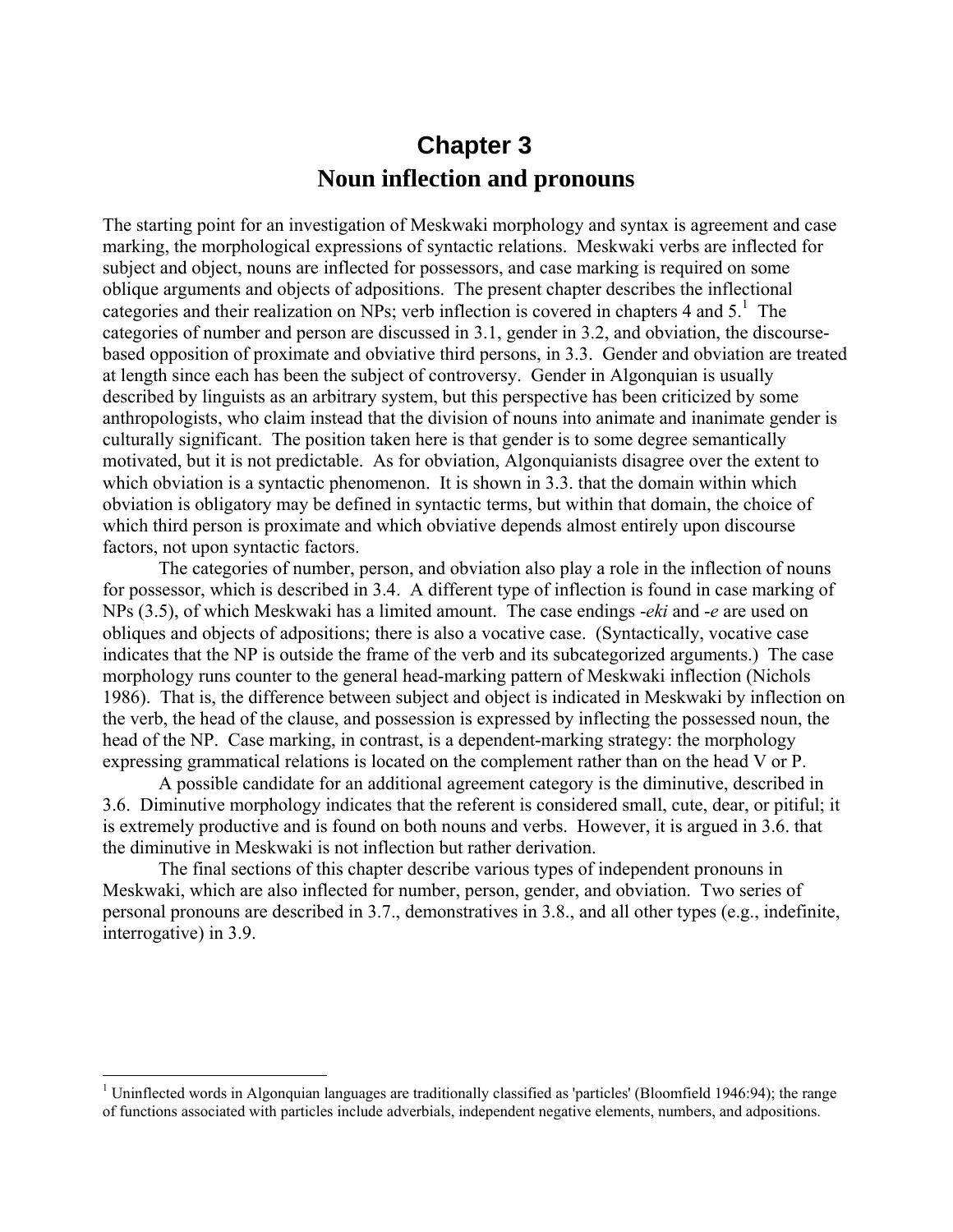*3.1. Number and person.* We begin the discussion of agreement with number and person, the most straightforward of the inflectional categories. The category of number distinguishes singular from plural and is expressed on nouns by the suffixes below.2

| (1) |                  | <b>ANIMATE</b>  |        |                 | <b>INANIMATE</b> |
|-----|------------------|-----------------|--------|-----------------|------------------|
|     |                  | <b>SINGULAR</b> | PLURAL | <b>SINGULAR</b> | PLURAL           |
|     | <b>PROXIMATE</b> | -a              | -aki   | $-I$            | -ani             |
|     | <b>OBVIATIVE</b> | -ani            | -ahi   |                 |                  |

As can be seen in (1), the suffixes indicate not only number but also gender (and obviation, on animate nouns). The animate obviative singular suffix -*ani* is homophonous with the inanimate plural suffix. This curious homophony is widespread in Algonquian and is reconstructed for the proto-language (Bloomfield 1946:95). The suffixes in (1) are found on all nouns except those marked for locative, prepositional, or vocative case.

Two other points about number should be mentioned here: first, the distinction between singular and plural is neutralized in some areas of verb agreement and in obviative possessor agreement. Second, a grammatically singular NP is sometimes used as a collective plural, e.g. *mehtose-neniwa* 'person' for people in general. In such cases the verb takes singular agreement. Similarly, the quantifier *kekimesi* 'everyone' shows some variation between triggering singular agreement and triggering plural agreement on the verb.

Turning now to person, we find the usual three persons distinguished in verb agreement, possessor agreement, and independent personal pronouns. There are also separate forms for exclusive and inclusive first person plurals and for an unspecified subject or possessor. Some Algonquianists use the term 'fourth person' for the obviative (e.g. Uhlenbeck 1938:29, Frantz 1966:51), but it will be seen in 3.3. that the obviative is simply a subtype of third person.

*3.2. Gender.* Meskwaki, like the other Algonquian languages, divides the set of nouns into two genders, animate and inanimate. Nouns referring to people or animals belong to the animate gender, but nouns referring to objects or abstractions fall into two groups. Most belong to the inanimate gender, but some are classified as animate (e.g. Bloomfield's (1946:94) well-known example of animate raspberry, as opposed to inanimate strawberry).<sup>3</sup> The terminology of animate vs. inanimate for this classification was used even in the earliest descriptions of Algonquian languages: in 1634 for Montagnais and in 1666 for Massachusett (Le Jeune 1897:23 and Eliot 1666:10, respectively; cited in Straus and Brightman 1982:99). But despite the long history of descriptions a controversy still remains over the nature of the Algonquian gender system. It is

<sup>&</sup>lt;sup>2</sup> As explained in chapter 2, noun stems ending in Cy and some stems ending in Cw undergo phonological changes when the number/gender suffixes are attached. For stems ending in C*y*, the *y* is deleted before inanimate singular *i* but not before animate proximate singular *a*: *aseny*- 'stone' (inanimate), *aseni*; *ahpeny*- 'potato' (animate), *ahpenya*. The *y* is retained before the disyllabic nominal suffixes and changes the following *a* to *e*: *asenye·ni* 'stones', *ahpenye·ki* 'potatoes'. Some noun stems ending in C*w* undergo coalescence, changing /Cw + a/ to C*o·* in nonfinal syllables. For example, *nenosw*- 'cow', *nenoso·ki* 'cows'; *mehtekw*- 'tree, stick' (inanimate), *mehteko·ni* 'trees, sticks'. This does not occur with all C*w*- final noun stems, however: *mahkw*- 'bear', *mahkwaki* 'bears'. See Bloomfield 1927:183 for a list of nouns undergoing the coalescence rule.

<sup>&</sup>lt;sup>3</sup> All the Algonquian languages distinguish animate from inanimate gender, but the languages do not always agree on the gender classification of specific items. For example, in Cree *asiniy* 'stone' is animate and *pi·simwe·ya·piy* 'rainbow' is inanimate, while in Meskwaki *aseni* 'stone' is inanimate and *anakwe·wa* 'rainbow' is animate.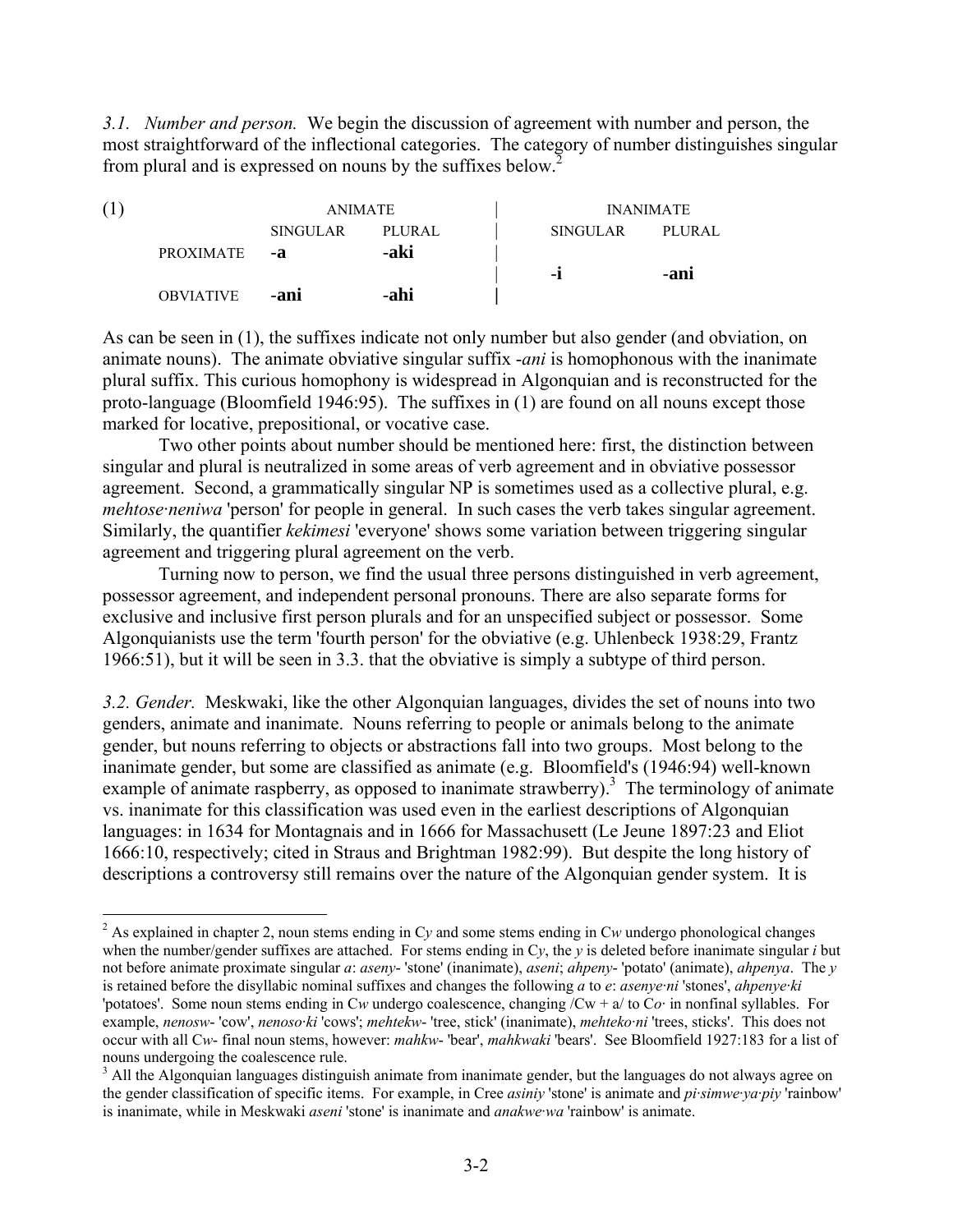argued here that assignment of animate gender is motivated in part by semantic principles, but that there are also cases in which animate gender is simply arbitrary, and must be listed as part of the lexical information about the noun. Inanimate gender is the unmarked, elsewhere category. Other positions that have been taken on gender in Algonquian will be reviewed below before presenting examples of gender assignment in Meskwaki.

The most extreme positions in the debate over Algonquian gender are represented by Greenberg 1954:15-16, on the one hand, who argues that the entire system must be considered arbitrary because the gender of some items is unpredictable, and Hallowell 1955:109, 1976:361- 363, on the other, who asserts that the system appears arbitrary only to outsiders but that in fact the gender of every noun has cultural significance. Though taking opposite positions, Greenberg and Hallowell make the same implicit assumption about the nature of linguistic categories like gender. They assume the system is either completely arbitrary or completely predictable, where predictable means that there is a single semantic feature which all members of the category have in common, and which does not occur with any nonmembers of the category. According to this view, a single example of arbitrary gender assignment would be enough to demonstrate the arbitrariness of the entire system (Greenberg's position), while the way Hallowell counters Greenberg is to say that there is in fact an exceptionless semantic principle at work, but one which outsiders have so far failed to grasp.

Lakoff 1987:92-104, discussing Dixon's (1972) work on Dyirbal gender, offers a more plausible view of linguistic categorization and makes an important distinction between prediction and semantic motivation. Lakoff's approach is based upon work in psychology on prototypes (e.g. Rosch 1978) and Wittgenstein's (1953) ideas about family resemblances and centrality within categories. Instead of looking for a single semantic property that all members of a gender category have in common, Lakoff assumes only that the central members of the category are picked out by a semantic feature. Various semantic extensions will then link the peripheral members to more central members; a few members of the category may simply be exceptions, with no semantic link to the rest. The links between central and peripheral members are semantically motivated (that is, once you know them they make sense), but they are not predictable. Each link must be separately learned by speakers of the language and is likely to be culture-specific, perhaps rooted in myth. With Lakoff's characterization of category structure in mind we can now consider additional linguistic and anthropological treatments of Algonquian gender. Most linguists treat Algonquian gender as having a semantic core based on animacy, plus many exceptional cases of animate gender assignment (e.g. Wolfart 1973:20-23 on Plains Cree, Bloomfield 1962:28-36 on Menomini). The exceptional cases are often grouped by semantic domain: thus Bloomfield 1962:31-32 lists tobacco and items associated with smoking; corn and foods made with corn; wheat and foods made with flour -- all animate in Menomini. Within each small domain the semantic links are clear, but the motivations, if any, linking the various semantic domains together are rarely made explicit in linguistic descriptions.

Ethnologists and linguistic anthropologists, on the other hand, have followed Hallowell in trying to find a unifying feature for the animate category. The feature of (spiritual) power, assumed to reside both in living beings and in sacred objects, is proposed by Black-Rogers 1982 and Straus and Brightman 1982, based upon extensive ethnographic fieldwork on Ojibwa and Cheyenne, respectively. Darnell and Vanek 1976, relying upon dictionary entries for Cree, also argue for power as the relevant feature.<sup>4</sup> Though the stated aim is to establish a single feature underlying all

<sup>&</sup>lt;sup>4</sup> Shoaps 1993 (using dictionary entries for Meskwaki body parts) takes a different perspective, suggesting that location on the lower parts of the body is the relevant factor for animacy.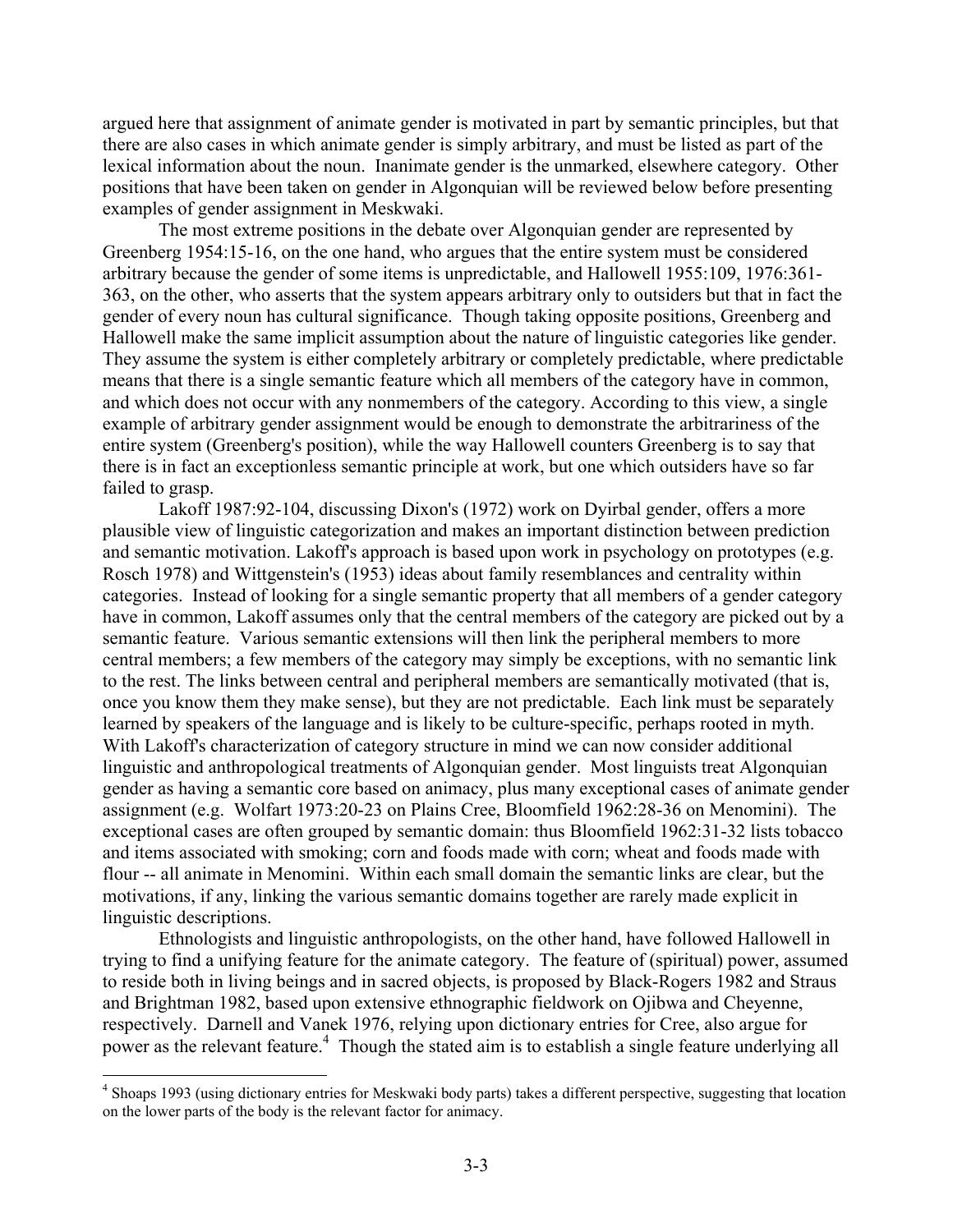instances of animate gender, in practice these studies end up with a list of items or semantic domains, just as the linguistic descriptions do. The difference is that the anthropological treatments make explicit the semantic links holding among the various domains. For example, Straus and Brightman 1982:128 point out two ways in which the Cheyenne animate noun *hohtseme* 'ball (basketball, baseball)' is linked to examples of powerful entities: it is derived from a word denoting a part of an originally sacred game, and the shape of a ball evokes the sacred shape of the circle. Explanations like this fit Lakoff's conception of category structure: a relatively peripheral member like 'ball' will be connected to more central members of the category by one or more semantic links. It should also be noted that the recent anthropological studies depart from Hallowell in conceding that some instances of animate gender defy explanation. Black-Rogers 1982:67-68 conjectures that the now unexplainable cases were semantically motivated at an earlier stage of the language; as she observes in a footnote (p. 75, n.12), synchronically this is equivalent to the linguists' position that part of the system is arbitrary.

With this preliminary discussion, we can now turn to the gender system of Meskwaki. I assume that the category is structured as outlined by Lakoff, with central members picked out by a semantic feature, peripheral members connected to more central ones by semantic links, and some exceptional, unmotivated members. A complete account of Meskwaki gender would identify all the semantic links within the animate category and list the remaining exceptions. This will not be done here: such an account requires the intuitions of a member of the speech community or at least extensive ethnographic investigation as Black-Rogers has done for Ojibwa and Strauss for Cheyenne. Here I will undertake the more limited task of outlining the semantic feature picking out the central members of the category and identifying a few of the links to more peripheral members. Other cases of animate gender will then be listed, leaving open the question of how many of them are motivated and how many simply arbitrary.<sup>5</sup> In the examples given below, all nouns ending in -*a* are animate and all nouns ending in -*i* are inanimate (see the chart of suffixes in  $(1)$ ).

The semantic feature picking out the central members of the animate gender in Meskwaki is animacy. Almost all nouns referring to people, spirits, or animals are animate. <sup>6</sup>

| a.             | neniwa     | 'man'                    |
|----------------|------------|--------------------------|
| b.             | ihkwe·wa   | 'woman'                  |
| $\mathbf{c}$ . | okima·wa   | 'chief'                  |
| d.             | maneto wa  | 'spirit, manitou; snake' |
| e.             | anemo·ha   | 'dog'                    |
| f.             | mahkwa     | 'bear'                   |
| g.             | pešekesiwa | 'deer'                   |
| h.             | ši·ši·pa   | 'duck'                   |
| i.             | a·mo·wa    | 'hee'                    |
|                |            |                          |

1

The most important semantic extension from the central animate members is to the domain of spiritually powerful entities. There is an overlap between the set of powerful entities and the set of

<sup>&</sup>lt;sup>5</sup> More examples of animate and inanimate nouns may be found in Bloomfield's Fox lexicon (Goddard 1994).

<sup>&</sup>lt;sup>6</sup> Two grammatically inanimate nouns have been found which have animate referents. One is the collective noun *mi·čipe·hi* 'game' (e.g. R266.44, 458.7); compare the animate *mi·čipe·ha* 'game animal', referring to an individual animal. Another example is *či·nawe·ti·weni*, which is ordinarily used to mean 'kinship (system)' but which may also be used to refer to 'kin' (Ives Goddard, personal communication).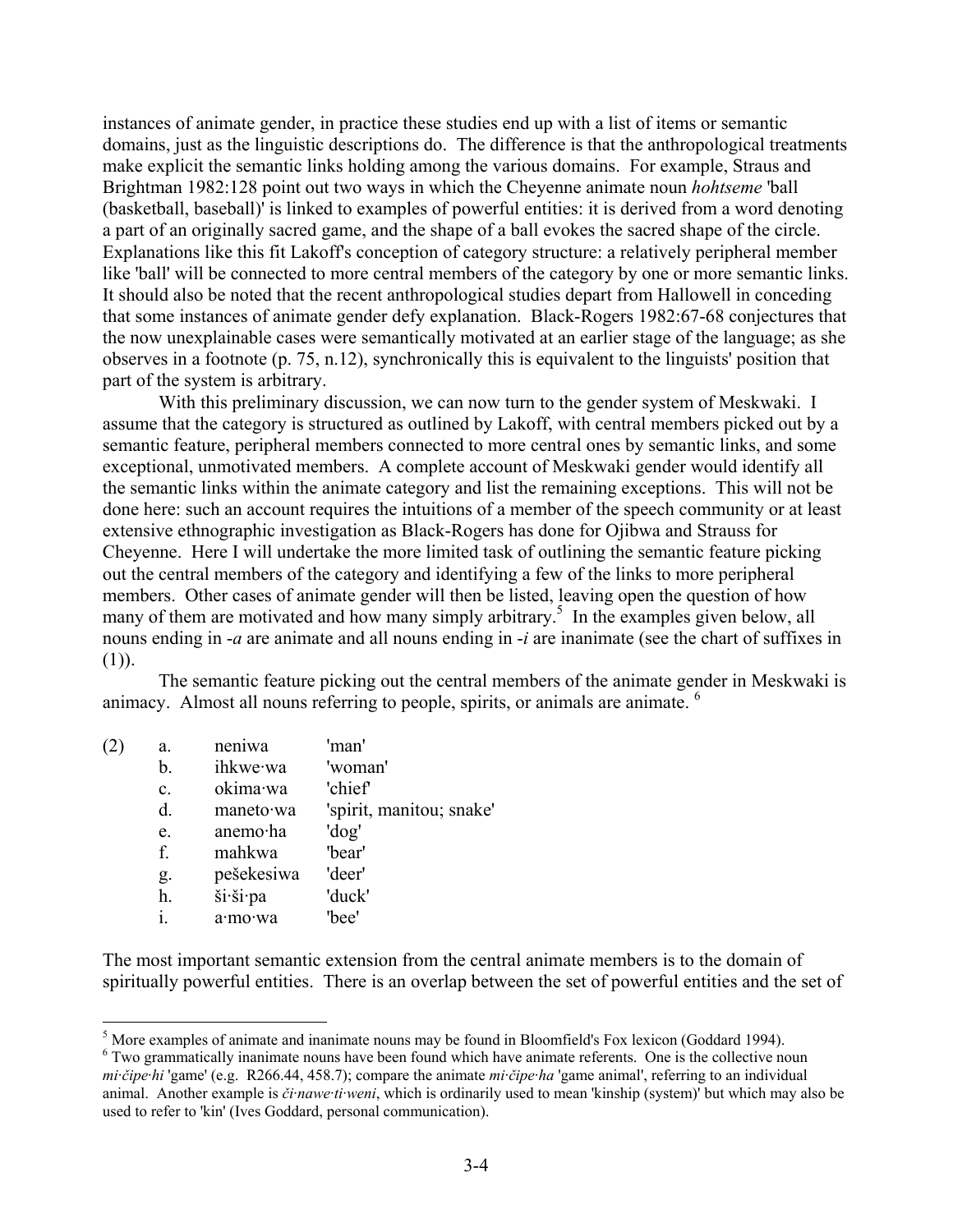animate entities: spirits are both animate and powerful; some humans and some animals may be powerful as well. Not all entities with power are named by animate nouns, however. For example, *mi·ša·mi* 'sacred bundle, sacred pack' denotes an extremely important and sacred item, yet the noun has inanimate gender.

| (3) | a.             | ase·ma·wa       | 'tobacco'               |
|-----|----------------|-----------------|-------------------------|
|     | b.             | ahpwa·kana      | 'pipe'                  |
|     | $\mathbf{c}$ . | te·we·hikana    | 'drum'                  |
|     | d.             | ahkohkwa        | 'drum; kettle with lid' |
|     | e.             | anemona         | 'red ochre'             |
|     | f.             | a·teso·hka·kana | 'sacred story'          |
|     | g.             | mi·ša·mi        | 'sacred bundle'         |
|     | h.             | na·tawino·ni    | 'medicine'              |
|     |                | mena·koški·hi   | 'sage'                  |

The fact that the set of nouns denoting powerful entities contains many exceptional inanimates argues against power being the central feature defining the gender category.

Though power may not be the central feature of the animate category it nevertheless plays a prominent role in the gender system, as evidenced by shifts in gender from inanimate to animate. Such shifts may occur in religious contexts: for example, the trees 'white oak' and 'sycamore' are named by inanimate nouns in everyday use (*mehtekomiši*, *ki·šowa·hkwi*, respectively) but by animate nouns if mentioned in a religious ceremony (*mehtekomiša*, *ki·šowa·hkwa*) (Ives Goddard, personal communication). More examples may be found in traditional narratives. The noun stem *aseny*- 'stone' is ordinarily inanimate, but in some contexts describing speech directed to a stone the gender of the noun is shifted to animate. The following sentence, for example, is taken from a text in which a man is addressing prayers to a stone heated for a sweat-lodge:

| (4) | e ha čimoha či             | asenye ni | <i>i</i> -na    | neniwa  |
|-----|----------------------------|-----------|-----------------|---------|
|     | $e$ ·h-a·čimoh-a·-t-i      | aseny-ani | $1 \cdot n - a$ | neniw-a |
|     | AOR-speak.to-DIR-3-MODE    | stone-OBV | that-SG         | man-SG  |
|     | $[speak.to 3-3'/AOR.COMJ]$ |           |                 |         |

'That man (prox) spoke to the stone (animate, obv).' R206.1

(See chapter 5 for the functions of the aorist conjunct and other verb paradigms; the prefix *e·h-* is required by the aorist conjunct.) Here *asenye·ni* bears the animate obviative suffix -*ani* and the verb is inflected for an animate obviative object (indicated by 3' in the interlinear gloss). However, there are other contexts where speech directed to an inanimate object is described without a shift in gender:

| (5) | "nahi, e hpo ni kwe hiki ki hihpaho," e hitaki owi kewa wi wi sahke ha |                           |
|-----|------------------------------------------------------------------------|---------------------------|
|     | $nahi$ e $-h$ -po $\nu$ -w-k-e $\cdot h$ -iki                          | $ke$ -i $\cdot$ h-ihpaho  |
|     | well! AOR-camp-INT-3-INT-3P                                            | 2-FUT-run.to              |
|     | [camp 3P/INTERR.PART/LOC.HEAD]                                         | [FUT-run.to $2/IND.IND$ ] |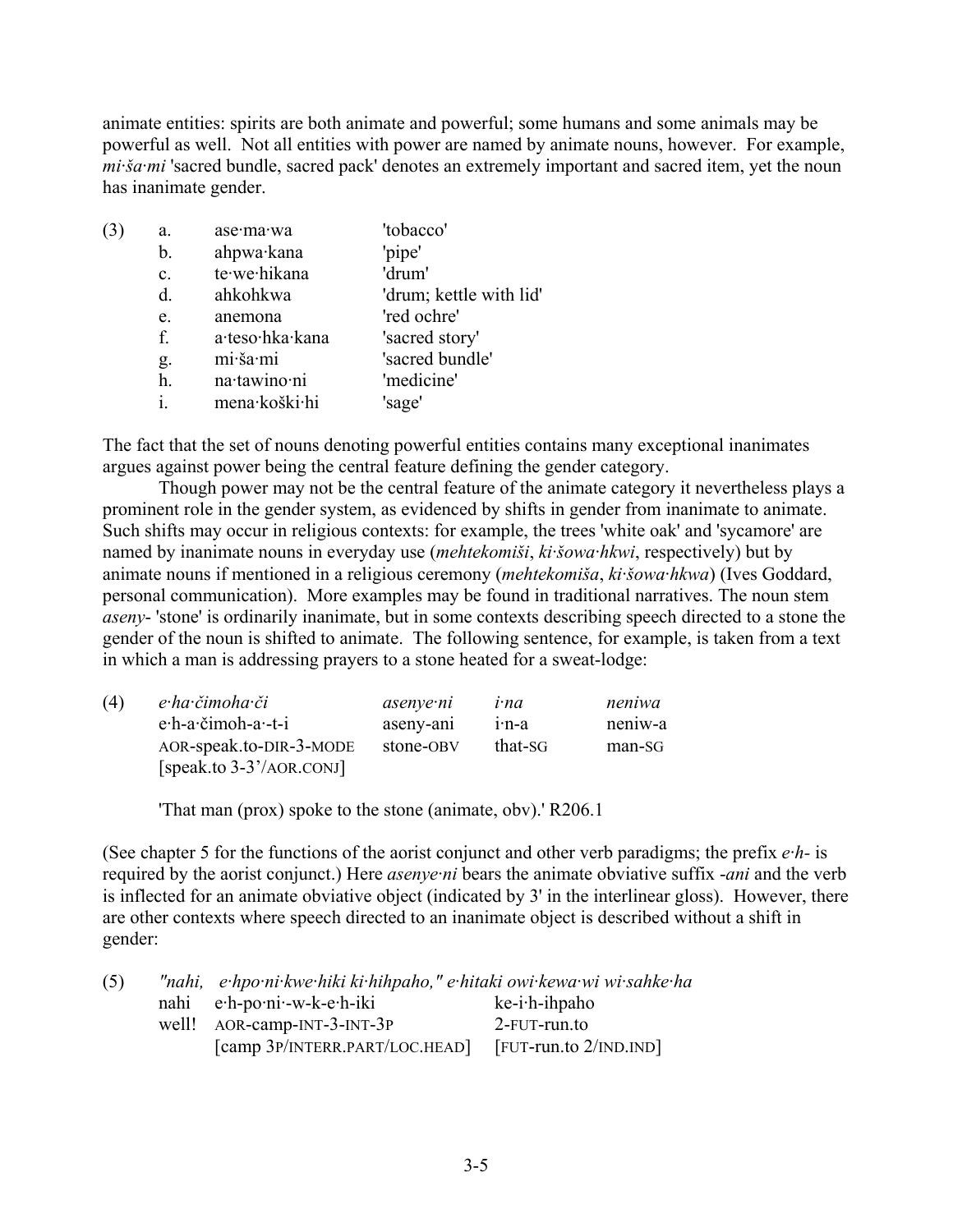| e <sub>·</sub> h-it-am-k-i | $o-w-i-k-ewa-w-i$            | wi·sahke·h-a |
|----------------------------|------------------------------|--------------|
| $AOR$ -say.to-0.0BJ-3-MODE | $3-$ -house- $(3)$ P-INAN.SG | W.-ANIM.SG   |
| $[say.to 3-0/AOR]$         |                              |              |

'"Okay, you should run to wherever they are camping," Wisahkeha said to their house (inan).' W106EF

Within the quote the house is addressed with second person forms, which are necessarily animate in gender: *ki·hihpaho* 'you should run [there]'. But in the quoting frame following the direct quote the object *owi·kewa·wi* 'their house' is inanimate, as seen by the suffix -*i* on the noun and by the verb inflection for an inanimate object (0 in the interlinear gloss). From examples like these we may conclude that gender shift is motivated and culturally significant but not predictable, like the membership of the animate gender overall.

A different extension from the central feature of animacy is illustrated by the animate noun *ni·ča·pa* 'doll'. A doll is a representation of a human, which motivates the gender assignment here. Another animate noun, *či·paya* 'corpse; ghost' is doubly linked to the central members of the category. In its meaning of 'corpse' it is a former human being, and in its meaning of 'ghost' it denotes a spiritually powerful being.

Below I list a number of nouns in other semantic domains, without commenting on possible semantic motivations for the animate examples. Most nouns denoting part of a human or animal body are inanimate, but a few are animate.<sup>7</sup>

| (6) | a.             | ahkani      | 'bone'        |
|-----|----------------|-------------|---------------|
|     | b.             | meškwi      | 'blood'       |
|     | $\mathbf{c}$ . | owi·ne·tepi | 'brain'       |
|     | d.             | metehi      | 'heart'       |
|     | e.             | menehki     | 'hand'        |
|     | f.             | mi·kona     | 'feather'     |
|     | g.             | ato·wa      | 'blood clot'  |
|     | h.             | owi·wi·na   | 'horn; braid' |
|     | i.             | oto·neno·ha | 'kidney'      |

1

Nouns denoting animal skins or fur provide a likely example of arbitrariness in Meskwaki gender. Skins of large animals are inanimate, while skins of small animals are animate (Goddard 1990c:452,n.11). The general word for 'skin', *asaya*, is animate.

| (7 | a.             | amehkwaya    | 'beaver skin'            |
|----|----------------|--------------|--------------------------|
|    | b.             | ašaško·haya  | 'muskrat fur'            |
|    | $\mathbf{c}$ . | e sepanaya   | 'raccoon skin'           |
|    | d.             | ketiwaya     | 'golden eagle skin'      |
|    | e.             | maneto·waya  | 'snake skin'             |
|    | f.             | wi·teko·waya | 'owl skin'               |
|    | g.             | asayi        | 'skin of a large animal' |

 $<sup>7</sup>$  Darnell and Vanek's (1976) conjecture that nouns denoting male genitals should be animate, while those for female</sup> genitals should be inanimate, is wrong. *mi·nakayi* 'penis' and *či·kaško·hi* 'clitoris' are inanimate; *onešiwa* 'testicle' and *mehketena* 'vulva' are animate.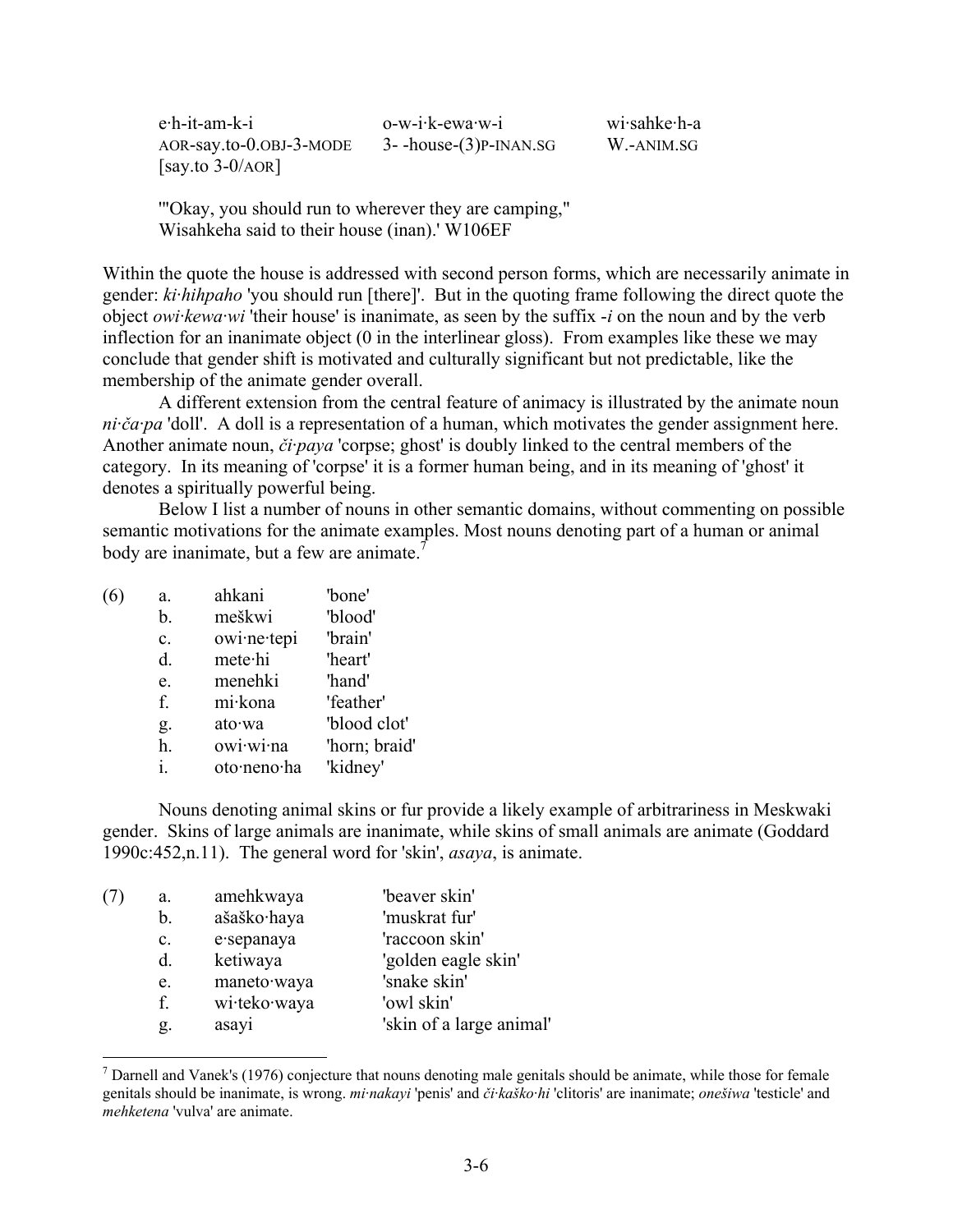| h.      | mahkwayi     | "bear skin"    |
|---------|--------------|----------------|
| 1.      | nenosway     | 'buffalo skin' |
| $\cdot$ | meše·we·wayi | 'elk skin'     |

Nouns for plants are mostly inanimate (e.g. *ahte·himini* 'strawberry'), but some, including *wi·tawi·ha* 'raspberry', are animate. Other animate and inanimate plant examples are given below.

| (8)<br>a. |                | meškwa·wa·hkwa | 'red cedar'         |                        |
|-----------|----------------|----------------|---------------------|------------------------|
|           | b.             | mi·twi·wa      | 'cottonwood'        |                        |
|           | $\mathbf{c}$ . | mesa hkwa      | 'ear of corn'       |                        |
|           | d.             | ahpenya        | 'potato'            |                        |
|           | e.             | maškoči·sa     | 'bean(s)'           |                        |
|           | f.             | anipi          | 'elm'               | [stem $ani\cdot py$ -] |
|           | g.             | mano·mini      | 'rice'              |                        |
|           | h.             | mehtekwi       | 'wood, tree, stick' |                        |
|           | i.             | pe škone wi hi | 'flower'            |                        |
|           | j.             | ta·htapakwi    | 'leaf'              |                        |
|           | k.             | wa·pikoni      | 'squash, pumpkin'   |                        |
|           |                |                |                     |                        |

Some nouns denoting natural phenomena are animate, others inanimate:

| (9) | a.             | ateko·wa  | 'wave'   |                      |
|-----|----------------|-----------|----------|----------------------|
|     | b.             | ako∙na    | 'snow'   |                      |
|     | c.             | ki·šeswa  | 'sun'    |                      |
|     | d.             | ana·kwa   | 'star'   |                      |
|     | e.             | mesihkwa  | 'ice'    |                      |
|     | f.             | aseni     | 'stone'  | [stem aseny-]        |
|     | g.             | ahki      | 'earth'  | [stem $ahky-$ ]      |
|     | h.             | aškote·wi | 'fire'   |                      |
|     | i.             | menesi    | 'island' |                      |
|     | $\mathbf{i}$ . | nepi      | 'water'  | [stem <i>nepy</i> -] |
|     |                |           |          |                      |

Likewise, some manufactured items are animate, others inanimate:

| (10) | a.             | mehte ha     | 'bow'   |
|------|----------------|--------------|---------|
|      | $\mathbf{b}$ . | ata·pya·na   | 'wagon' |
|      | $\mathbf{c}$ . | ana·kani     | 'bowl'  |
|      | d.             | či·ma·ni     | 'canoe' |
|      | e.             | ma·tesi      | 'knife' |
|      | f              | pa·škesikani | 'gun'   |

Nouns derived from verbs by suffixation of -*n*, -*wen*, or -(*a·)kan* are nearly always inanimate:

| (11) | a. | nakamo·ni | 'song'  | <-- | nakamo-               | 'sing'         |
|------|----|-----------|---------|-----|-----------------------|----------------|
|      |    | a·čimo·ni | 'story' |     | $a\text{-}\v{c}$ imo- | 'tell a story' |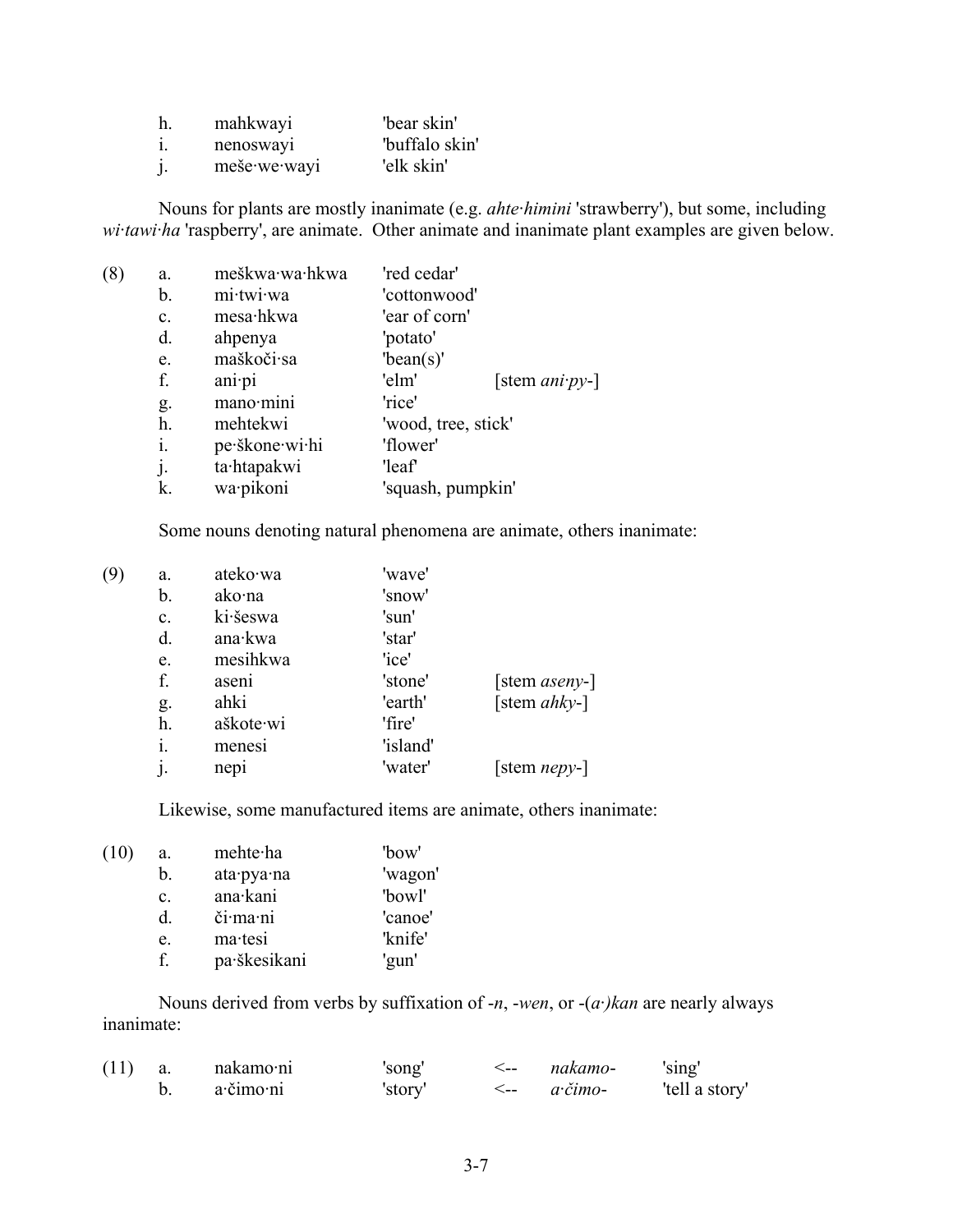| $\mathbf{c}$ . | kepihikani      | 'fence'        | <--                 | kepihike -               | 'enclose things'      |
|----------------|-----------------|----------------|---------------------|--------------------------|-----------------------|
| d.             | nepo·weni       | 'death'        | $\leftarrow$        | $nep-$                   | 'die'                 |
| e.             | ayo weni        | 'tool'         | $\leftarrow$        | $av-$                    | 'use'                 |
|                | a·hkwe·weni     | 'anger'        | <--                 | $a\cdot h$ kwe $\cdot$ - | 'be angry'            |
| g.             | kota·kani       | 'throat'       | $\lt_{\texttt{--}}$ | $k$ ot-                  | 'swallow'             |
| h.             | a·teso·hka·kana | 'sacred story' | $\lt-$              | $a$ teso hke -           | 'tell a sacred story' |

The exceptional form in (11h) is presumably animate because *a·teso·hka·kanaki* are stories about the spirits, who have mystical powers.

A different nominalization process -- initial change plus suffixation of -*h* -- produces both animate and inanimate nouns:

| (12) | a.      | e·nwe·we·ha·so·ha  | 'drum'                                                         | $\lt_{\texttt{---}}$ | anwe we ha so-                                    | 'be drummed on'       |
|------|---------|--------------------|----------------------------------------------------------------|----------------------|---------------------------------------------------|-----------------------|
|      |         | mi·seče·ha 'peach' |                                                                | $\lt_{\mathsf{--}}$  | $mi \text{·} \text{·} \text{·} \text{·} \text{·}$ | 'have a hairy body'   |
|      | $c_{-}$ |                    | $mi\cdot$ simi $\cdot$ si $\cdot$ ha 'Jerusalem artichoke' <-- |                      | $mi\cdot$ simi $\cdot$ si $\cdot$ -               | 'defecate repeatedly' |
|      |         | ke no te hi        | 'long house'                                                   | $\leftarrow$         | $kenote-$                                         | "be a long house"     |

See chapter 2 for the rule of initial change.

More clues about the principles underlying a gender system may be found by examining the classification of loan words. Meskwaki borrowed a few words from French in the 17th and 18th centuries and others from English more recently.

| (13) | a. | fa·me·ha     | 'farmer'     |                                                               |
|------|----|--------------|--------------|---------------------------------------------------------------|
|      | b. | ko·hko·še·ha | 'pig'        | $\leq$ Fr. (dial.) <i>coucouche</i>                           |
|      | c. | pi·ki·hi     |              | 'playing card' $\left[ \leq \text{Fr.}$ <i>pique</i> 'spade'] |
|      | d. | i·hke·hi     | 'acre'       |                                                               |
|      | e. | pe škiti     | 'basket'     | [stem $pe \cdot \hat{sk}$ ity-]                               |
|      | f. | tre·kite·hi  | 'tractor'    |                                                               |
|      | g. | četi         | 'iet'        |                                                               |
|      | h. | a·tamo·pi·na | 'automobile' |                                                               |
|      | i. | nehpaipema   | 'my pipe'    |                                                               |
|      |    |              |              |                                                               |

(13a, f, g, and h) are from Voorhis 1971; (13i) is from Goddard 1991:158. See Goddard 1974:155,n.5 for the source of (13b).

As (13) shows, the pattern for assigning gender to loan words is similar to that for native Meskwaki nouns. Words for people and animals are animate, while words for other entities are mostly inanimate, with a few items taking animate gender. The animacy of *nehpaipema* 'my pipe' (with *ne*- 'my' and the possessed suffix -*em*- (3.4.)) matches the gender of the native *ahpwa·kana* 'pipe'. For *a·tamo·pi·na* 'automobile', the animate gender is presumably due to the motion of automobiles, but note that *tre·kite·hi* 'tractor' and *četi* 'jet' are inanimate.8

A final question about gender concerns conjoined NPs of mixed gender, where at least one conjunct is an animate NP and at least one other is an inanimate NP. Such NPs pose a problem for verb agreement if they are used as subject or first object. Recall that verbs are inflected for the

 8 An example of a borrowed plant name given animate gender may be seen in closely related Kickapoo *aahooha* 'garlic', from Spanish *ajo* (Voorhis 1988:4).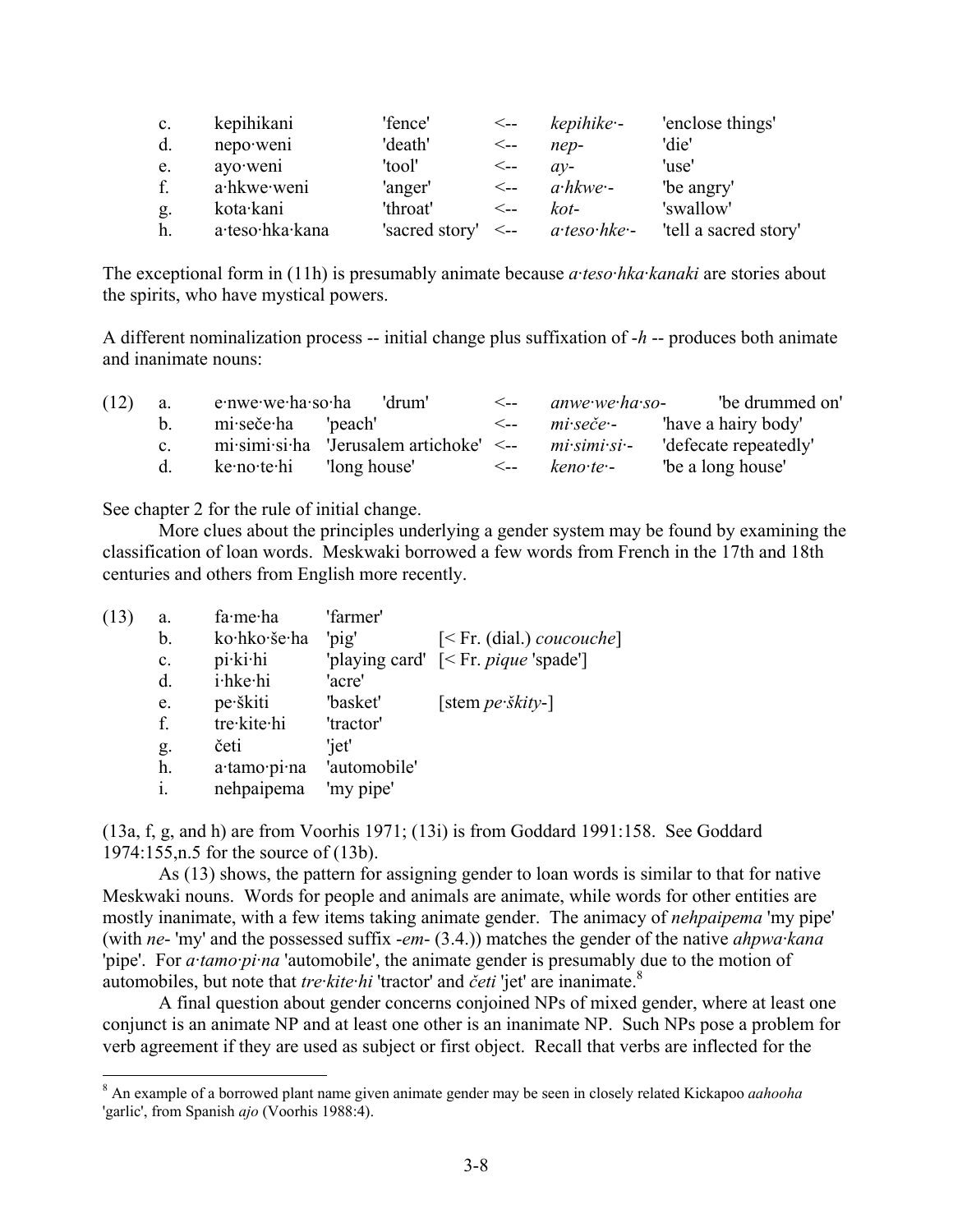gender of subject and object, and that the shape of the verb stem itself is influenced by the gender of the object (if transitive) or the subject (if intransitive). If the subject or object of the verb is a conjoined NP of mixed gender, what will the form of the verb be? In Meskwaki, the agreement rule for NPs of mixed gender is for the verb to agree with the closest member of the conjoined NP.<sup>9</sup> For example, in the following sentence the NP closest to the verb is the inanimate *ahte·himinani* 'strawberries', so the verb contains the Transitive Inanimate stem *mi·či*- 'eat', inflected for first person exclusive plural subject and an inanimate object:

| (14) | nemi čipena               | ahte himinani      | na hka | wi tawi haki      |
|------|---------------------------|--------------------|--------|-------------------|
|      | ne-mi·či-pena             | ahte himin-ani     | na·hka | wi·tawi·h-aki     |
|      | l-eat <sub>TI</sub> -1P   | strawberry-INAN.PL | also   | raspberry-ANIM.PL |
|      | [eat 1P- $0/IND$ . $ND$ ] |                    |        |                   |

'We ate strawberries [inan] and raspberries [anim].'

It is ungrammatical to use the Transitive Animate form of the verb stem (*amw*- 'eat') and animate object inflection if the closest NP to the verb is inanimate:

(15) \**netamwa·pena ahte·himinani na·hka wi·tawi·haki*  ne-t-amw-a·-pena  $1 - eat_{TA}$ -DIR-1P [eat  $1P-3(P)/IND.IND$ ]

('We ate strawberries [inan] and raspberries [anim].')

If the order of the conjoined NPs is reversed, with the animate NP closer to the verb, then the verb stem must be Transitive Animate, inflected for an animate object:

(16) *netamwa·pena/\*nemi·čipena wi·tawi·haki na·hka ahte·himinani*  'We ate raspberries [anim] and strawberries [inan].'

The same pattern holds for conjoined NPs preceding the verb. (See chapter 8 for the discourse functions of NPs to the left of the verb.) The gender of the NP closest to the verb determines the form of the verb stem and inflection.

- (17) *ahte·himinani na·hka wi·tawi·haki netamwa·pena/\*nemi·čipena* 'We ate strawberries [inan] and raspberries [anim].'
- (18) *wi·tawi·haki na·hka ahte·himinani nemi·čipena/\*netamwa·pena* 'We ate raspberries [anim] and strawberries [inan].'

The gender agreement rule also applies to subjects. In the following examples the subject of the intransitive verb 'be many' is a conjoined NP of mixed gender. If the closest NP to the verb is inanimate, then the Inanimate Intransitive form of the verb stem, *ma·ne·t*-, must be used; the Animate Intransitive form, *ma·ne·*-, is ungrammatical.

 9 A similar phenomenon occurs in English number agreement (Morgan 1972).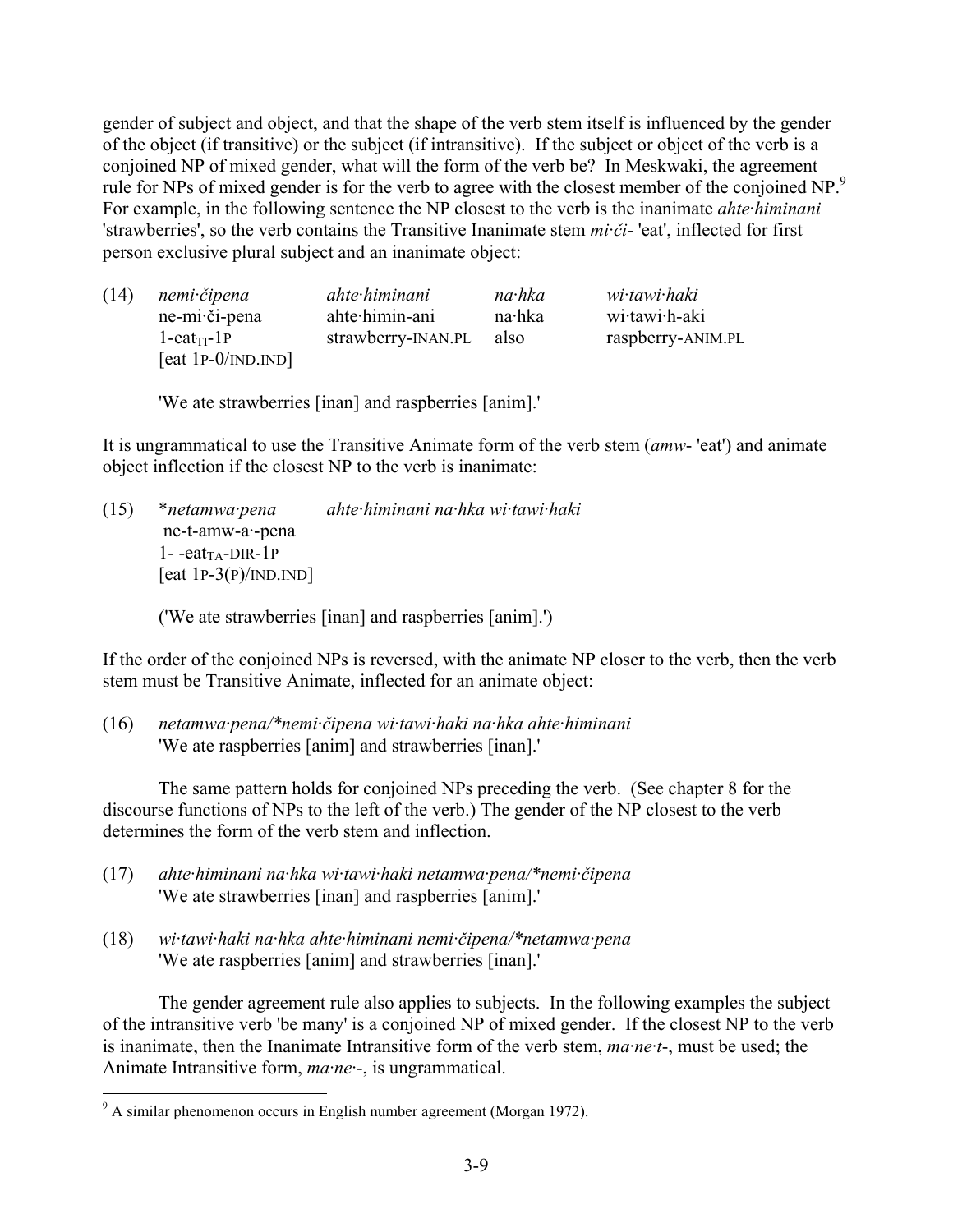| (19) | ma·ne·to·ni            | ahte himinani      | na·hka | wi tawi haki      |
|------|------------------------|--------------------|--------|-------------------|
|      | ma·ne·t-w-ani          | ahte himin-ani     | na∙hka | wi tawi h-aki     |
|      | be.many-0-INAN.PL      | strawberry-INAN.PL | also   | raspberry-ANIM.PL |
|      | [be.many $0P/INDIND$ ] |                    |        |                   |

'There are many strawberries [inan] and raspberries [anim].'

(20) \**ma·ne·waki ahte·himinani na·hka wi·tawi·haki* ma·ne·-w-aki be.many-3-PL [be.many 3P/IND.IND]

('There are many strawberries [inan] and raspberries [anim].')

If the closest NP to the verb is animate, the Animate Intransitive form of the verb must be used:

(21) *ma·ne·waki/\*ma·ne·to·ni wi·tawi·haki na·hka ahte·himinani*  'There are many raspberries [anim] and strawberries [inan].'

Again, the agreement rule also applies to subjects appearing to the left of the verb:

- (22) *ahte·himinani na·hka wi·tawi·haki ma·ne·waki/\*ma·ne·to·ni*  'There are many strawberries [inan] and raspberries [anim].'
- (23) *wi·tawi·haki na·hka ahte·himinani ma·ne·to·ni/\*ma·ne·waki* 'There are many raspberries [anim] and strawberries [inan].'

The above examples are all elicited sentences; the agreement rule they illustrate is confirmed by the following textual examples.<sup>10</sup>

| (24) | ni hmawi-ašiha wa                  | nemehte ha na hka   |      | ni pani            |
|------|------------------------------------|---------------------|------|--------------------|
|      | ne-i·h-mawi aših-a·-w-a            | ne-mehte-h-a na-hka |      | $n-i \cdot p$ -ani |
|      | 1-FUT-go.to make-DIR-3-SG 1-bow-SG |                     | also | 1-arrow-INAN.PL    |
|      | $[$ FUT-go-make $1-3$ /IND.IND $]$ |                     |      |                    |

'I will go make my bow [anim] and my arrows [inan].' J290.19

 (25) *e·hni·senakeheye·toke opepikwe·škowa·wi na·hka otaškwa·ne·hkete·mwa·wi kaho·ni otahkohko·hwa·wani*

| e·h-ni·sen-am-k-ehe=ye·toke         | o-pepikwe·ško-wa·w-i        | na∙hka |
|-------------------------------------|-----------------------------|--------|
| AOR-take.down-0.0BJ-3-PAST=it.seems | $3$ -flute- $(3)$ P-INAN.SG | also   |

 $10$  It is worth noting, however, that such examples are fairly rare: in texts most conjoined NPs of mixed gender function as second objects of verbs. Since verbs are not inflected for second objects, the problem of gender agreement is avoided.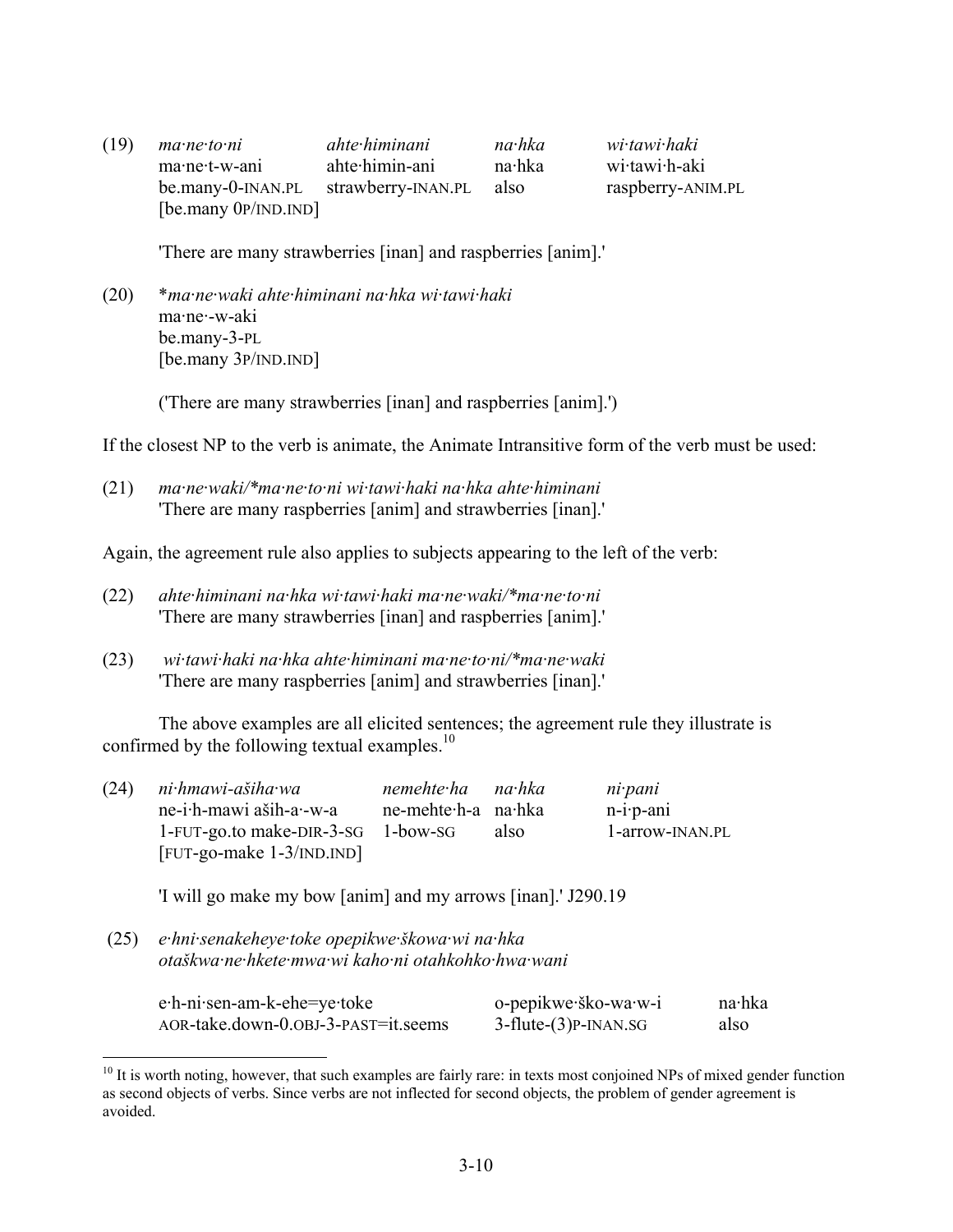[take.down 3-0/PAST.AOR]

1

| o-t-aškwa·ne·hkete·m-wa·w-i | kaho·ni | o-t-ahkohko·h-wa·w-ani      |
|-----------------------------|---------|-----------------------------|
| 3- -firestick-(3)P-INAN.SG  | and     | $3-$ -drum.DIM- $(3)$ P-OBV |

'It seems he had taken down their flute [inan] and their firestick [inan] and their small drum [anim].' R478.19

In (24) the verb is inflected for an animate singular object, matching the features of *nemehte·ha* 'my bow [anim]', the first half of the conjoined NP. In (25), on the other hand, the verb is inflected for an inanimate object, matching the features of *opepikwe·škwa·wi* 'their flute [inan]', the closest member of the conjoined NP.

The rule of 'agree with the closest NP' accounts for the above cases of conjoined NPs of mixed gender. Suppose, however, that a verb is inflected for a pronominal argument which is understood to refer to a combination of animate and inanimate third persons. Which gender would be used for the pronominal argument? The one textual example which has been found uses inanimate gender: *mi·čikwe·na* 'whoever ate them [inanimate]' Kiyana 1913:54K, where the context makes it clear that the things eaten are strawberries (inanimate) and a kind of fish (animate). The choice of inanimate in this context is not surprising since inanimate is the semantically unmarked, elsewhere category of the gender system. $11$ 

*3.3. Obviation*. Obviation is a grammatical opposition within third person found in all the Algonquian languages. If more than one third person is mentioned within a certain syntactic domain, then the third person most central to the discourse is referred to by PROXIMATE forms (of nouns, pronouns, or verb agreement) and the more peripheral third persons are referred to by OBVIATIVE forms.12 For example, in the following sentence the proximate and obviative morphology signals that the speaker views the woman as more central to the discourse than the child.

<sup>&</sup>lt;sup>11</sup> Further evidence for the unmarked character of inanimate gender may be seen in constructions with *ke·ko·hi* 'something, anything' (3.9):

| (i) | a·kwi | ke·ko·hi | nehto wa čini                        | ši ša čiki           |
|-----|-------|----------|--------------------------------------|----------------------|
|     | a•kwi | ke∙ko∙hi | $n$ eht-o $\cdot$ -wa $\cdot$ -t-ini | $IC$ -ši·ša·-t-iki   |
|     | not   | anything | $kill-0.$ obj-3p-3-neg               | IC-hunt-3-3p.head    |
|     |       |          | [kill $3p-0/neg$ ]                   | [hunt $3p/part/3p$ ] |

'The ones who were hunting didn't kill anything.'

*ke·ko·hi* triggers inanimate object agreement on the verb and requires the Transitive Inanimate form of the verb stem, even though any semantically plausible object of 'kill' would have animate gender. (The subject in (i) is a relative clause; verbs in relative clauses take participle inflection and bear an additional suffix agreeing with the head of the relative clause (5.3).)

 $12$  The suffixes on grammatically inanimate nouns do not encode obviation overtly, but the difference between proximate and obviative inanimates may be seen in verb agreement when the inanimate third person is subject of an intransitive (4.2).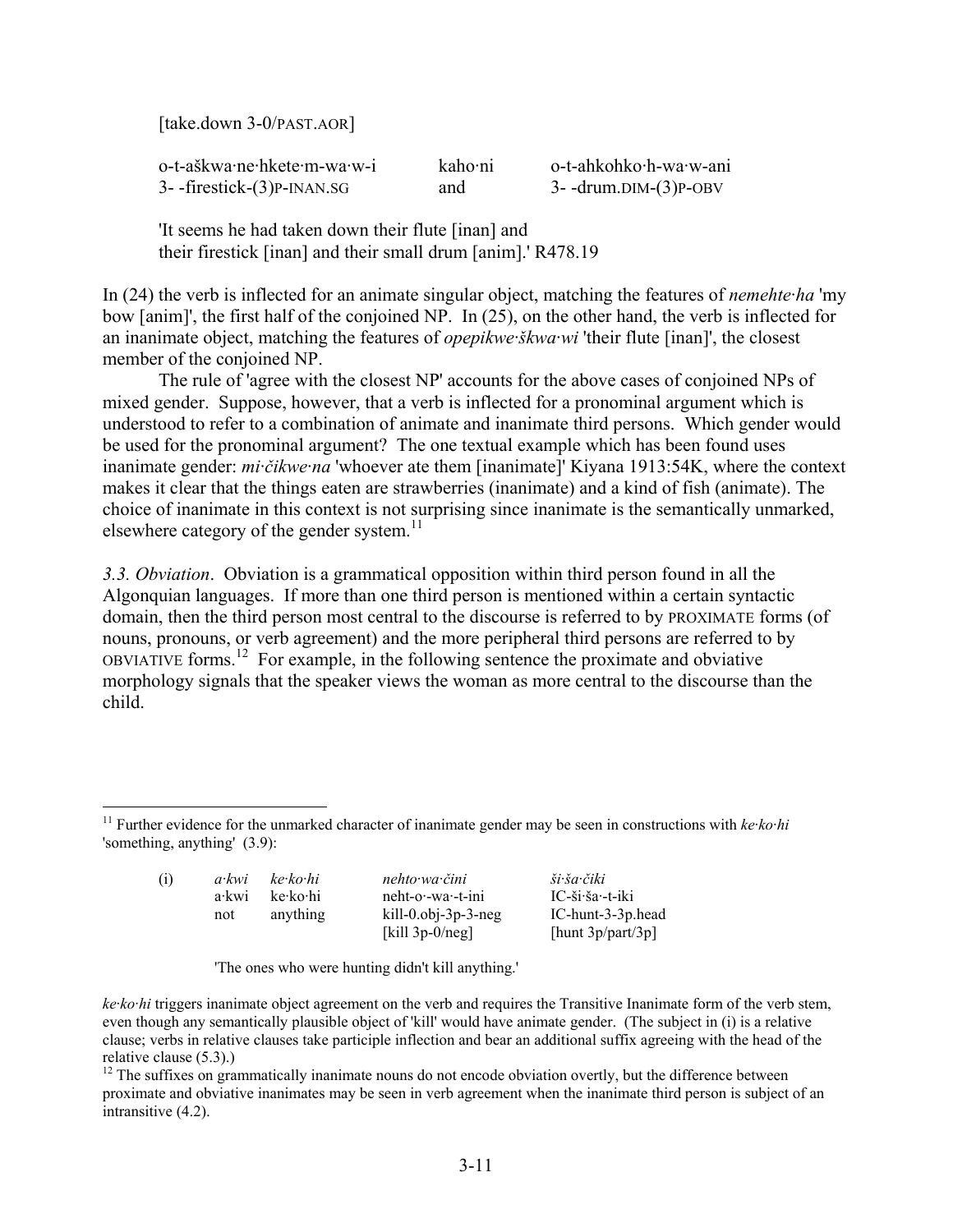(26) *ihkwe·wana·hkači e·hso·kena·či oni·ča·nesani* ihkwe·w-a=na·hkači e·h-so·ken-a·-t-i o-ni·ča·nes-ani woman-SG=also AOR-hold-DIR-3-MODE 3-child-OBV [hold 3-3'/AOR]

'The woman (prox) also held her child (obv).' W66K

The proximate status of *ihkwe·wa* 'woman' is indicated by the animate proximate singular suffix -*a*; the obviative status of *oni·ča·nesani* 'her child' is indicated by the animate obviative singular suffix -*ani*. Obviation is also expressed in verb inflection: the suffix complex -*a·či* indicates a proximate singular subject (3) acting upon an obviative object (3') in the aorist conjunct paradigm.

The proximate forms of noun, pronoun, and verb inflection are identical to the unmarked third person forms used when only one third person is mentioned. The obviative forms, on the other hand, are used exclusively to mark peripheral third persons. (In the interlinear glosses of (26) and other examples obviative nouns and demonstratives are glossed 'obv' and proximate nouns and demonstratives are unmarked.) Obviation may thus be thought of as a privative opposition with obviative as the marked member: in contexts of neutralization (where there is only one third person) the proximate form is used with its fundamental meaning of third person. Contexts with two or more third persons require a choice to be made between proximate and obviative; here proximate takes on the additional meaning of 'most central to the discourse' because it is in contrast to obviative. It is important to note that if the context contains only one third person, proximate morphology does not signal anything about discourse status. Even an expletive subject of a weather verb  $(4.2.)$  occurs in the proximate form if there is no other third person in the context.<sup>13</sup>

The rough characterization of obviation given above needs to be made more precise in two ways. First, what is the syntactic domain of obviation? Second, what does it mean to be 'most central to the discourse'? In 3.3.1. I show that the syntactic domain within which obviation is obligatory covers not only a simple clause, as in (26), but also extends to the subject of a Comp clause (but not to oblique, adjunct, or co-ordinate clauses). This minimal domain may optionally be expanded, however, to include the entire sentence or to range over more than one sentence. Such expanded domains of obviation are typical of narrative texts, in which the grammatical opposition of obviation may be exploited for a number of stylistic purposes. 3.3.2. takes up the separate issue of assigning proximate and obviative status. That is, given two noncoreferential third persons appearing within the domain of obviation, what factors influence which is proximate and which obviative? The factors involved are primarily discourse conditions, such as empathy, with syntactic factors playing only a minor role. However, Rhodes 1990a (on Ojibwa) has argued just the opposite, that obviation is primarily a syntactic phenomenon. It will be shown below that most of Rhodes's syntactic constraints do not hold in Meskwaki.

*3.3.1. The syntactic domain of obviation.* I will first characterize the syntactic domain within which obviation is obligatory: in other words, where it is impossible for two noncoreferential third persons to both be expressed by proximate forms.

Obviation is obligatory if two third persons occur in the same NP (i.e., one possessing the other), if two third persons are arguments of the same verb, or if one third person is an argument of

<sup>&</sup>lt;sup>13</sup> Additional evidence for the unmarked status of proximate can be found in conjoined NPs combining a proximate and an obviative third person: the conjoined NP as a whole is proximate plural.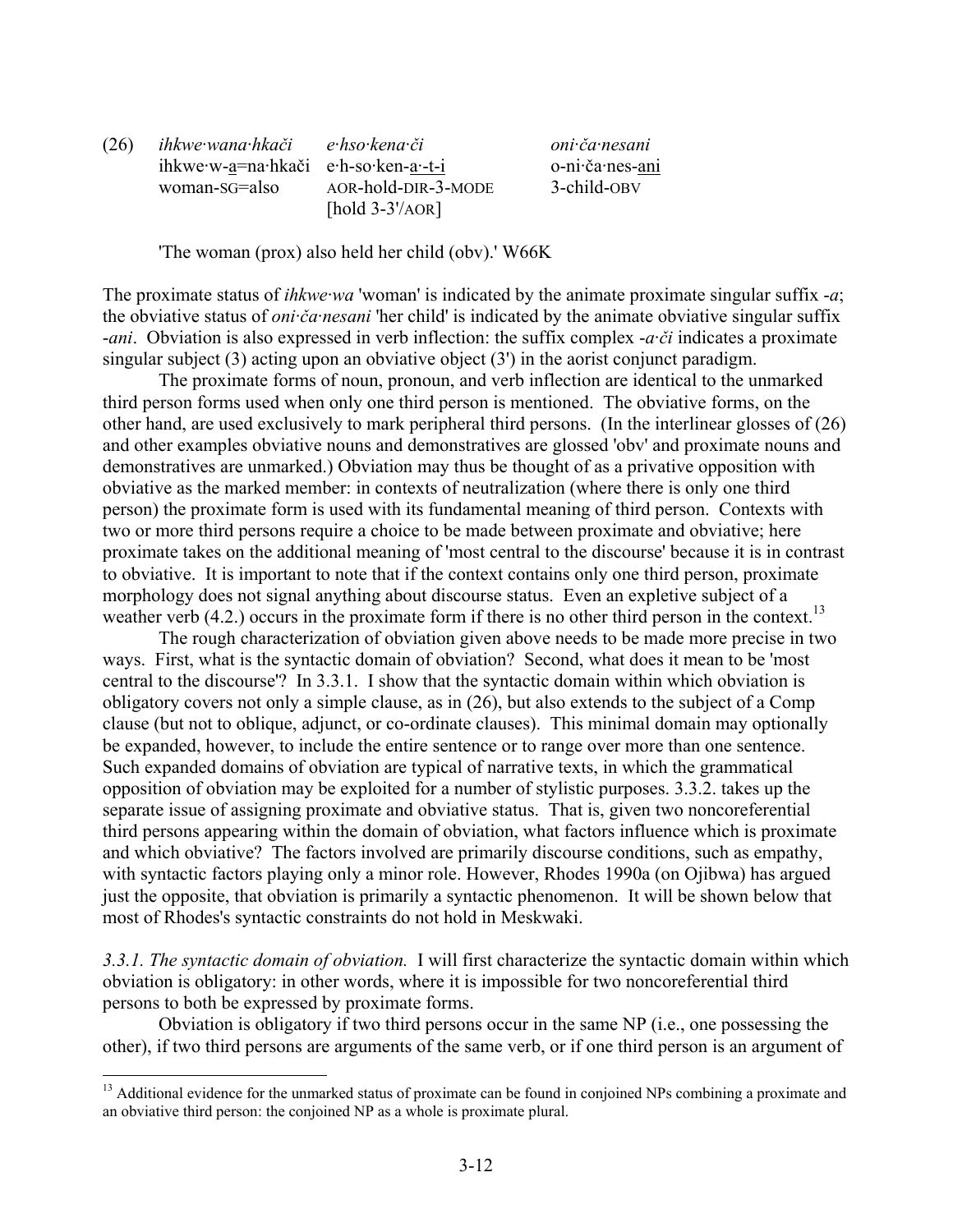a matrix clause and the other is the subject of an embedded clause bearing the Comp grammatical function. The following examples illustrate the obligatory nature of obviation in these contexts, beginning with possessed NPs.

- $(27)$  \* $\lceil_{NP}$  neniw-a o-kwis-a man-sg 3-son-sg ('the man (prox)'s son (prox)')
- (28) [NP neniw-a o-kwis-ani] man-sg 3-son-obv 'the man (prox)'s son (obv)'

(27) shows that it is impossible for two noncoreferential third persons to both be proximate if they occur in the same NP. (See 3.4. for inflection on possessed nouns.) Furthermore, it is the possessed NP which must be obviative, as in (28). It is impossible to have an obviative possessor and proximate possessum:

 $(29)$  \*  $\lceil_{NP}$  neniw-ani o-kwis-a] man-obv o-son-sg ('the man (obv)'s son (prox)')

Obviation is also obligatory if two third persons are arguments of the same verb. The following example is ungrammatical because the subject NP and the object NP are both proximate.

| (30) | *ihkwe·wa  | kaka čime wa                | neniwa  |
|------|------------|-----------------------------|---------|
|      | *ehkwe·w-a | kaka·čim-e·-w-a             | neniw-a |
|      | woman-sg   | joke with-direct-3-sg       | man-sg  |
|      |            | [joke.with $3-3$ '/ind.ind] |         |

('The woman (prox) joked with the man (prox).')

(The verb inflection is for a proximate subject acting on an obviative object; there is no way to express proximate acting on proximate in the system of verb inflection.)

When the third persons in question are arguments of the same verb there is no syntactic restriction regarding which third person is chosen as proximate and which as obviative.

| (31) | ihkwe wa  | kaka čime wa                | neniwani  |
|------|-----------|-----------------------------|-----------|
|      | ehkwe·w-a | kaka·čim-e·-w-a             | neniw-ani |
|      | woman-sg  | joke with-direct-3-sg       | man-oby   |
|      |           | [joke.with $3-3$ '/ind.ind] |           |

'The woman (prox) joked with the man (obv).'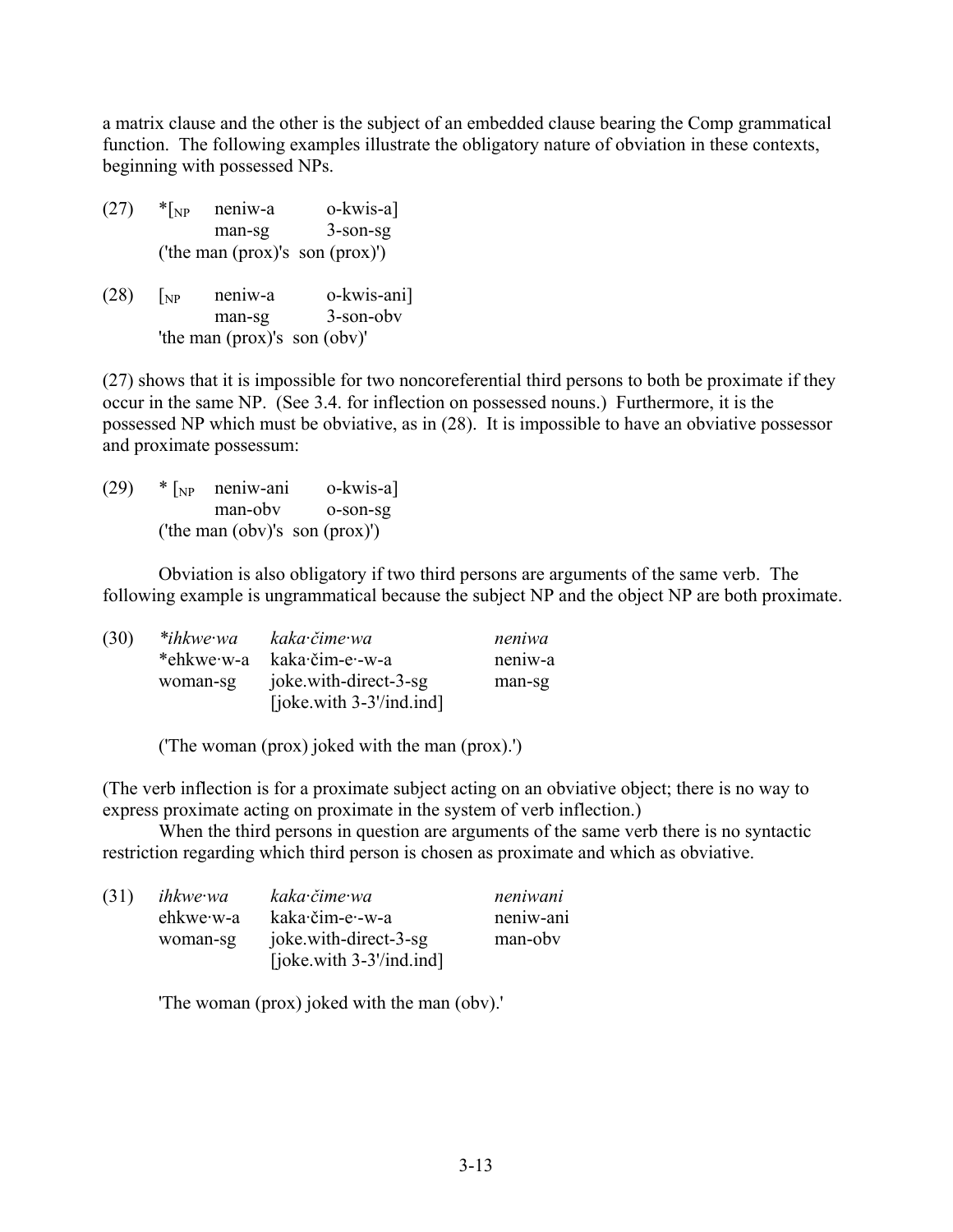| (32) | ihkwe wani kaka čimekwa          | neniwa  |
|------|----------------------------------|---------|
|      | ehkwe·w-ani kaka·čim-ekw-w-a     | neniw-a |
|      | woman-oby joke.with-inverse-3-sg | man-sg  |
|      | [joke.with $3'-3/ind$ .ind]      |         |

'The woman (obv) joked with the man (prox).'

Rather, the assignment of proximate and obviative is sensitive to the discourse factors discussed in 3.3.2.

The final context in which obviation is obligatory is when one third person is an argument in a matrix clause and the other third person is subject of a complement clause. The sentence below is ungrammatical because the subjects of both clauses are proximate:

| (33) | *e·hša·kwe·nemoči       | oškinawe ha wi hna kwa či     | še škesi he ha  |
|------|-------------------------|-------------------------------|-----------------|
|      | e.h-ša.kwe.nemo-t-i     | oškinawe h-a wi h-na kwa -t-i | še škesi he h-a |
|      | aor-be.unwilling-3-mode | young man-sg fut-leave-3-mode | y.woman.dim-sg  |
|      | [be.unwilling $3/aor$ ] | [fut-leave $3/aor$ ]          |                 |

('The young man (prox) didn't want the young woman (prox) to leave.')

Again, either of the third persons in question may be obviative and the other proximate:

| (34) | e hša kwe nemoči        | oškinawe ha wi hna kwa niči       | še škesi he hani  |
|------|-------------------------|-----------------------------------|-------------------|
|      | e·h-ša·kwe·nemo-t-i     | oškinawe·h-a wi·h-na·kwa·-ni-t-i  | še škesi he h-ani |
|      | aor-be.unwilling-3-mode | young man-sg fut-leave-oby-3-mode | y.womn.dim-oby    |
|      | [be.unwilling $3/a$ or] | [fut-leave $3'/\text{aor}$ ]      |                   |

'The young man (prox) didn't want the young woman (obv) to leave.'

| (35) | e hša kwe nemoniči                        | oškinawe hani  | wi hna kwa či                | še škesi he ha  |
|------|-------------------------------------------|----------------|------------------------------|-----------------|
|      | e·h-ša·kwe·nemo-ni-t-i                    | oškinawe·h-ani | wi <sub>th-na</sub> -kwa-t-i | še škesi he h-a |
|      | aor-be.unwilling-obv-3-mode young.man-obv |                | fut-leave-3-mode             | y.woman.dim-sg  |
|      | [be.unwilling $3'/a$ or]                  |                | [fut-leave $3/aor$ ]         |                 |

'The young man (obv) didn't want the young woman (prox) to leave.'

The next pair of examples shows that obviation is also obligatory between the object of the matrix clause and the subject of the complement clause:

| (36) | ni hnana tohtawa wa       | nekva   | e šawinikwe ni                                    | kwi yese hani  |
|------|---------------------------|---------|---------------------------------------------------|----------------|
|      | ne-i.h-nana.tohtaw-a.-w-a | ne-kv-a | IC-ešawi-ni-w-k-e·n-i                             | kwi·yese·h-ani |
|      | $1$ -fut-ask-dir-3-sg     |         | 1-mother-sg IC-fare.thus-obv-int-3-int-oblboy-obv |                |
|      | [fut-ask $1-3/ind$ .ind]  |         | [fare.thus 3'/int.part/obl.head]                  |                |

'I will ask my mother (prox) what happened to the boy (obv).'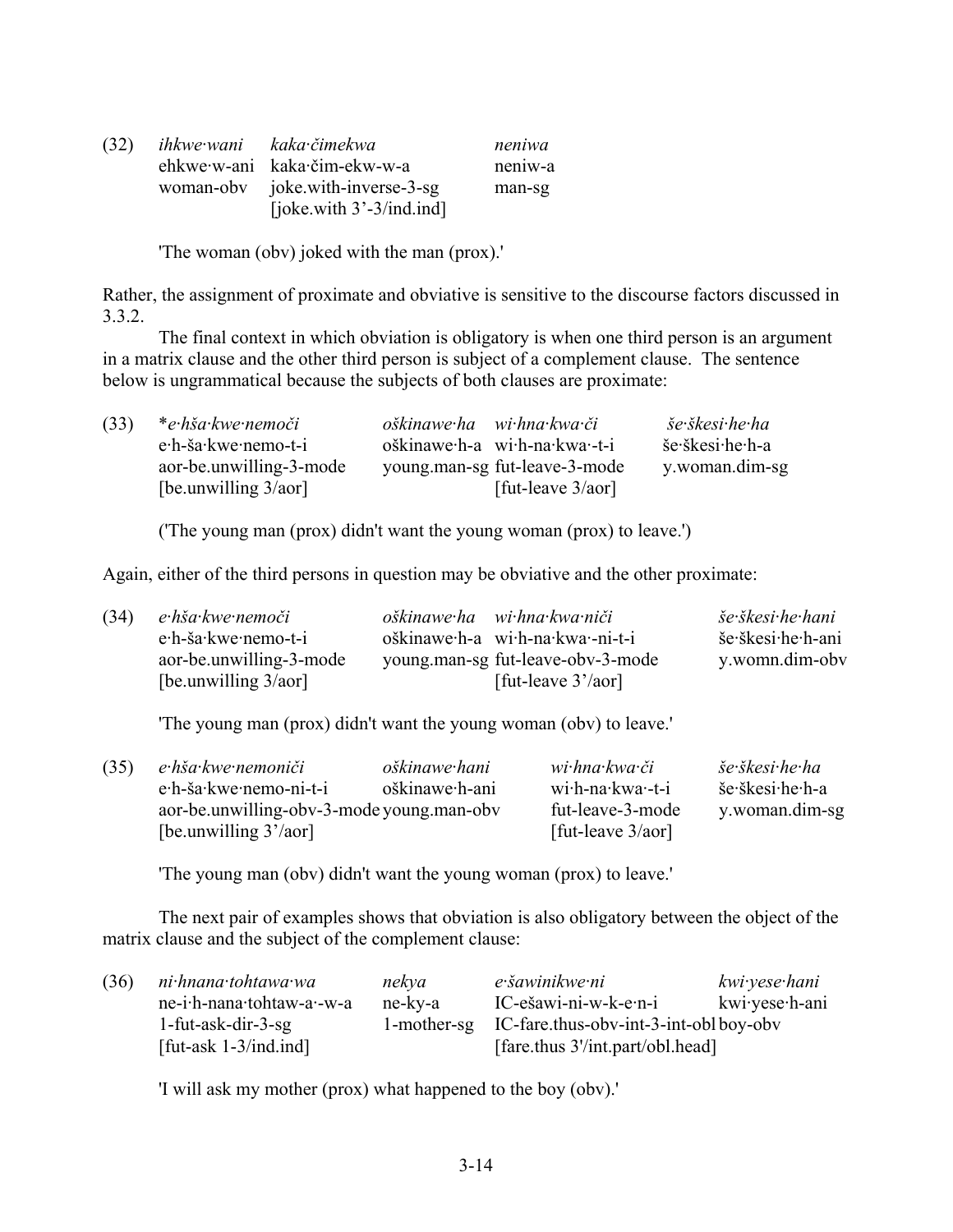| (37) | *ni·hnana·tohtawa·wa      | nekya       | e šawikwe ni                     | kwi·yese·ha  |
|------|---------------------------|-------------|----------------------------------|--------------|
|      | ne-i.h-nana.tohtaw-a.-w-a | ne-ky-a     | IC-ešawi-w-k-e·n-i               | kwi·yese·h-a |
|      | $1$ -fut-ask-dir-3-sg     | 1-mother-sg | IC-fare.thus-int-3-int-obl       | boy-sg       |
|      | [fut-ask $1-3/ind$ .ind]  |             | [fare.thus 3'/int.part/obl.head] |              |

('I will ask my mother (prox) what happened to the boy (prox).')

Obviation is *not* obligatory, however, if one third person is in a matrix clause and the other is an object (or other nonsubject function) in a complement clause, or if one third person is in a matrix clause and and the other is in an oblique or adjunct clause. Nor is obviation obligatory if the two third persons are in co-ordinate clauses. The first example below shows that an object in a complement clause is not in the domain of obligatory obviation.

| (38) | i·na<br>1 <sup>nd</sup> | oškinawe ha ša kwe nemowa<br>oškinawe·h-a ša·kwe·nemo-w-a                       | wi·hkano·naki<br>wi <sub></sub> h-kano <sub>n-ak-i</sub> | še škesi ha<br>še škesi h-a |
|------|-------------------------|---------------------------------------------------------------------------------|----------------------------------------------------------|-----------------------------|
|      | that                    | young man-sg be unwilling-3-sg<br>[be.unwilling $3/ind$ ] [fut-talk.to 1-3/aor] | fut-talk.to-1subj.3obj-mode y.woman-sg                   |                             |

'That young man (prox) didn't want me to talk to the young woman (prox).'

(38) is grammatical even though it contains two noncoreferential proximate third persons, in contrast to the ungrammatical (33). The difference is that the third person in the complement clause of (33) is a subject, while the third person in the complement clause of (38) is an object.

(38) is an elicited example; the following textual example makes the same point. This sentence is part of a prayer addressed to a heated stone in a sweat lodge. Notice that the subject of the matrix clause and the object of the complement clause are noncoreferential third persons, and both are proximate.

| (39) |         |      | ki na mani e hki ši-pakisenehki | maneto wa                                       |
|------|---------|------|---------------------------------|-------------------------------------------------|
|      | ki·na   | mani | e·h-ki·ši pakisen-ehk-i         | maneto w-a                                      |
|      | you     | now  | AOR-PERF permit 3SUBJ.2OBJ-MODE | spirit-SG                                       |
|      |         |      | $[PERF-permit 3-2/AOR]$         |                                                 |
|      | ma·haki |      | ko šisemaki                     | wi htaši-apwahapwane hpwači                     |
|      | ma·haki |      | ke-o·šisem-aki                  | wi·h-taši apwa-h-apwane·hpw-at-i                |
|      | these   |      | $2-g$ .children-PL              | FUT-PROG REDUP- -warm.by.breath-2SUBJ.30BJ-MODE |
|      |         |      |                                 | [FUT-PROG-REDUP.warm.by.breath 2-3/AOR]         |

'The spirit (prox) has now permitted you

to warm your grandchildren (prox) with your breath' B85:74.19

Obliques and adjuncts are also outside the domain of obligatory obviation. In the following example, the bracketed clause functions as an oblique: the matrix verb is 'walk away in such a way' and the oblique expresses the manner in which the subject walks. The subject of the matrix clause and the subject of the oblique clause are noncoreferential, yet both are proximate.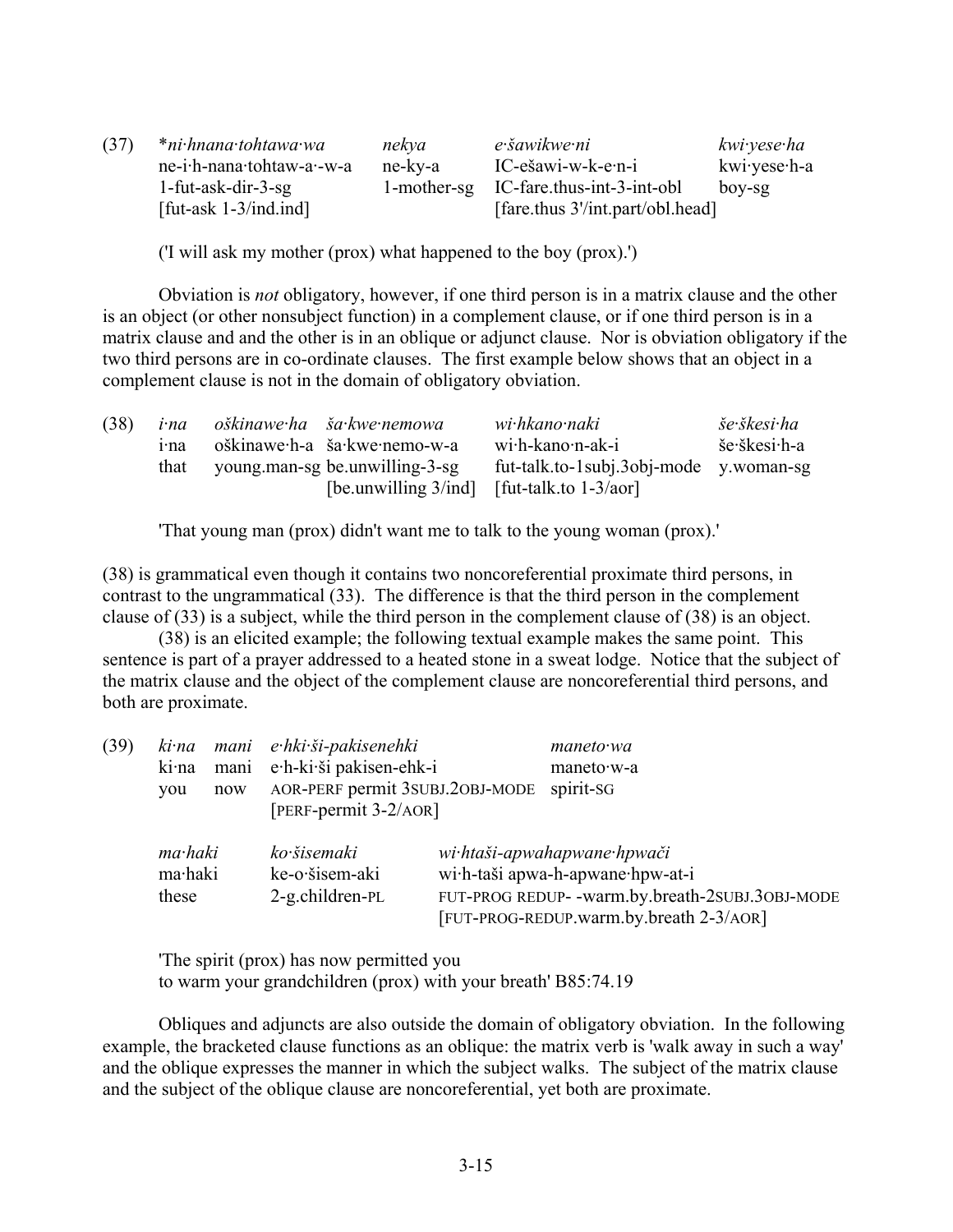| (40) | ∫mehto∙čimeko | $\check{s}i\check{}}\check{s}i\hat{}}pa$               | e hanemehka či]              | e hanemi-inose či                               |
|------|---------------|--------------------------------------------------------|------------------------------|-------------------------------------------------|
|      | mehto·či=meko | $\ddot{\text{si}}\cdot\ddot{\text{si}}\cdot\text{p-a}$ | e <sub>t</sub> -anemetha-t-i | e h-anemi inose -t-i                            |
|      | like=EMPH     | duck-SG                                                |                              | AOR-travel.away-3-MODE AOR-away walk.thus-3MODE |
|      |               |                                                        | [travel.away $3/aor$ ]       | [away-walk.thus $3/a$ or]                       |

'She (prox) walked away just like a duck (prox) walks.' W572

Likewise, the subject of an adverbial adjunct clause may be proximate even when it is disjoint in reference to the proximate subject of the main clause:

(41) [ADJ *ki·ši-na·kwa·wa·či*],

 IC-ki·ši na·kwa·-wa·-t-i IC-PERF leave-3P-3-MODE [PERF-leave 3P/CH.CONJ]

| metemo·he·ha     | $e$ -hwe-pi-                  | pe·hki -nanawo·te·we·či               | wi kiya pi hki ki. |
|------------------|-------------------------------|---------------------------------------|--------------------|
| metemo h-e h-a   | $e$ -h-we $\cdot$ pi          | pehki nanawo te we -t-i               | wi∙kiya∙pi∙hki∙ki  |
| old.woman-DIM-SG | AOR-begin                     | really visit.people-3-MODE in.village |                    |
|                  | [begin-visit.people $3/AOR$ ] |                                       |                    |

'After they [the men] (prox) left, the little old woman (prox) began to go visiting in the village.' W216QR

The next example shows that the subject of a relative clause is outside the domain of obligatory obviation:

| (42) |          | ihkwe waki apwa ne waki ši ši pahi ne sa wa čihi |                                                               | ši ša čiki           |
|------|----------|--------------------------------------------------|---------------------------------------------------------------|----------------------|
|      |          |                                                  | ehkwe·w-aki apwa·n-e·-w-aki ši·ši·p-ahi IC-nes-a·-wa·-t-ihi   | IC-ši·ša·-t-iki      |
|      | woman-PL |                                                  | roast-DIR-3-PL duck-OBV.PLIC-kill-DIR-3P-3-OBV.PLIC-hunt-3-3P |                      |
|      |          | $[roots 3P-3'/INDIND]$                           | [kill $3P-3'/PART/3'P$ ]                                      | [hunt $3P/PART/3P$ ] |

'The women (prox) roasted the ducks (obv) which the hunters (prox) had killed.'

In (42) both the subject of the main clause and the subject of the relative clause modifying 'ducks' are proximate.

Nor does the domain of obligatory obviation extend into a co-ordinate clause. The two coordinate clauses in the following example have noncoreferential proximate subjects.

| (43) | še škimeko             | ihkwe wa | e hwača nota či,      |
|------|------------------------|----------|-----------------------|
|      | še·ški=meko ehkwe·w-a  |          | e·h-wača·nota·-t-i    |
|      | $only = EMPH$ woman-SG |          | AOR-do.cooking-3-MODE |
|      |                        |          | [do.cooking $3/AOR$ ] |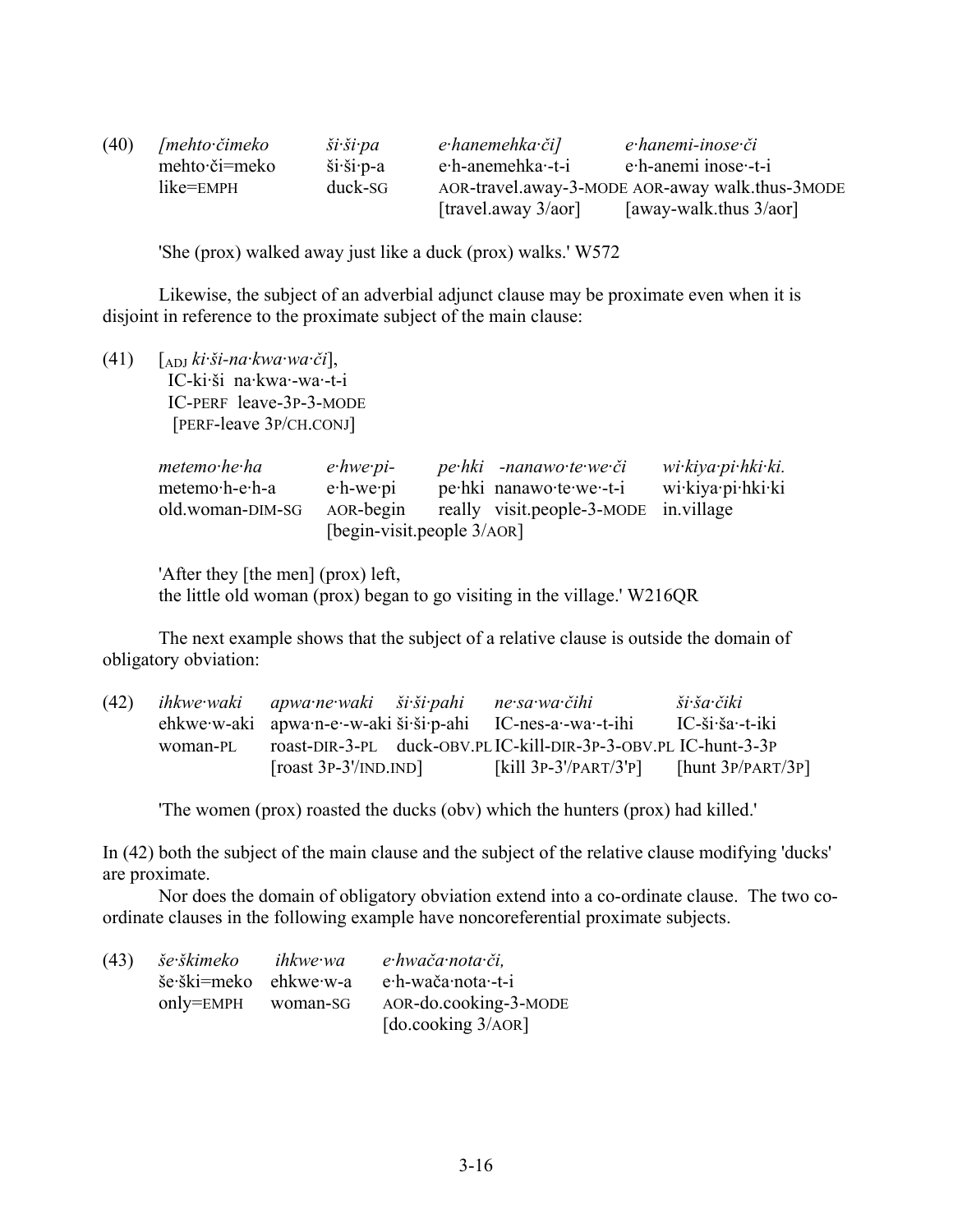| neniwa  | še ški=meko e hanemi-atahatama či |                          |
|---------|-----------------------------------|--------------------------|
| neniw-a | še ški=meko e h-anemi             | ata-h-atama·-t-i.        |
| man-SG  | only=EMPH AOR-away                | REDUP- -smoke-3-MODE     |
|         |                                   | [away-REDUP.smoke 3/AOR] |

'The women (prox) did nothing but cook, and the men (prox) just kept smoking.' wi·t 14NO

Note the use of a singular NP (*ihkwe·wa* 'woman', *neniwa* 'man') to stand for the whole group.

The examples given so far establish that there is a minimal syntactic domain within which obviation is obligatory. The domain of obviation may optionally be expanded, however, to include an entire sentence, or even more than one sentence. For example, an object of a complement clause may be included in the expanded domain of obviation:

| (44) | keki šima hiyo we<br>ke-ki·ši=ma·hi=iyo·we<br>2-PERF=after.all=PAST | [PERF-assign 3-2P/IND.IND]                                                                           | -pahkimekowa·wa<br>-assign-INV- $(2)$ P-SG | wi·sahke·ha<br>-pahkim-eko-wa·w-a wi·sahke·h-a<br>Wisahkeha-SG            |
|------|---------------------------------------------------------------------|------------------------------------------------------------------------------------------------------|--------------------------------------------|---------------------------------------------------------------------------|
|      | wi <sub></sub> h-anemi<br>FUT-future                                | wi hanemi-keteminawome kwe<br>keteminaw-em-e·kwe<br>bless-OBV.OBJ-2P<br>[FUT-future-bless 2P-3'/AOR] |                                            | anemi-mehtose neniwahi<br>anemi-mehtose·neniw-ahi<br>future-person-OBV.PL |

'Wisahkeha (prox) has already assigned you (pl) to bless the future people (obv).' W964

(44) contains two noncoreferential third persons, one the subject of the matrix clause and the other the object of the complement clause. The subject of the matrix clause is proximate and the object of the complement clause is obviative. Making the object of the complement clause obviative is not syntactically obligatory, as we saw in (38) and (39). In (44), however, the speaker has chosen to expand the domain of obviation in order to emphasize the difference in discourse status between the two noncoreferential third persons.

Another example of an expanded domain of obviation is given below, this one involving an adjunct clause:

| (45) | ki ši-anenwi wa či,<br>o <sub>n</sub> i<br>IC-ki·ši-anenwi·-wa·-t-i<br>$o$ ·ni<br>and then<br>IC-PERF-swim-3p-3-MODE<br>[PERF-swim 3P/CH.CONJ] |  |               |                                                                                                              |                                           |
|------|------------------------------------------------------------------------------------------------------------------------------------------------|--|---------------|--------------------------------------------------------------------------------------------------------------|-------------------------------------------|
|      | metemo he hani<br>metemo·h-e·h-ani<br>old.woman-DIM-OBV                                                                                        |  | $\frac{1}{2}$ | e hina niči<br>e·h-en-a·-ni-t-i<br>AOR-say.to-DIR-OBV-3-MODE 3-fellow woman-OBV.PL<br>[say.to $3'-3''/a$ or] | owi č-ihkwe wahi.<br>o-w-i·č ehkwe·w-ahi. |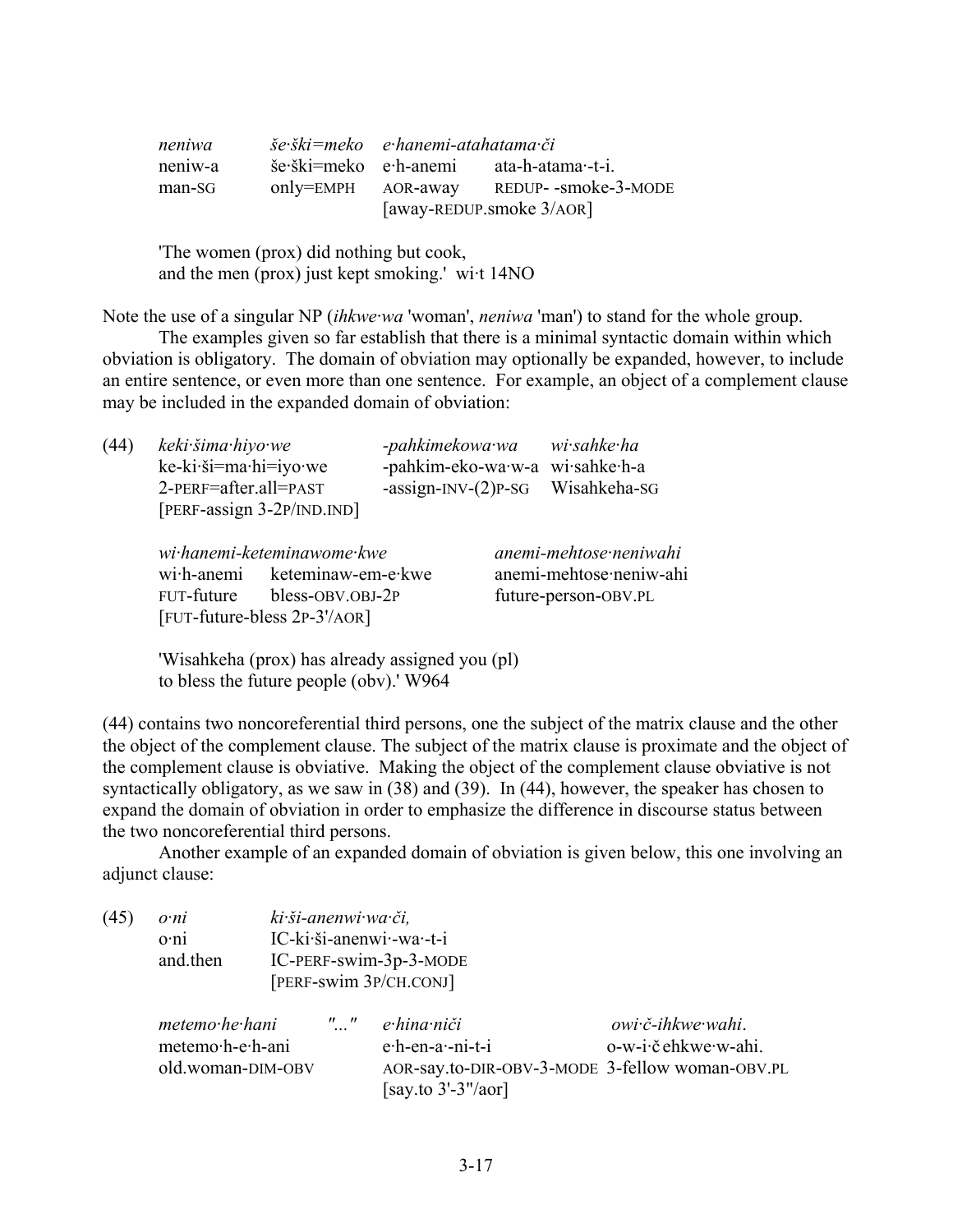'And then after they [the men] (prox) went swimming, the little old woman (obv) said "..." to the other women (obv).' W324A-D

(45) forms a near minimal pair with (41). (41) shows that adjunct clauses are not in the domain of obligatory obviation, that it is possible to have two noncoreferential proximates if one is in an adjunct clause and the other is in the matrix clause. (45), however, shows that the domain of obviation may optionally be expanded to include the adjunct clause. Consequently, in (45) there are three noncoreferential third persons: the men, the old woman, and the other women. The men, subject of the adjunct clause, are chosen as proximate and the other third persons are obviative. (The matrix verb in (45) is glossed for an obviative subject acting on a 'further obviative' object. The distinction between 'nearer obviative' and 'further obviative' is discussed in 3.3.2.)

The domain of obviation is frequently expanded to include more than one sentence, as in the next example.

| (46) | aškačimeko ni    | e hkaškima či,          |
|------|------------------|-------------------------|
|      | aškači=meko=i·ni | e·h-kaškim-a·-t-i       |
|      | later=EMPH=then  | AOR-persuade-DIR-3-MODE |
|      |                  | [ $persuade 3-3'/AOR$ ] |

| e•howi•wiči                | <i>i</i> -nini. |
|----------------------------|-----------------|
| e∙h-owi∙wi-t-i             | $i$ ·n- $i$ ni  |
| AOR-take.O2.as.wife-3-MODE | that-OBV        |
| [take.O2.as.wife $3/AOR$ ] |                 |

| pe hkimeko e hmya ne netaminiči                                       | kotakahi  | ihkwe wahi. |
|-----------------------------------------------------------------------|-----------|-------------|
| pe hki=meko e h-mya ne net-am-ini-t-i                                 | kotak-ahi | ehkwe∙w-ahi |
| really=EMPH AOR-dislike-INAN.OBJ-OBV-3-MODE other-OBV.PL woman-OBV.PL |           |             |
| [dislike $3'-0$ /AOR]                                                 |           |             |

'Much later, when he (prox) persuaded her (obv), he (prox) married that one (obv). The other women (obv) really didn't like it.' R602.40-41.

The two sentences of (46) are taken together as a single domain of obviation, resulting in the subject of the second sentence being marked obviative since it is disjoint in reference to the proximate subject of the first sentence.

The use of obviation illustrated in (44), (45), and (46) is not required by the syntax but is rather a stylistic device that the speaker has chosen to use. The stylistic functions of obviation include representing point of view, highlighting important scenes or information within the narrative, and varying the pace and rhythm of the narrative. For discussion of these functions and many textual examples see Goddard 1984, Goddard 1990a, Dahlstrom 1996b on Meskwaki, and Dahlstrom 1991, Russell 1991 on Cree.

*3.3.2. Assigning proximate and obviative status*. Our next task is to clarify the vague notion of 'most central to the discourse'. That is, suppose we have two noncoreferential third persons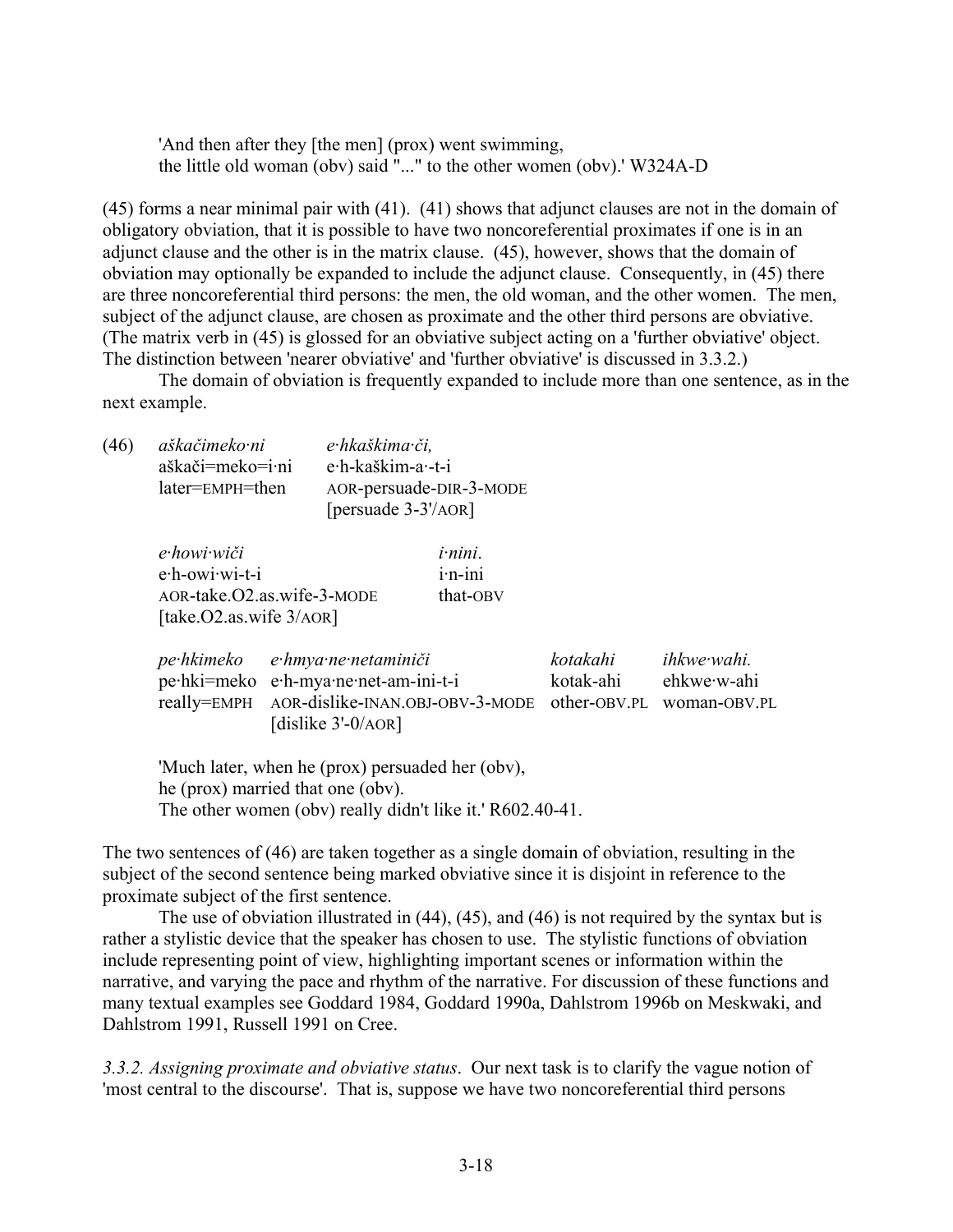appearing in the domain of obligatory obviation. (To simplify the initial discussion we will assume that there are no more than two third persons.) What factors play a role in deciding which of the third persons is proximate and which obviative? We have already seen one context in which the selection is automatic: if a noun is possessed by a third person, the possessor must be proximate and the possessed noun obviative (e.g. (28)). This is the only syntactic condition on assigning proximate and obviative status in Meskwaki. Another rule may be stated in terms of animacy. If one of the two third persons is a human and the other is (notionally) inanimate, the human will always be proximate and the inanimate third person will be obviative.<sup>14</sup>

| (47) | ki·hta·wa    | wi·hki·nihe·wa                             | mo sowi wi nani  |
|------|--------------|--------------------------------------------|------------------|
|      | ke-i·hta·w-a | wi·h-ki·nih-e·-w-a                         | mo·sowi·wi·n-ani |
|      |              | 2- -brother-in-law-SG FUT-sharpen-DIR-3-SG | moose.horn-OBV   |
|      |              | [FUT-sharpen 3-3'/IND.IND]                 |                  |

'Your brother-in-law (prox) should sharpen a moose antler (obv)' J106.15

The notionally inanimate object of (47) is grammatically animate, so it is inflected with the animate obviative singular suffix -*ani*.

If one of the two third persons in question is human and the other is an animal, the human will usually be proximate, as in the following example:

| (48) | meši name kwanima hipi     | komisahekwayo we         | kekina na         |
|------|----------------------------|--------------------------|-------------------|
|      | meši·name·kw-ani=ma·hi=ipi | komisah-ekw-w-a=iyo·we   | ke-ky-ena·n-a     |
|      | whale-OBV=after.all=QUOT.  | swallow-INV-3-SG=PAST    | $2$ -mother-1P-SG |
|      |                            | [swallow $3'-3/INDIND$ ] |                   |

'A whale (obv) swallowed our mother (prox), it's said.' W267D

1

Many traditional stories, however, include animal characters who are treated on a par with human characters. In such cases the animal character is also a potential candidate for proximate status.

If both third persons are humans, there is a great deal of leeway in assigning proximate and obviative status. The third person chosen as proximate is often the one the speaker feels closest to, such as a relative of the speaker as opposed to a nonrelative, a Meskwaki as opposed to an Indian of

 $<sup>14</sup>$  If one third person is an animal and the other is notionally inanimate, the animal is nearly always proximate. A rare</sup> exception occurs in a passage describing a religious ceremony; here the ceremonial role of the drum is of more interest than that of the dog to be sacrificed:

| (i) | šewe na ahpene čimeko manake hi<br>šewe na ahpene či=meko mana=ke hi<br>but | always=EMPH                                  | this=and | te·we·hikana<br>te·we·hikan-a<br>drum-SG                                                                                     | $e$ ·yi·ki<br>e·yi·ki<br>also |
|-----|-----------------------------------------------------------------------------|----------------------------------------------|----------|------------------------------------------------------------------------------------------------------------------------------|-------------------------------|
|     | nekotimeko<br>nekoti=meko<br>one=EMPH                                       | $anemo \cdot hani$<br>anemo h-ani<br>dog-OBV |          | ki hpahke ya hkonamawa pwa<br>ke-i·h-pahke·ya·hkonamaw-a·-pwa<br>2-FUT-offer.O2.to-DIR-2P<br>[FUT-offer.O2.to. 2P-3/IND.IND] |                               |

'But you shall always offer one dog (obv) to this drum (prox)' R510.18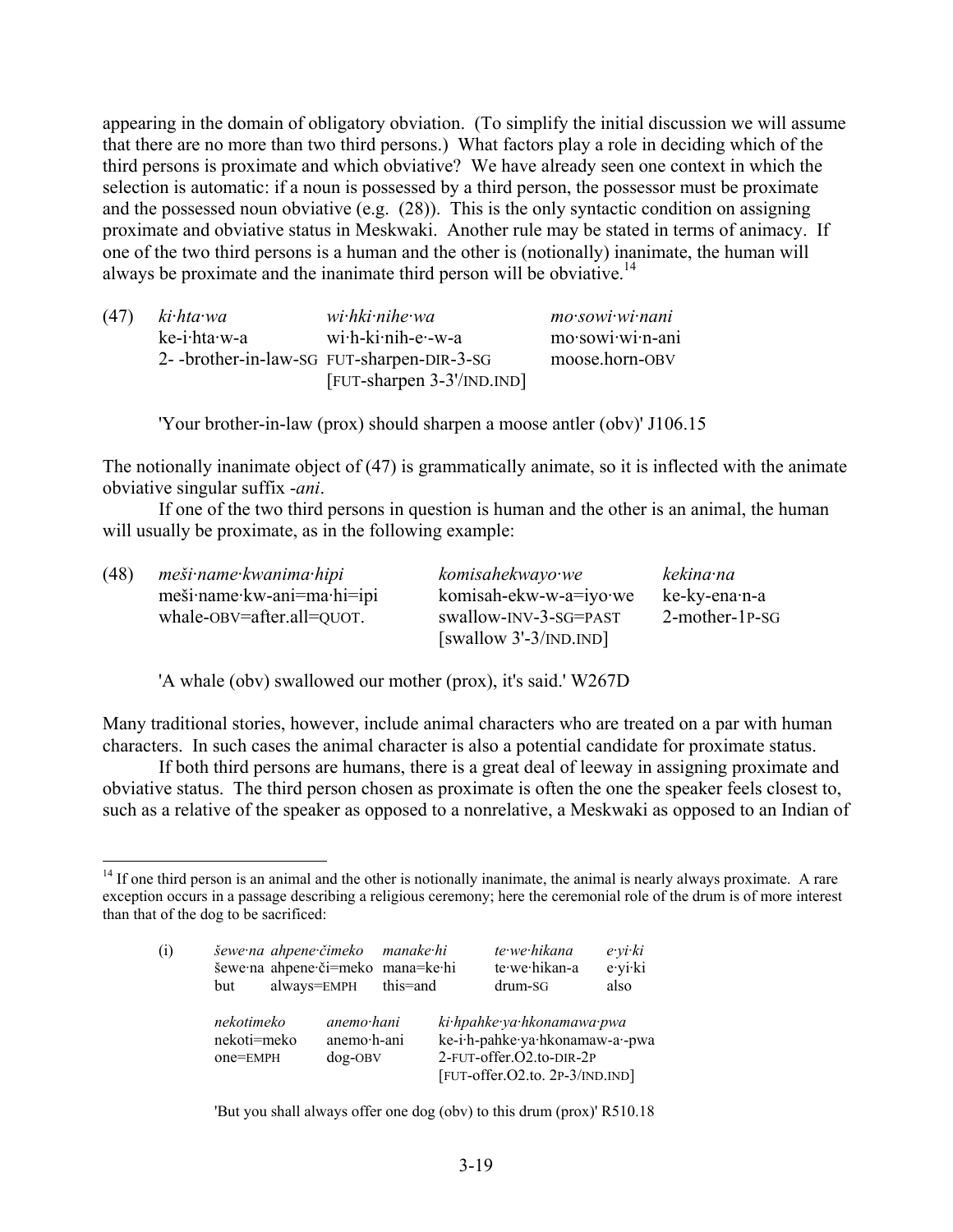another tribe, or an Indian as opposed to a non-Indian. These are only tendencies, however, not hard and fast rules.

| (49) | oškinawe ha  | aša hahi     | nesekwa               |
|------|--------------|--------------|-----------------------|
|      | oškinawe·h-a | aša·h-ahi    | nes-ekw-w-a           |
|      | young.man-SG | Sioux-OBV.PL | kill-INV-3-SG         |
|      |              |              | [kill $3'-3/INDIND$ ] |

'The Sioux (obv) killed a young man (prox)' J190.3

| mo·hkoma·na     | e hnešiwana čiha či     | $neno$ te wahi |
|-----------------|-------------------------|----------------|
| mo·hkoma·n-a    | e·h-nešiwana·čih-a·-t-i | neno te w-ahi  |
| white person-SG | AOR-ruin-DIR-3-MODE     | Indian-OBV.PL  |
|                 | $[ruin 3-3'/AOR]$       |                |
|                 |                         |                |

'The white man (prox) has ruined the Indians (obv).' B85:16.27-8.

In both (49) and (50) the syntax demands that one of the two third persons be obviative. (49) is an example of the usual pattern of assigning proximate status to a member of one's own group and referring to the outsider with an obviative form. But (50) shows that this is not obligatory: here *mo·hkoma·na* 'white person' is proximate and *neno·te·wahi* 'Indians' is obviative.

Other factors besides empathy come into play in selecting a third person as proximate. NPs appearing in topic or focus position are often, but not always, proximate, as discussed in chapter 8. The main character of a narrative is often referred to by proximate forms. However, proximate status may be temporarily shifted to a relatively minor character for stylistic purposes such as representing point of view. (Numerous examples of such shifts are discussed in Goddard 1984, 1990a, and Dahlstrom 1996b.) When the two third persons are equally important characters and the narrator is presenting the action neutrally, proximate status is likely to be assigned to the agent of the action.

The situation becomes more complicated if more than two third persons are involved. Only one third person will be proximate; the others will be obviative. However, another discourse-based distinction must be made among the obviatives if both subject and object of a transitive verb are obviative: one must be considered the 'nearer obviative' and the other the 'further obviative' for purposes of verb inflection (cf. 4.5).<sup>15</sup> The same factors at work in distinguishing proximate from obviative also serve to distinguish the nearer obviative from the further obviative. Consider the following example of a further obviative (3") subject and a nearer obviative (3') object.

| $(51)$ osani          | aša hahi | e hnesekoniči.                                      |
|-----------------------|----------|-----------------------------------------------------|
| o-w-o·s-ani aša·h-ahi |          | e·h-nes-eko-ni-t-i                                  |
|                       |          | 3- -father-OBV Sioux-OBV.PL AOR-kill-INV-OBV-3-MODE |
|                       |          | [kill $3"$ -3'/AOR]                                 |

1

'The Sioux (further obv) killed his (prox) father (obv)' MM.1M

<sup>&</sup>lt;sup>15</sup> Some Algonquian languages mark the further obviative NP with special inflection: e.g., Potawatomi doubles the obviative suffix (Hockett 1948:72). Meskwaki, however, has no special nominal inflection for the further obviative. Rather, the distinction between nearer and further obviative can be seen only in transitive verb inflection.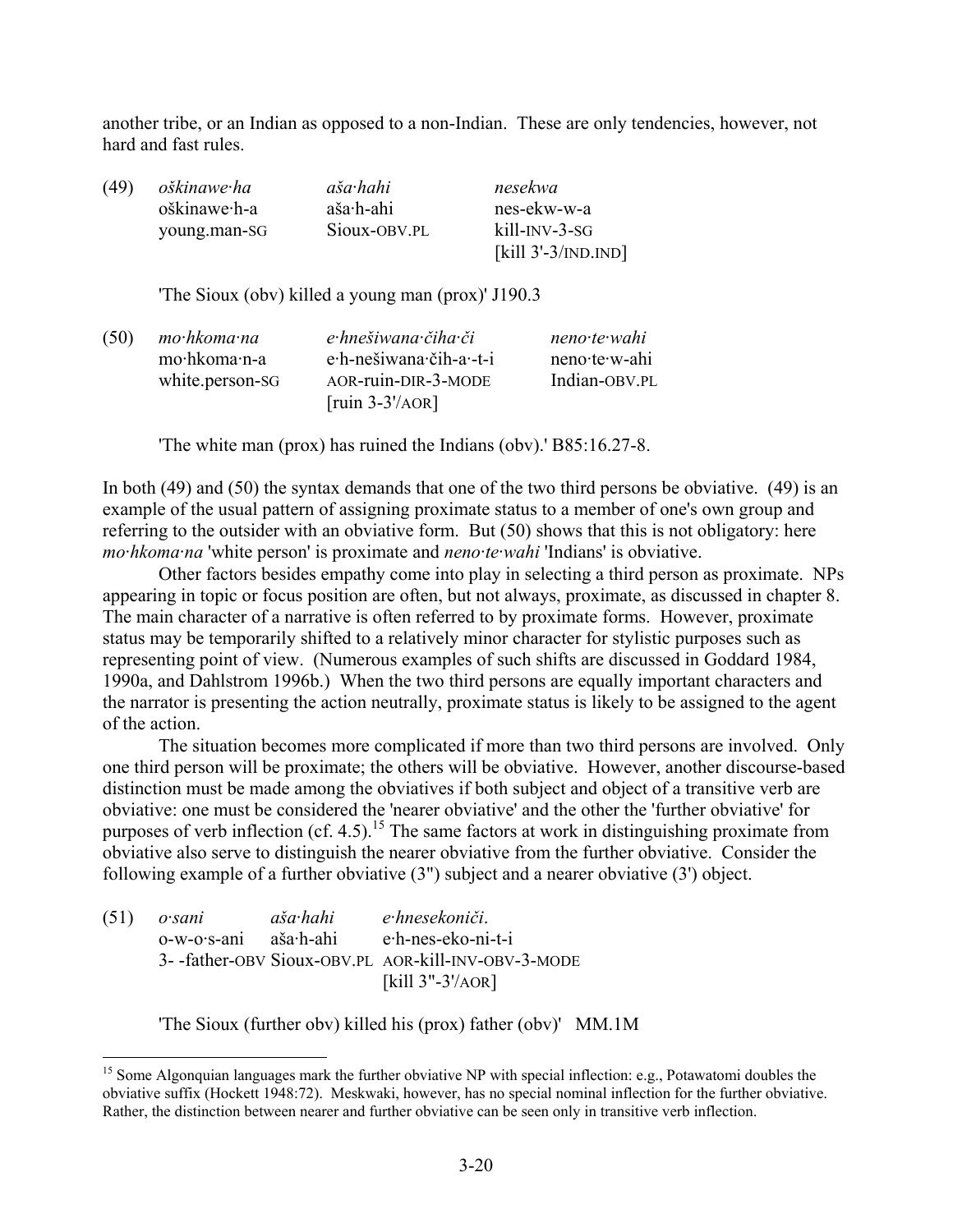The proximate third person of (51) is a young boy, the possessor of *o·sani* 'his father', and both the father and the Sioux are obviative. The father, however, as a relative of the proximate character and as a Meskwaki, is higher on the scale of empathy. The father is therefore the nearer obviative and the Sioux are the further obviative.

When a noun is possessed by an obviative third person, the distinction of nearer and further obviative is automatic: the possessor is the nearer obviative and the the possessed noun is the further obviative (cf. the further obviative in (45)). Some Algonquian languages have special morphology identifying nouns possessed by obviatives. Plains Cree, for example, uses the prefix *o*- for a proximate singular possessor and the affixes *o*- -*iyiw*- for an obviative possessor. Meskwaki, however, does not have special morphology for either an obviative possessor or a further obviative possessum: nouns possessed by obviative third persons are formally identical to those possessed by proximate third persons.

To sum up so far, we have seen that one syntactic condition exists in Meskwaki for assigning proximate and obviative status: if one third person possesses another, either the possessor is proximate and the possessum obviative, or the possessor is nearer obviative and the possessum further obviative. In all other contexts the selection of a third person as proximate is sensitive to pragmatic factors such as humanness or animacy, and to discourse phenomena such as empathy or being the main character of a narrative. Some treatments of obviation in other Algonquian languages, however, have placed greater emphasis on syntactic factors. In the remainder of this section I will consider some of the proposed syntactic conditions and show that they do not hold in Meskwaki.

I will first briefly mention a proposal which appeals to the structural relation of COMMAND. Kaye 1979 (an unpublished paper discussed in detail in Grafstein 1981:100-108) defines a variant of standard c-command which he calls 'obviate-command', and claims that in the Algonquin dialect of Ojibwa the proximate third person must asymmetrically obviate-command the obviative third person. The following example shows that command, in any form, does not determine the selection of proximate in Meskwaki.

| (52) | e hča ki-nepeniči        | $\int_{NP}$ ke·poška·kočihi | $a\check{s}a\hat{h}ahi$ |
|------|--------------------------|-----------------------------|-------------------------|
|      | e·h-ča·ki nep-e-ni-t-i   | IC-kepoškaw-eko-t-ihi       | aša·h-ahi               |
|      | AOR-all die- -OBV-3-MODE | IC-surround-INV-3-OBV.PL    | Sioux-OBV.PL            |
|      | [all-die $3'/AOR$ ]      | [surround $3'-3/PART/3'P$ ] |                         |

'The Sioux (obv) who were surrounding him (prox) all died.' M9D

In (52) the subject in the main clause is obviative and contains a relative clause (5.3). The verb of the relative clause is inflected in the participle paradigm for an obviative subject acting upon a proximate object. The only reference to the proximate third person is thus in an embedded clause, while the obviative third person is subject of both clauses. The proximate third person does not asymmetrically command the obviative third person, in any variety or definition of command.

A more elaborate proposal regarding obviation is made by Rhodes 1990a, analyzing the Ottawa dialect of Ojibwa in a Relational Grammar framework. Rhodes claims that the relationship between a proximate and an obviative third person is sensitive to grammatical relations. If the two third persons are possessor and possessum, then the possessor must be proximate and the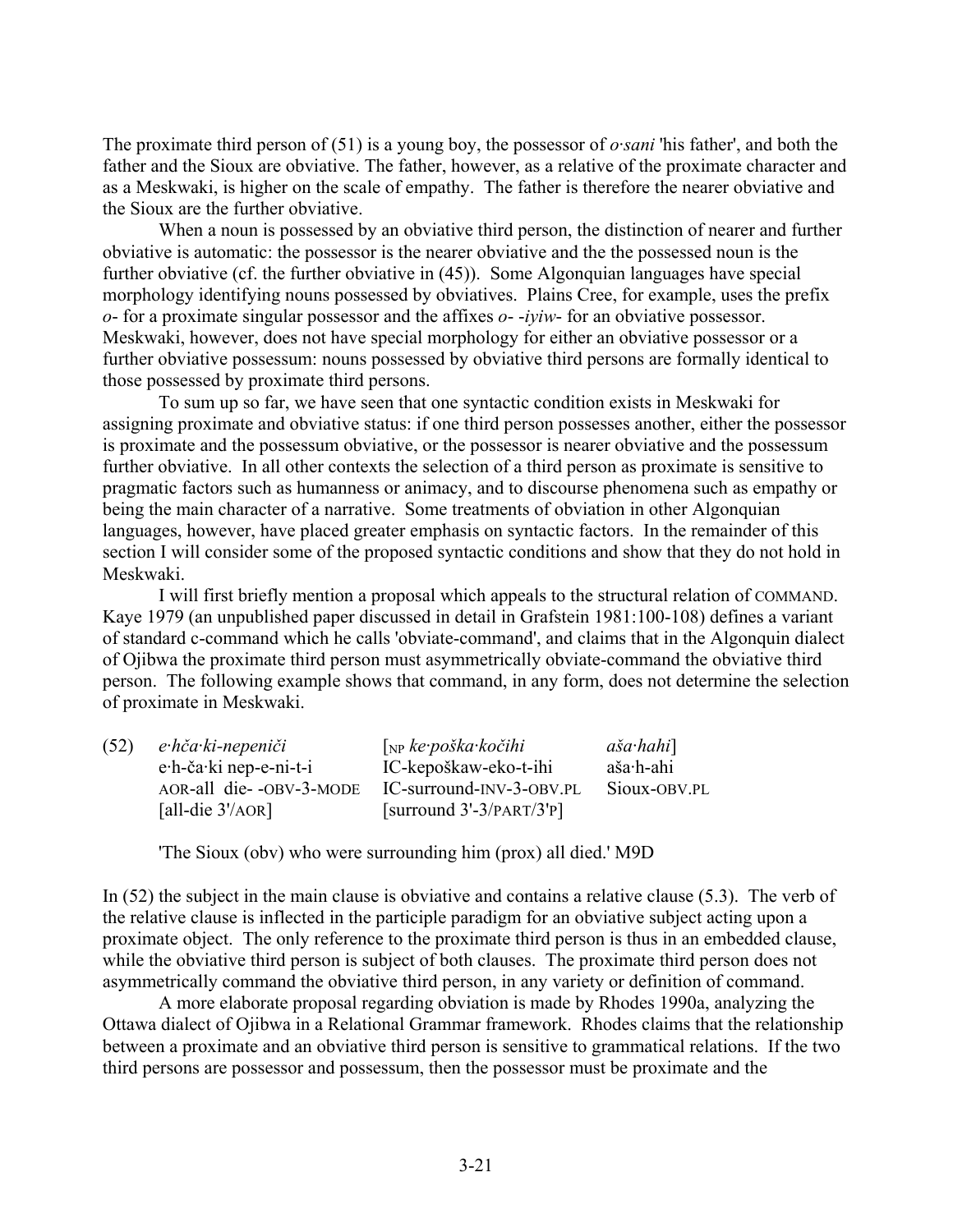possessum obviative, just as we have seen for Meskwaki. If the two third persons are clausemates, the proximate must outrank the obviative on the following hierarchy (Rhodes 1990a:102):

```
(53) Subject > Object > Secondary Object > Oblique
```
The first point to notice about Rhodes's claim concerns the ranking of subject and (first) object. Rhodes is not claiming that it is impossible to have an obviative agent acting upon a proximate patient. Rather, he assumes that such a configuration triggers an obligatory transformation of 'Reversal' (Perlmutter and Rhodes, ms.), making the proximate patient the subject and the obviative agent the object -- the reverse of the usual mapping from thematic roles to grammatical relations. Thus, the ranking of subject above object in (53) is actually a claim about the existence of the Reversal rule, not a guideline for which argument of the verb is likely to be proximate.

How well does this part of Rhodes's hierarchy work for Meskwaki? In Meskwaki there is no evidence for Reversal applying at all; the arguments against it are given in 10.3. This means that clauses with an obviative agent and a proximate patient (e.g. (32), (48), (49)) have an obviative subject and a proximate object. Consequently, the first part of Rhodes's hierarchy does not hold for Meskwaki.

The remainder of the hierarchy in (53) is independent of the Reversal analysis. Rhodes cites Ojibwa examples showing that it is impossible to have a proximate second object and an obviative subject or first object; it is also impossible to have a proximate oblique and an obviative subject, object, or second object. But such combinations are possible in Meskwaki, as shown by the following examples.

| (54) | o <sub>n</sub> i |       | aškači e škwi čiki                       | wi·sahke·hani  | e hpya niči.        |
|------|------------------|-------|------------------------------------------|----------------|---------------------|
|      | 0:11             |       | aškači IC-aškwi·-t-iki                   | wi·sahke·h-ani | $e$ -h-pya·-ni-t-i. |
|      | and then         | later | IC-stay.behind-3-PL Wisahkeha-OBV        |                | AOR-come-OBV-3-MODE |
|      |                  |       | $\left[$ stay.behind $3P/PART/3P\right]$ |                | [come $3'/AOR$ ]    |

'A while later Wisahkeha (obv) came to the ones (prox) who stayed behind.' R56.14 (B22F)

(54) is a counterexample to Rhodes's claim regarding obliques. Here the oblique argument of 'come' is proximate and the subject is obviative.

It is also possible to have a proximate second object if either the subject or the first object is obviative. The two examples below contain the verb stem *ahpe·nemo*- 'depend on, rely on', which is subcategorized for a subject and a second object.

| (55) | e hahpe nemoniči                       | mehtose neniwahi  | owi yawi |
|------|----------------------------------------|-------------------|----------|
|      | e.h-ahpe.nemo-ni-t-i                   | mehtose neniw-ahi | owiyawi  |
|      | AOR-depend.on-OBV-3-MODE person-OBV.PL |                   | him      |
|      | [depend.on $3'/AOR$ ]                  |                   |          |

'The people (obv) depended on him (prox).' R594.37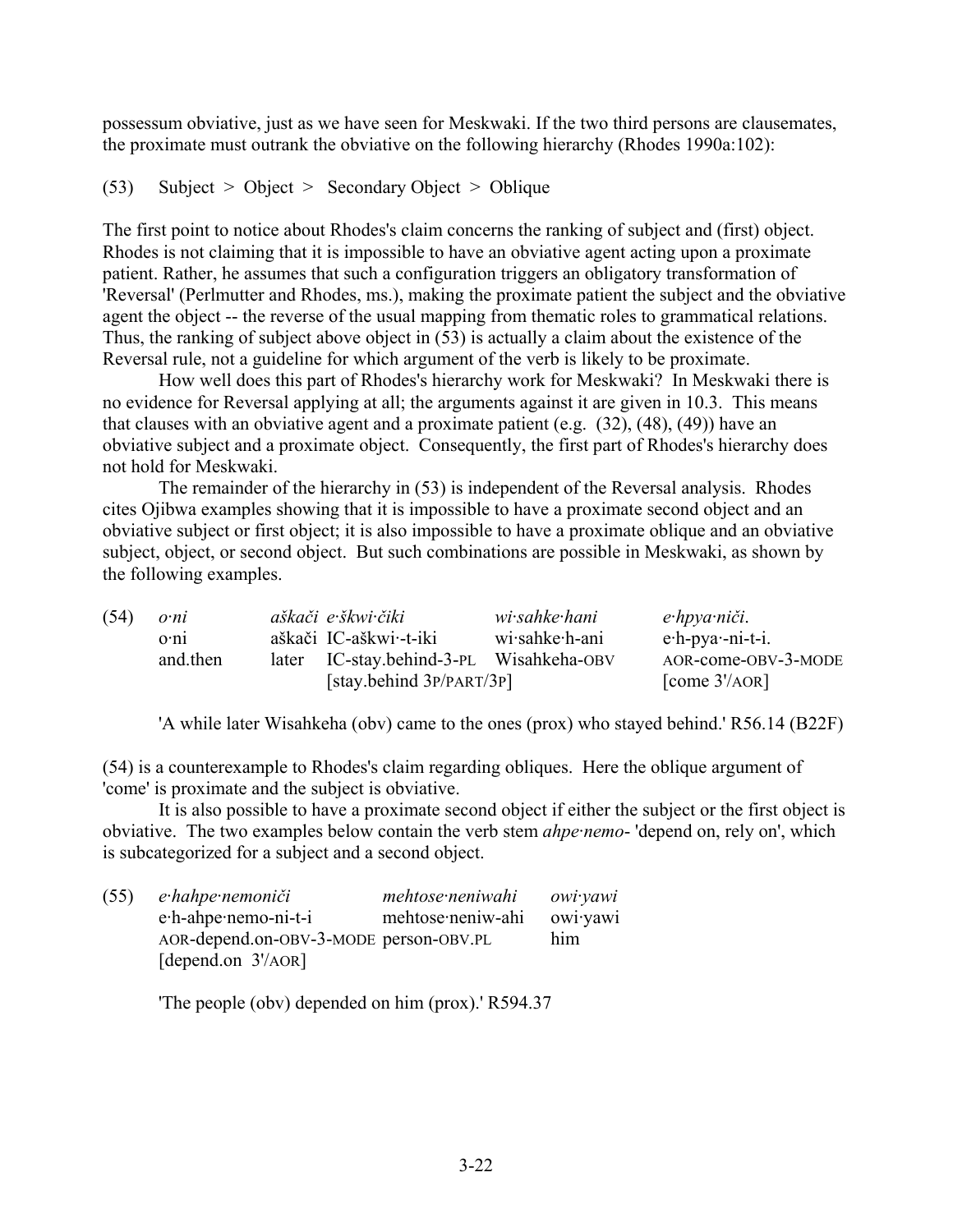| (56) | ahpe nemoniwahi           | mehtose neniwahi  |              | <i>i</i> na oškinawe ha |
|------|---------------------------|-------------------|--------------|-------------------------|
|      | ahpe·nemo-ni-w-ahi        | mehtose neniw-ahi | $1 \cdot na$ | oškinawe∙h-a            |
|      | depend.on-OBV-3-OBV.PL    | person-OBV.PL     |              | that young man-SG       |
|      | [depend.on $3'P/INDIND$ ] |                   |              |                         |

'The people (obv) depended on that young man (prox).'

In both (55) and (56) the subject is obviative and the second object proximate. These sentences are thus counterexamples to Rhodes's hierarchy in (53). (See 3.7.2. for the independent personal pronoun *owi·yawi* 'him/her' in (55).)

It is also possible to have a ditransitive verb with an obviative first object and a proximate second object:

(57) *e·hso·kenatahemaki ihkwe·wani netapeno·heme·ha* e·h-so·kenatah-em-ak-i ehkwe·w-ani ne-t-apeno·h-em-e·h-a AOR-let.O.hold.O2-OBV.OBJ-1SG.SUBJ.3.OBJ-MODE woman-OBV 1- -child-POSS-DIM-SG  $[let.O.hold.O2 1-3'/AOR]$ 

'I let the woman (obv) hold my baby (prox).'

| (58) |     | nekoti aša hani  | e·hpye·tahomeči                    | owi yawi |
|------|-----|------------------|------------------------------------|----------|
|      |     | nekoti aša·h-ani | e.h-pye.tahw-em-et-i               | owiyawi  |
|      | one | Sioux-OBV        | $AOR-bring. O2.to-obv. obj-X-mode$ | her      |
|      |     |                  | [bring. $O2$ .to $X-3'/AOR$ ]      |          |

'They (unspec) brought her (prox) to a certain Sioux (obv).' J220.1

Although the examples in (57) and (58) show that it is not syntactically impossible to have a proximate second object and an obviative first object, such combinations are rare. It is much more common for the first object to be proximate and the second object obviative. The reasons for this are pragmatic: first objects of ditransitive verbs are always animate and usually human, while second objects are often inanimate. An inanimate third person will never be chosen as proximate over a human third person. Additionally, many ditransitive verbs are the output of possessor raising (7.2.2), where the first object is understood as the possessor of the second object. Since nouns possessed by a third person are obligatorily obviative, this contributes to the overwhelming tendency of second objects to be obviative.

*3.4. Possession*. The syntactic relation of possession is expressed by inflecting the possessed noun for the person and number of the possessor. For example, in *pašito·ha oči·ma·ni* 'the old man's canoe' the head noun *či·ma·ni* 'canoe' is inflected with the prefix *o*-, which agrees with the third person singular possessor *pašito·ha* 'old man'. Note that the possessor NP does not bear any possessive inflection itself and may be omitted for a reading of pronominal possessor: *oči·ma·ni* 'his canoe'. This section describes the morphology of possessive inflection and a classification of noun stems based upon the syntax of possession: one set of stems requires a possessor, another set allows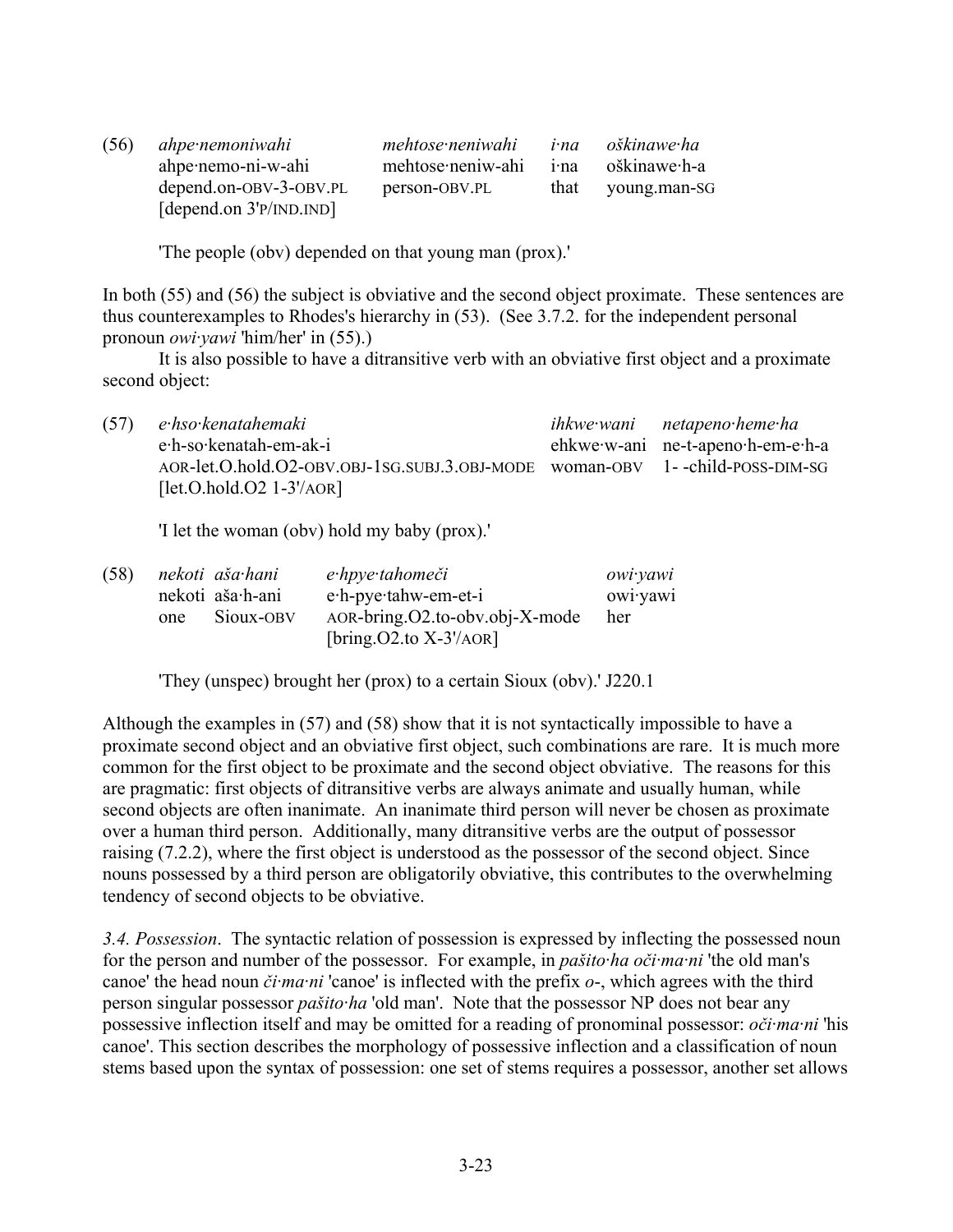an optional possessor, and a third set cannot be inflected for a possessor using the basic form of the stem.

The complete set of possessive affixes is listed below.

| (59) | a.             | ne-                 | 'my'                             |
|------|----------------|---------------------|----------------------------------|
|      | b.             | ke-                 | 'your $(sg)$ '                   |
|      | $\mathbf{c}$ . | $O-$                | 'his (prox.); his/their (obv.)'  |
|      | d.             | ne--ena·n-          | 'our (excl.)'                    |
|      | e.             | ke--ena-n-          | 'our (incl.)'                    |
|      | f.             | ke- -wa·w-          | 'your $\left(\text{pl.}\right)'$ |
|      | g.             | $0-$ -wa $\cdot$ w- | 'their (prox.)'                  |
|      | h.             | o--inaw-            | 'one's, people's'                |
|      |                |                     |                                  |

The person/number features of the possessor are marked on the possessed noun by a prefix or a prefix-suffix combination. In general, the prefix *ne*- marks first person, *ke*- second person, and *o*third person, but note that for first person inclusive plural, which indexes both the speaker and the addressee, the second person prefix is used, not the first person prefix. The prefix *o*- used without a suffix is ambiguous between third person proximate singular and third person obviative. Obviative possessors are not specified for number; all other categories indicate number by the presence or absence of a suffix. Singular possessors take no suffix, first person plural possessors take the suffix -*ena·n*-, and the other plural categories take -*wa·w*-. There is also a form for unspecified possessor: the prefix *o*- plus a special suffix -*inaw*-.

The suffix indicating number, gender, and obviation of the head noun attaches to the right of the possessive suffix, if any. This is illustrated below first for the animate stem *te·we·hikan*- 'drum' and then for the inanimate stem *či·ma·n*- 'canoe'.

| (60) | a.             | nete we hikanena na   | 'our drum'   | $(\text{prox. sg.})$ |
|------|----------------|-----------------------|--------------|----------------------|
|      | b.             | nete·we·hikanena·naki | 'our drums'  | $(\text{prox. pl.})$ |
|      | $\mathbf{c}$ . | nete·we·hikanena·nani | 'our drum'   | (obv. sg.)           |
|      | $d_{\cdot}$    | nete·we·hikanena·nahi | 'our drums'  | (obv. pl.)           |
| (61) | a.             | neči·ma·nena·ni       | 'our canoe'  | (inan. sg.)          |
|      | b.             | neči·ma·nena·nani     | 'our canoes' | (inan. pl.)          |

The set of noun stems is divided into INDEPENDENT and DEPENDENT stems (Bloomfield 1927:185), where dependent stems require a possessor and independent stems do not. Semantically, the dependent noun stems correspond to familiar types of inalienable possession: all kinship terms (also friend, enemy), most body parts, plus a few other items (e.g. house, name, skirt, arrow). Some examples of dependent nouns are given below.

| (62) | a.             | <u>nekya</u> | 'my mother'        |
|------|----------------|--------------|--------------------|
|      | b.             | neta nesa    | 'my daughter'      |
|      | $\mathbf{c}$ . | nena na      | 'my calf (of leg)' |
|      | d.             | nenehki      | 'my hand'          |
|      | e.             | neški šekwi  | 'my eye'           |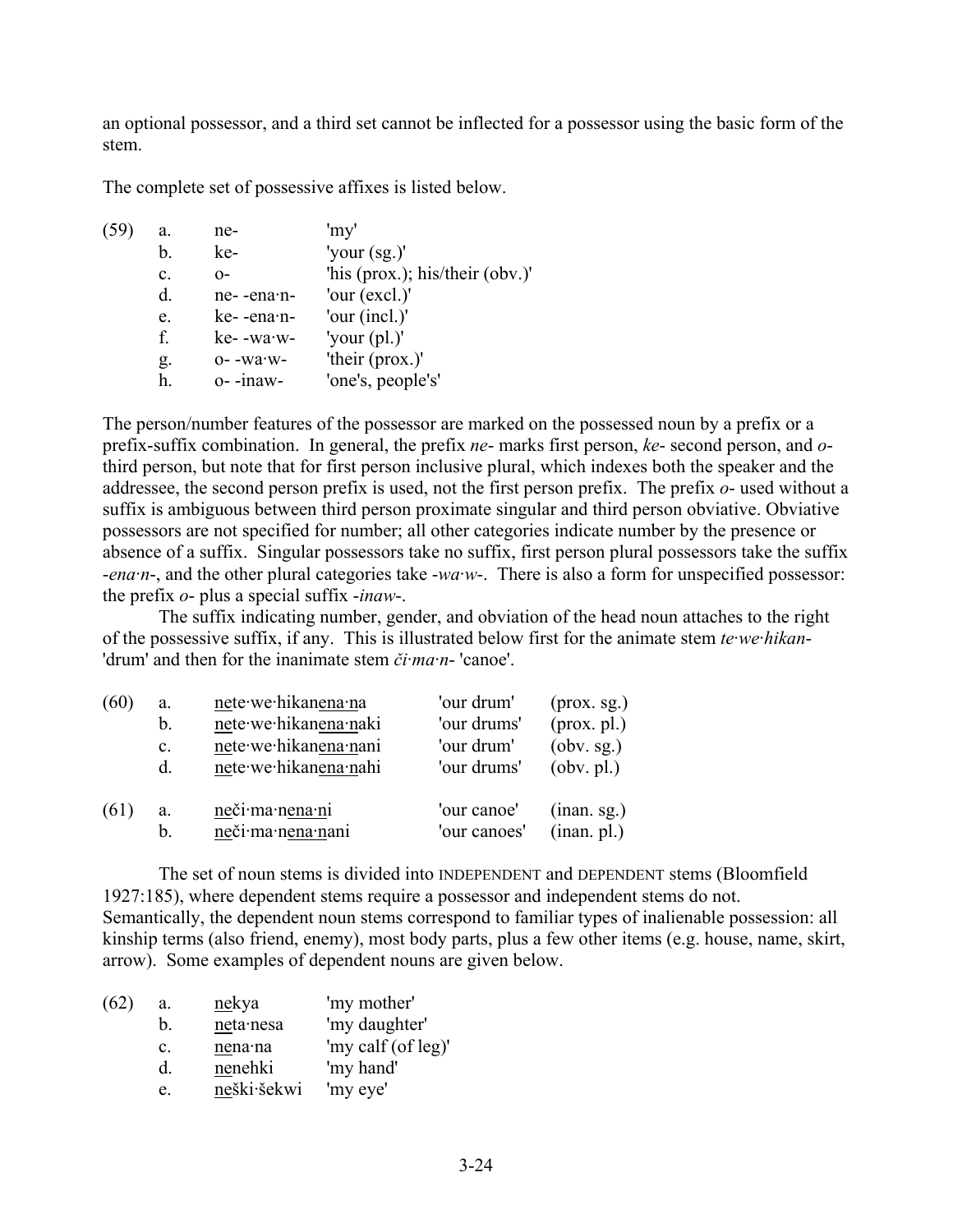## f. neko·te·hi 'my skirt'

Note that the dependent class includes nouns of both animate (62a-c) and inanimate gender (62d-f).

In syntactic terms we may think of the dependent stems as being subcategorized for a possessor (e.g. -*ta·nes*- 'daughter <POSS>'). If we examine the syntactic behavior of the independent stems, though, we find that they fall into two classes. One set of independent stems may optionally be inflected for a possessor; the other set does not allow possessive affixes to attach to the basic form of the noun stem. The nouns *te·we·hikana* 'drum' and *či·ma·ni* 'canoe' contain independent stems allowing optional possessive inflection, as seen in (60) and (61) where possessive affixes attach directly to the noun stem. *ši·ši·pa* 'duck' and *menesi* 'island', on the other hand, contain independent stems which cannot be inflected directly for possession: \**neši·ši·pa* 'my duck', \**nemenesi* 'my island'. Stems like *ši·ši·p*- and *menes*- must therefore be listed in the lexicon with a negative subcategorizational requirement, blocking the appearance of a possessor, while stems like *te·we·hikan*- 'drum' and *či·ma·n*- 'canoe' must be listed as allowing an optional possessor.

The noun stems which cannot be directly inflected for possession may undergo derivation to form a POSSESSED THEME, however, to which the possessive affixes then attach.<sup>16</sup> Possessed themes are formed by suffixing -*em*- to the noun stem. For example, *ši·ši·p*- 'duck' plus -*em*- gives the possessed theme *ši·ši·pem*-, which then is inflected with possessive morphology: *neši·ši·pema* 'my duck'. Similarly, *menes*- 'island' plus -*em*- takes possessive inflection: *nemenesemi* 'my island'. More examples of nouns in this class are listed below. (Noun stems ending in *w* or *y* undergo contraction or coalescence with a following short *e*.)

| (63) | a. | nepašito hema | 'my old man' |                         |
|------|----|---------------|--------------|-------------------------|
|      |    | nemehtekomi   | 'my stick'   | $(mehtekw-)$            |
|      | C. | nepešekesi ma | 'my deer'    | $(\textit{pešekesiv-})$ |
|      |    | nepemite mi   | 'my oil'     | $(pemite·w-)$           |

The syntactic result of suffixing -*em*- is to alter the subcategorizational frame of the noun stem: the bare stem *ši·ši·p*- 'duck' must be blocked from taking a possessor, but the possessed theme *ši·ši·pem*- is subcategorized for an obligatory possessor.

A comparable change in subcategorizational requirements occurs with the dependent nouns: their usual requirement for a possessor may be suppressed by prefixing *me*- or *o*-, producing a nonpossessed form of the noun.<sup>17</sup> Body parts, for example, are named by nonpossessed forms when the body part is separate from the body (having been severed or shed), when only that part of the body is visible and the identity of the possessor is unknown (e.g. a vision of only a hand), or if the body part is being considered in isolation.

| (64) | a.             | metehi      | 'a heart'  |
|------|----------------|-------------|------------|
|      | b.             | menehki     | 'a hand'   |
|      | $\mathbf{c}$ . | oneči       | 'a paw'    |
|      | d.             | oto·neno·ha | 'a kidney' |
|      |                |             |            |

 $16$  Bloomfield 1946:95 used the term 'possessed theme' in a different way: to refer to the basic stem plus possessive affixes. Bloomfield considered the -*em*- suffix to be part of the possessive inflection, listing as exceptions stems like te we hikan- and či ma n- which do not take -em-.<br><sup>17</sup> Nonpossessed kinship terms do not take *me*- or *o*-, but rather *o--ema w*- (e.g. *okwisema wa* 'the son'). However,

nonpossessed kinship terms are rare.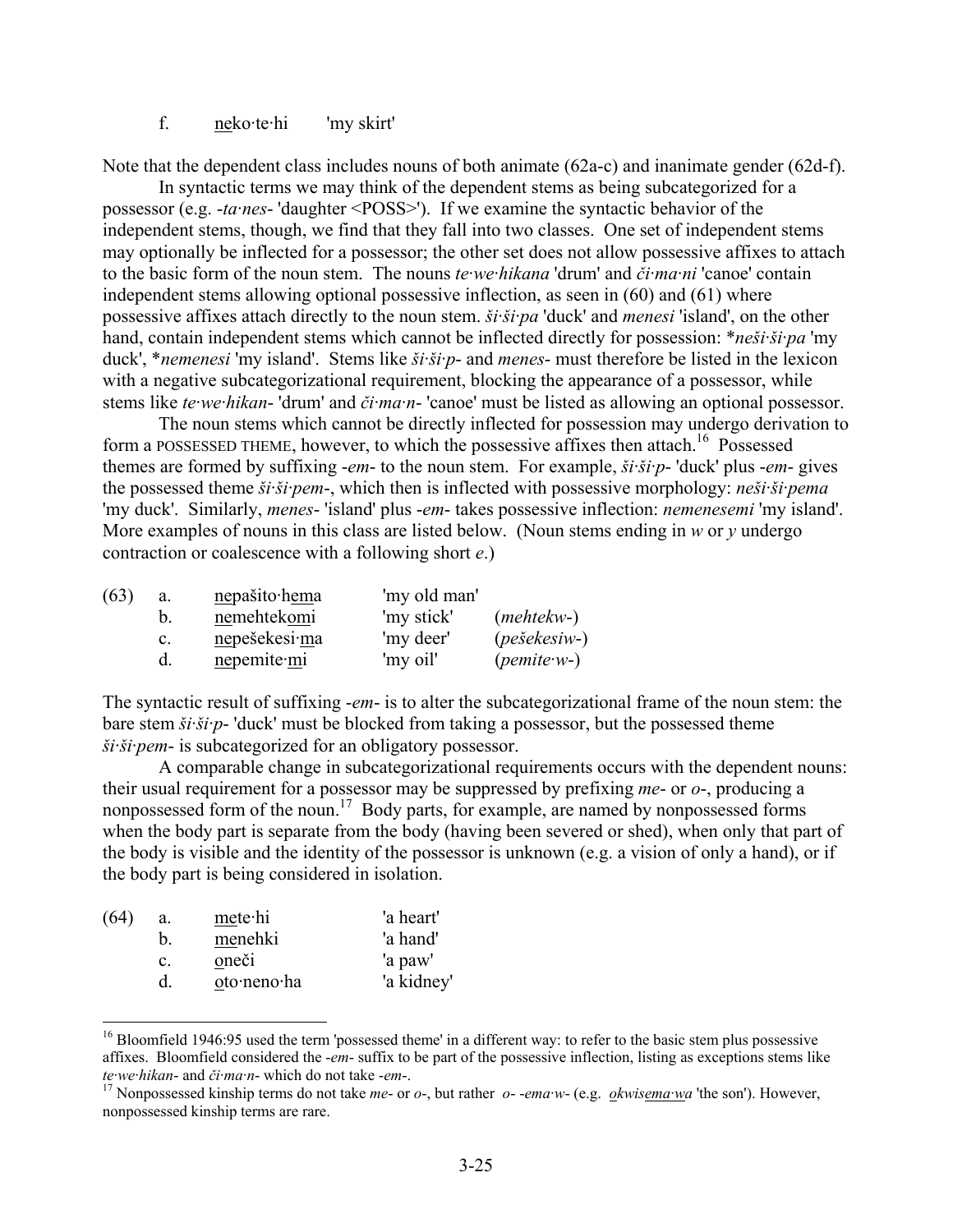It is not clear what determines the choice of *me*- or *o*- as the nonpossessed prefix for a given dependent noun. Bloomfield's (1927:187) suggestion that *o*- is used with animal body parts is wrong: see *owi·šan[i]* '(human) heads' (Michelson 1932:170.19) and *mehka·te·hani* 'little (duck) feet' (Kiyana 1913:988). The choice between *me*- and *o*- seems to be arbitrary, with some nouns allowing either (e.g. *onehki*, *menehki* 'hand').

Bloomfield 1927:186,187 labels *me*- and *o*- as 'indefinite possessor', but this is not correct. Unspecified possessors are indicated by affixing *o*- -*inaw*-, which has a wider distribution than the nonpossessed forms and a different function. Noun stems of any type may be inflected for an unspecified possessor: *oni·ča·pinawaki* 'one's dolls' (independent stem); *otanemo·heminawaki* 'one's dogs' (possessed theme); *okinawaki* 'people's mothers' (dependent stem -*ky*- 'mother'). *me*- and *o*-, however, only occur with nonkinship dependent nouns. The semantic difference between unspecified possessor and nonpossessed forms may be seen in the following pair of examples containing the dependent inanimate noun stem -*i·pit*- 'tooth'. (The phonology of vowel-initial stems is explained later in this section.)

(65) *owi·pičinawani ča·keške·wani* o-w-i·pit-inaw-ani ča·keška·-w-ani X- -tooth-X-INAN.PL all.fall-0-PL [all.fall 0P/IND.IND]

'One's teeth all fall out' A48H

(66) *manikohi ke·waki, mi·pitani* mani=kohi ke·waki m-i·pit-ani this=you.see still UNPOSS-tooth-INAN.PL

'One more thing, the teeth' W416

1

(65), with unspecified possessor inflection on the noun, states the consequence of violating a particular taboo. The noun is possessed, but not by a specific person; the rule is instead stated generally, to apply to anyone's teeth. (66), on the other hand, is taken from an episode in the creation myth in which the spirits are designing the human body. One speaker announces a new topic by saying (66). Here, teeth are considered in isolation so they are named with a nonpossessed form.

The nonpossessed forms and the unspecified possessor forms are alike in one respect, however. Neither requires the head noun to be obviative, unlike nouns possessed by a third person. For dependent animate nouns taking *o*- as the nonpossessed prefix, therefore, the appearance of proximate morphology can disambiguate the nonpossessed form from the third person possessed form (e.g. *owi·wi·na* 'a horn; a braid' [prox] vs. *owi·wi·nani* 'his horn; his braid' [obv]).

The class of dependent noun stems is associated with two properties not found with the two classes of independent stems. First, dependent and independent stems use different strategies to resolve the unacceptable vowel clusters created by adding a possessive prefix to a vowel-initial stem. The independent vowel-initial stems solve the problem by inserting an epenthetic *t*. 18

<sup>&</sup>lt;sup>18</sup> Two peculiarities of vowel-initial stems may be mentioned here. First, an initial short  $o$  is lengthened following a possessive prefix: *ošehki·ta·kani* 'clothing', *oto·šehki·ta·kani* 'his clothing; *okimawa* 'chief', *neto·kima·ma* 'my chief'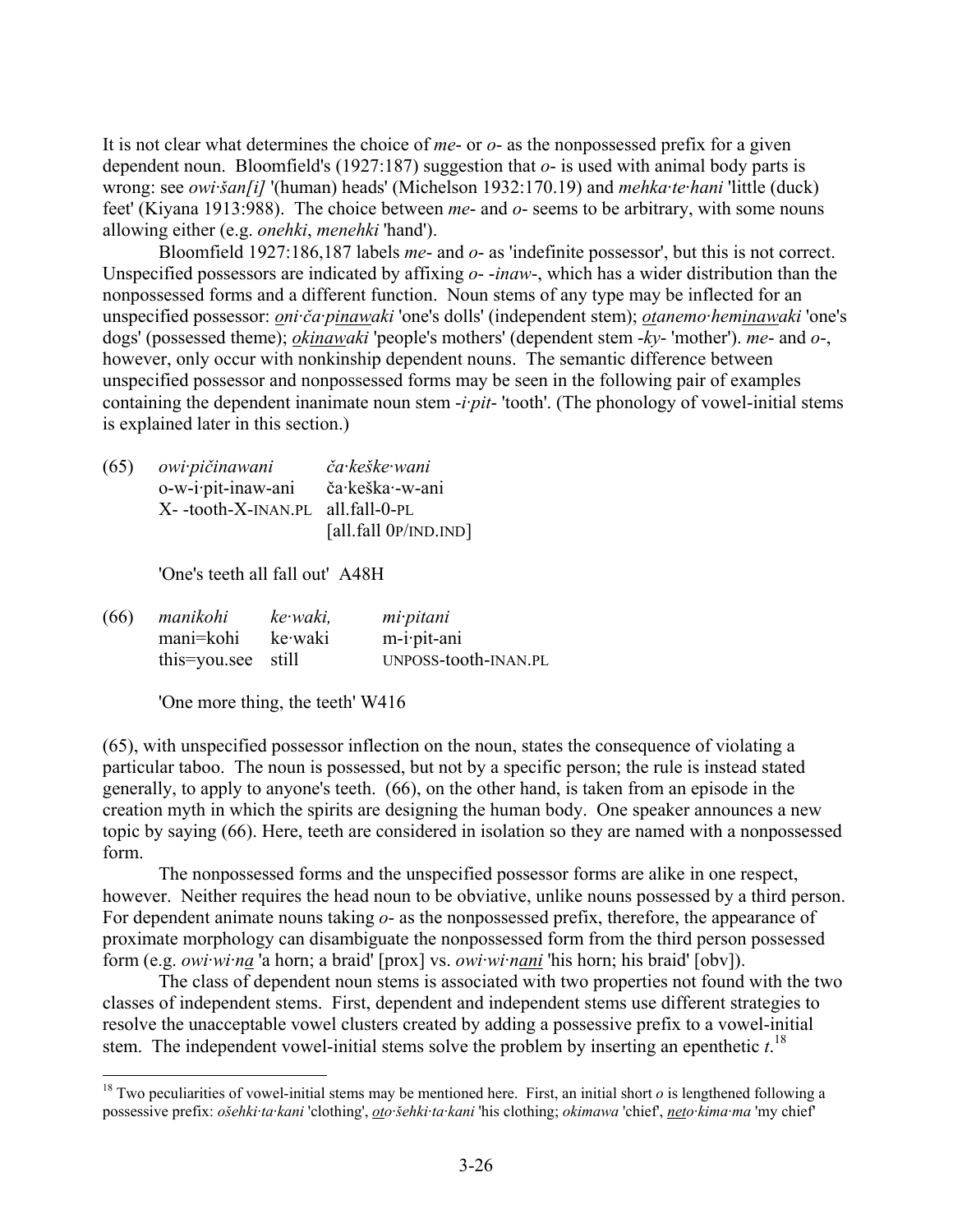| a.             | netahkohkwa      | 'my kettle, drum'            |
|----------------|------------------|------------------------------|
| b.             | ketešite·ha·kani | 'your thought' <sup>19</sup> |
| $\mathbf{c}$ . | oto·te·weni      | 'his town'                   |
| $d_{\cdot}$    | ota·čimo·ni      | 'his story'                  |
| e.             | netanemo·hema    | 'my dog'                     |
| f.             | ketapeno·hema    | 'your child'                 |
| g.             | otaša·ti·hemi    | 'his headed arrow'           |

Notice that both types of independent stems take the epenthetic *t*: (67a-d) are stems to which possessive affixes may attach directly and (67e-g) require the possessed theme suffix -*em*- before possessive inflection may be attached.

The dependent nouns, however, do not employ the epenthetic *t*. Rather, the *e* of the first person, second person, and nonpossessed prefixes is deleted:

| (68) | a.             | ni·hka·na            | 'my friend'        |
|------|----------------|----------------------|--------------------|
|      | b.             | ni·wa                | 'my wife'          |
|      | $\mathbf{c}$ . | $no$ sa              | 'my father'        |
|      | d.             | $\underline{k}$ i pi | 'your arrow'       |
|      | e.             | ki·so·ni             | 'your name'        |
|      | f.             | ko∙hkomesa           | 'your grandmother' |
|      | g.             | minesi               | 'a hair'           |
|      | h.             | mi·so·ni             | 'a name'           |
|      |                |                      |                    |

For the third person prefix *o*- and the homophonous nonpossessed prefix, *w* is inserted between the prefix and the vowel-initial dependent noun stem:<sup>20</sup>

| a.             |                         | $owi$ hta wani 'his brother-in-law' (obv) |
|----------------|-------------------------|-------------------------------------------|
| b.             | owi <sup>-</sup> ki     | 'his house'                               |
| $\mathbf{c}$ . | owi·wani                | his wife'(obv)                            |
| d.             | owi <sub>ne</sub> ·tepi | 'a brain'                                 |
| e.             | owi·wi·na               | 'a horn; a braid'                         |
|                |                         |                                           |

The second difference between dependent stems and the two classes of independent stems is morphological: dependent noun stems must be preceded by a prefix. This must be stated as a separate morphological requirement, distinct from the stem's subcategorization for a possessor. As

 <sup>(</sup>with possessed theme suffix -*em*-). Second, Meskwaki has innovated *a* in some stems where one would expect initial *<sup>o</sup>* on the basis of comparative evidence: *ahpwa·kana* 'pipe', *ana·kani* 'bowl', *ahkani* 'bone'; cf. Kickapoo *ohpwaakana, onaakani, ohkani* ('his bone') (Voorhis 1988:90, 91, 27); Plains Cree *ospwa·kan, oya·kan, oskan*. The original *o*, however, is retained in possessed forms: *neto·hpwa·kana* 'my pipe', *keto·na·kani* 'your bowl'. *oto·hkanemi* 'his bone' (with possessed theme suffix -*em*-). (The *o* of such stems undergoes lengthening following the possessive prefix as in other *o*-initial stems.)<br><sup>19</sup> The unpossessed form is *išite ha kani* 'thought'. /e/ becomes *i* word initially.<br><sup>20</sup> When the third person prefix is added to a dependent noun stem beginning in long *o* ·, however, the s

<sup>/</sup>*owo·*/ is contracted to *o·* (*o·sani* 'his father', *o·hkomani* 'his mother-in-law', *o·hkomesani* 'his grandmother', *o·šisemani* 'his grandchild'). Evidence for the underlying presence of the third person prefix may be seen in participles of verbs derived from the *o·* initial stems; see Goddard 1992b:255.n.22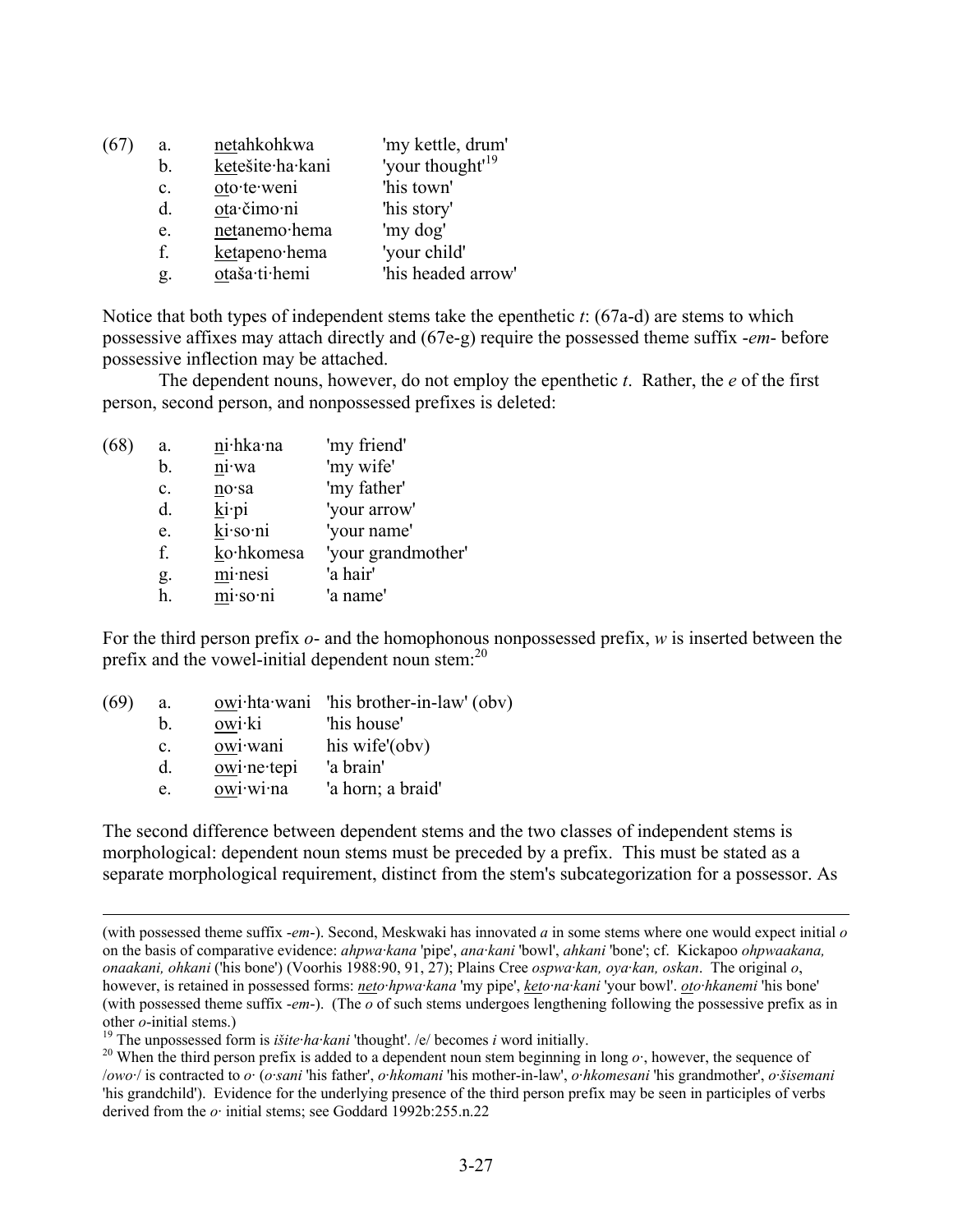we have seen with the nonpossessed forms in (64), a prefix is required even when the syntactic requirement for a possessor is suppressed. Further evidence that dependent stems require a prefix can be found in compounds of a PRENOUN and a noun stem. Consider first the regular pattern of possessive inflection found on compounds of a prenoun (e.g. *meši* 'big') and an independent noun stem. Though the prenoun is a separate phonological word, the compound is inflected as if it were a single lexical unit. The possessive prefix is added to the left of the prenoun and the possessive suffix is added to the right of the noun stem.

| (70) | nemeši-te·we·hikanena·na | 'our big drum'   |
|------|--------------------------|------------------|
|      | nemeši-či·ma·nena·nani   | 'our big canoes' |

This pattern of inflection is identical to that of compound verbs: inflectional prefixes marking subject or object attach to the left of a preverb, and the inflectional suffixes attach to the right of the verb stem  $(6.2)$ .

If a dependent noun stem is compounded with a prenoun, however, the possessive prefix occurs twice, once to the left of the prenoun and once to the left of the noun stem, as pointed out by Voorhis 1971:66.

| (71) | a. | neši·kwi-ni·hta·wa      | 'my ex-brother-in-law'  |
|------|----|-------------------------|-------------------------|
|      |    | kekaka či-kesekwisa     | 'your teasing aunt'     |
|      |    | ota·nehke·wi-omešo·hani | 'his great-grandfather' |

The prenoun in (71b), *kaka·či* 'teasing', refers to a ritualized teasing relationship holding between certain pairs of relatives (Tax 1937:257-258). See Goddard 1992b:258 for these and other prenouns used with kinship terms.

Note that if a possessive suffix is used in a compound of prenoun and dependent noun it occurs only once, in the usual position to the right of the noun stem.

| (72) | a. | neši kwi-ni hta wena na     | 'our ex-brother-in-law'   |
|------|----|-----------------------------|---------------------------|
|      |    | kekaka či-kesekwiswa wa     | 'your (pl.) teasing aunt' |
|      |    | ota·nehke·wi-omešo·hwa·wani | 'their great-grandfather' |

The doubling of the possessive prefix in (71) and (72) is explained by the morphology of dependent noun stems. The prefix to the left of the prenoun matches the regular pattern seen in (70), while the copy of the prefix on the noun stem fulfills the morphological requirement that dependent stems be preceded by a prefix.

*3.5. Case*. There is a limited amount of case morphology in Meskwaki: locative case -*eki*, prepositional case -*e*, vocative singular -*e*, and vocative plural -*etike*. 'Locative' and 'prepositional' should be taken merely as labels for these case suffixes: the locative suffix is used on some nouns expressing manner as well as on locative nouns, and prepositional case is found on some nouns following numbers as well as on objects of prepositions.

The case endings replace the suffixes which indicate number and gender of the noun (3.1). For example, *či·ma·ni* 'canoe' is suffixed with the inanimate singular suffix -*i* but *či·ma·neki* 'in the canoe' drops the number/gender suffix and adds the locative suffix -*eki*. In a sense the number/gender suffixes may be considered markers of a 'non-oblique' case. However, it is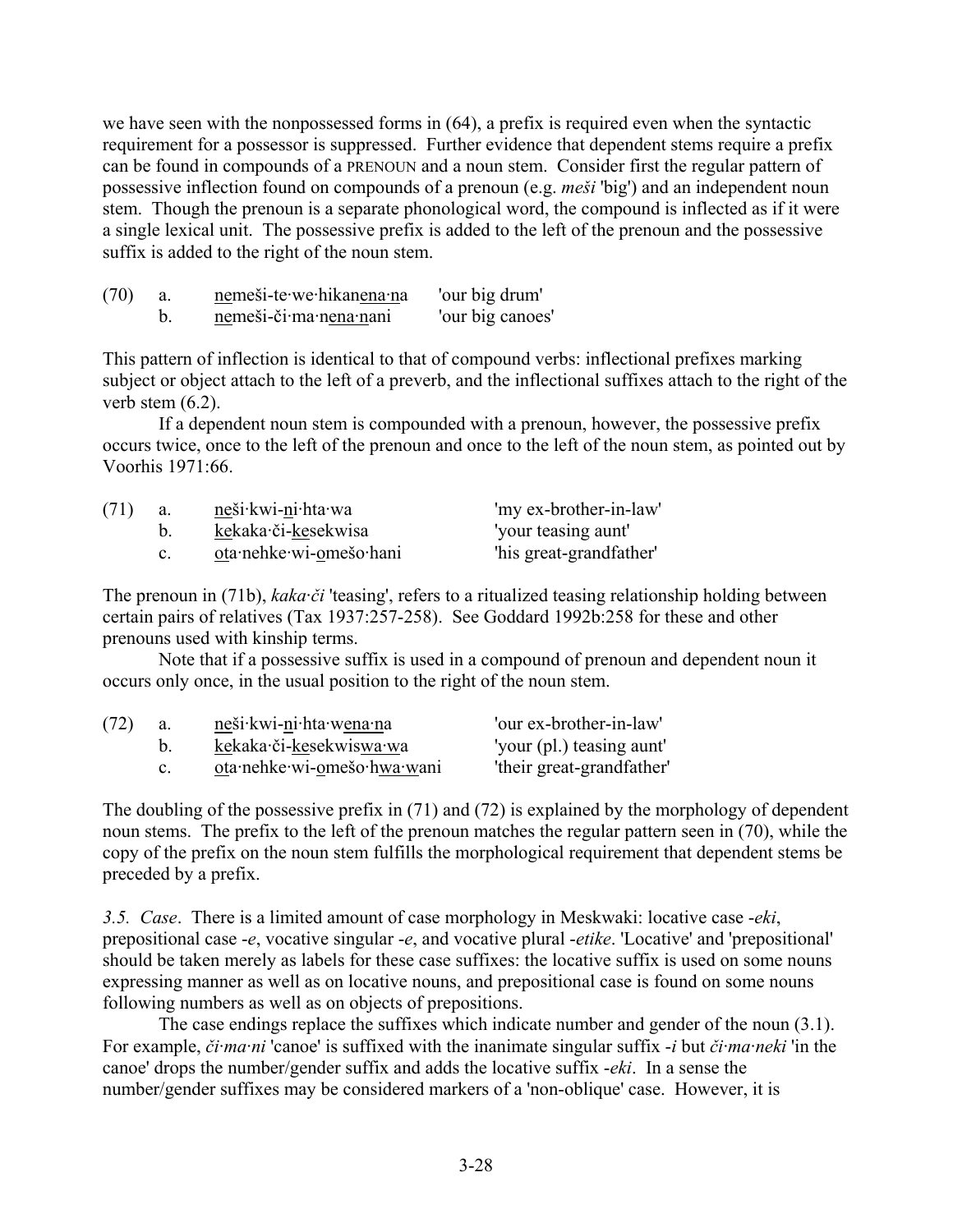important to note that NPs functioning as subject, object, and second object are not distinguished from one another by case marking: all bear the same 'non-oblique' case.

*3.5.1. Locative case*. The case suffix -*eki* appears on nouns identifying various types of location: goal, source, or path of motion, or stationary location. The suffix -*eki* has an additional nonlocative function, appearing on nouns expressing manner or appearance. Some examples of nouns inflected with -*eki* are given below.

| (73) | a.             | wi·kiya·peki  | 'in the house'                   |
|------|----------------|---------------|----------------------------------|
|      | b.             | atasaneki     | 'on the bench'                   |
|      | $\mathbf{c}$ . | omye·meki     | 'on his road'                    |
|      | d.             | ote∙heki      | 'in his heart'                   |
|      | e.             | ona·neki      | 'on the calf of his leg' (anim.) |
|      | f.             | ni·hkaneki    | 'at my friend's place'           |
|      | g.             | oto·kima·meki | 'at his chief's place'           |
|      | h.             | iškwe·se·heki | 'like a girl'                    |
|      | i.             | pi·ša·kaneki  | 'like leather'                   |
|      |                |               |                                  |

The locative case suffix may attach to noun stems of animate gender (73e-h) as well as inanimate gender (73a-d, i), and to stems which are dependent (73d-f), independent (73a, b, h, i), or possessed themes: (73c) *mye·w*- 'road' plus -*em*-; (73g) *okima·w*- 'chief' plus -*em*-. When the noun refers to a specific person, as in (73f, g), the locative form has the reading 'at NP's place'. (73h, i) are examples of -*eki* used to express manner.

As explained in chapter 2, the short *e* of -*eki* undergoes contraction or coalescence with a preceding glide: *mehtekw*- 'tree', *mehtekoki*; *nepy*- 'water', *nepi·ki*; *kehčikami·w*- 'ocean', *kehčikami·ki*; *neniw*- 'man', *neni·ki* 'like a man'; *nenosway*- 'buffalo-skin', *nenoswa·ki* 'in a buffaloskin robe'. The *e* of -*eki* also undergoes contraction with a preceding possessive suffix. -*wa·w*-, marking second or third person plurals, plus -*eki* yields -*wa·ki* (e.g. *o·hkomeswa·ki* 'at their grandmother's place'), and the first person plural -*ena·n*- contracts with a following -*eki* to yield *ena·ki* (e.g. *kete·hena·ki* 'in our (incl) hearts'). The contraction in the second and third person plural follows the usual pattern for sequences of vowel, glide, and short *e*. The contraction in the first person plural forms, however, is quite irregular and must be explained by analogy with the second and third person plural form.

The range of thematic roles associated with the locative case suffix -*eki* may be seen in the following examples.

(74) *meneseki e·hawiya·ni* menes-eki e·h-awi-ya·n-i island-LOC AOR-be.[there]-1-MODE [be.[there]  $1/AOR$ ]

'When I was on the island,' M20A

| (75) | $e$ ·hpya·či       | <i>i</i> -nahi | meneseki   |
|------|--------------------|----------------|------------|
|      | $e$ -h-pya $-1$ -i | <i>i</i> -nahi | menes-eki  |
|      | AOR-come-3-MODE    | that.LOC       | island-LOC |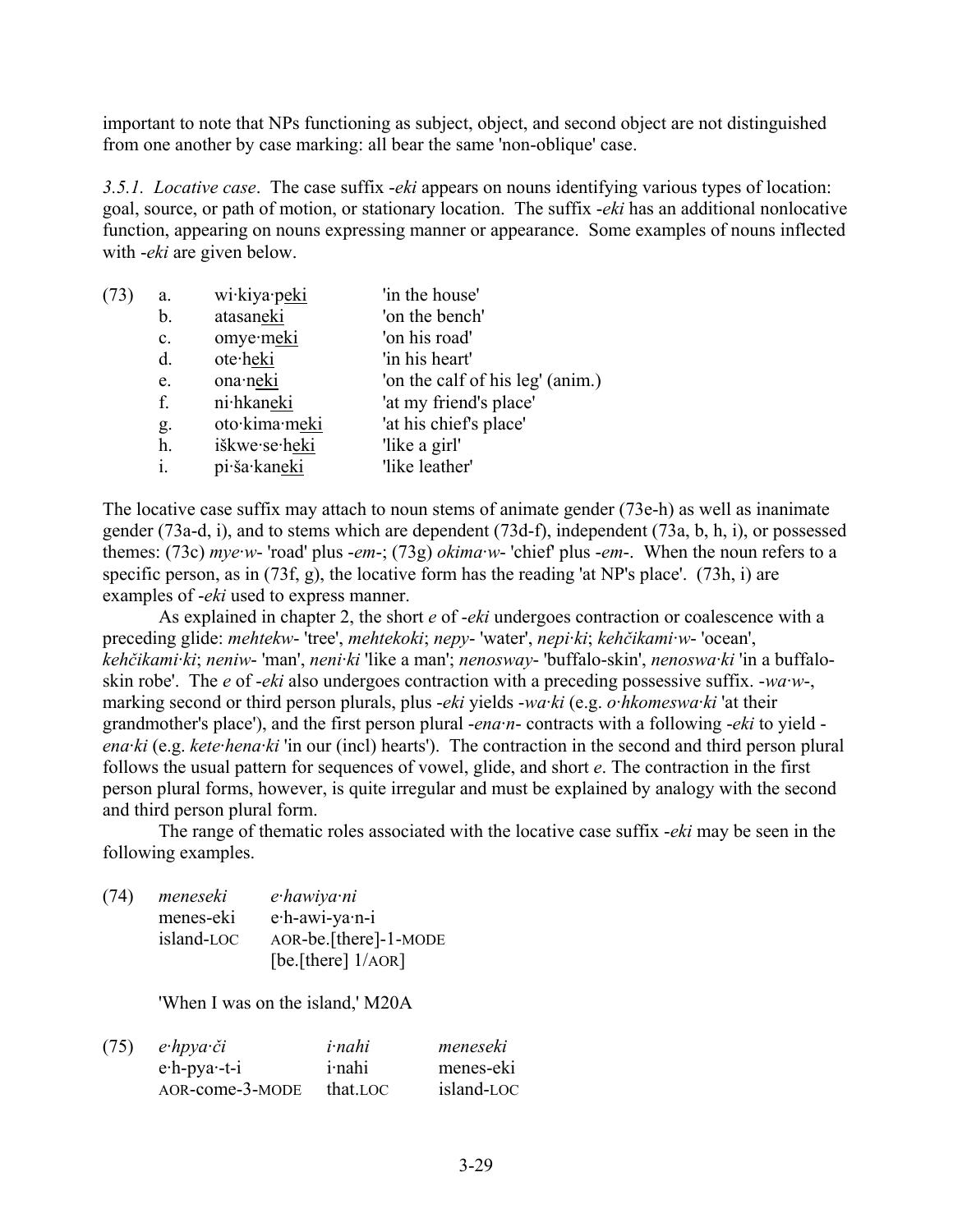[come 3/AOR]

'He came to that island.' M12N

(76) *meneseki e·hočiwenekoči* menes-eki e·h-očiwen-eko-t-i island-LOC AOR-carry.from-INV-3-MODE [carry.from 3'-3/AOR]

'He (obv) carried him (prox) from the island.' M15B

(77) *aškwa·te·meki e·hoči-pye·či-pi·čihtaniki* aškwa·te·m-eki e·h-oči pye·či pi·čihtan-ni-k-i doorway-LOC AOR-through hither flow.inside-OBV-0-MODE [through-hither-flow.inside 0'/AOR]

'It came flowing in through the doorway.' W698

(78) *apeno·hekima·hi e·hiši-wa·waneška·hiyani* apeno·h-eki=ma·hi e·h-iši wa·waneška·hi-yan-i child-LOC=after.all AOR-thus be.bad-2-MODE [thus-be.bad 2/AOR]

'You have been bad like a little child.' wit.11P

In (74) the locative form of *menesi* 'island' expresses stationary location, in (75) it expresses the goal of motion, and in (76) it expresses source of motion. (77) shows that locative case is used for the thematic role of path, and (78) is an example of locative case used for manner. Syntactically, these NPs are oblique arguments of the verb (1.2.3). Note that the form of the oblique NP does not vary according to thematic role: stationary location, goal, source, path, and manner are all marked with the same case suffix, and there is no accompanying adposition which identifies the NP's thematic role. It is rather the verb which the oblique is in construction with that determines the interpretation of the oblique as stationary location, goal, source, path, or manner. The verb stem *awi*- 'be [there]' in (74) is subcategorized for an oblique of stationary location, *pya·*- 'come' in (75) for an oblique of goal, and *očiwen*- 'carry from' in (76) for an oblique of source. In (77) and (78) a preverb has been compounded with the verb to add an oblique to the verb's subcategorizational requirements. (See 7.3. for more discussion of this process.) The preverb *oči*- adds an oblique of source or path and *iši*- adds an oblique of goal or manner.

NPs inflected with locative case may also function as adjuncts:

(79) *oto·nekiči· e·hpakama·či!* o-to·n-eki=či· e·h-pakam-a·-t-i 3-mouth-LOC=EXCLAM AOR-hit-DIR-3-MODE [hit 3-3'/AOR]

'He (prox) hit him (obv) on the mouth!' J158.5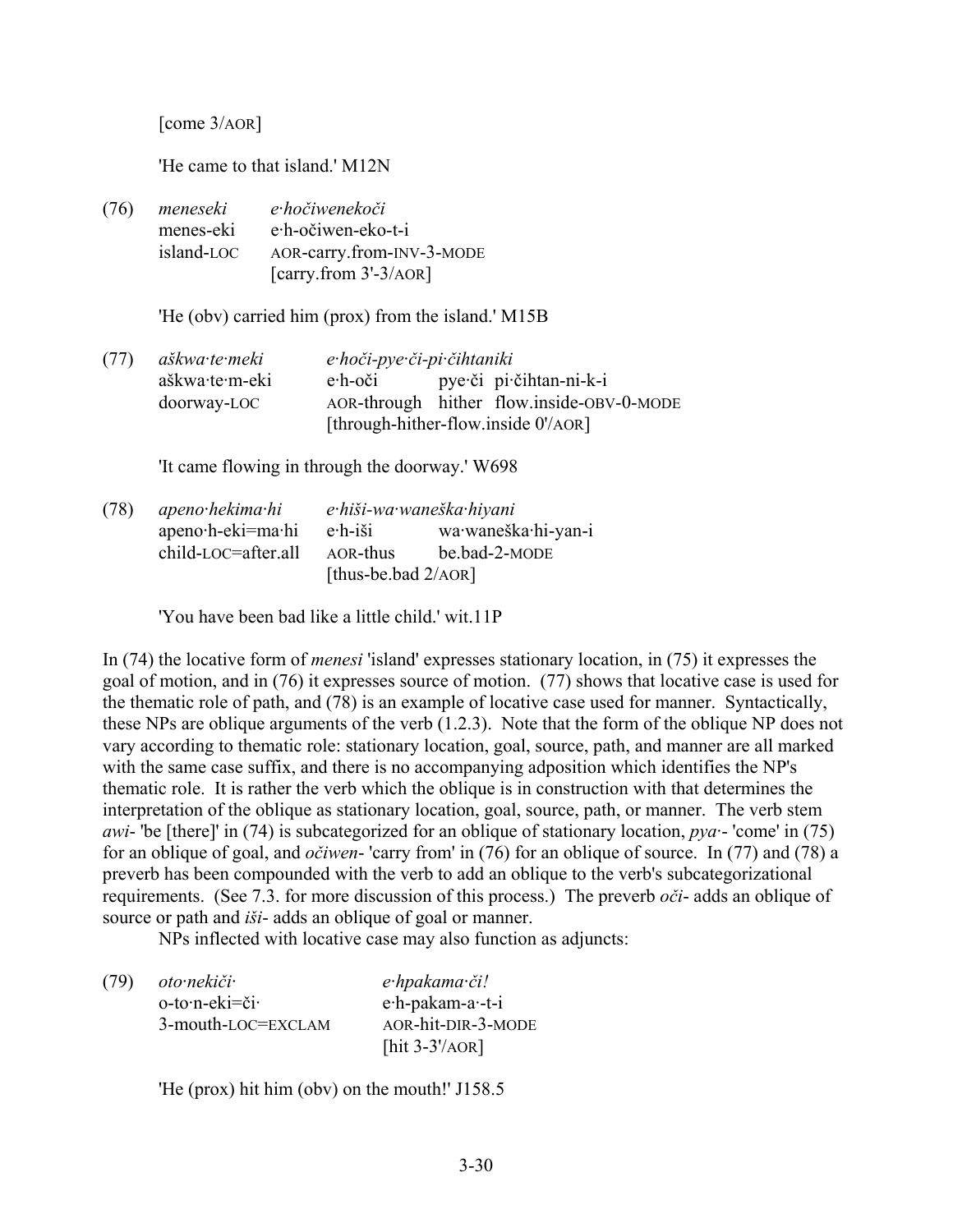Here, the verb stem *pakam*- 'hit' is subcategorized only for a subject and an object: the point on the body at which the object was hit is optionally expressed by an adjunct NP inflected with locative case.

Adpositional phrases are relatively rare in Meskwaki: as we have seen, many obliques and adjuncts are NPs marked with locative case, with no accompanying adposition. The prepositions and postpositions that do exist, however, display a variety of case marking patterns. A few, like the postpositions *oči* 'from; through', *iši* 'toward', and *taši* 'at' require locative case on their object. (*oči*, *iši*, and *taši* are homophonous with the preverbs used to add oblique arguments to a verb's subcategorizational frame; cf. 7.3.)

| (80) | a.             | owi hka neki oči  | 'from his friend's place'     |
|------|----------------|-------------------|-------------------------------|
|      | b.             | mo·nepya·neki oči | 'through the hole in the ice' |
|      | $\mathbf{c}$ . | aškwa·te·meki iši | 'toward the doorway'          |
|      | <sub>d</sub>   | wi kiya peki taši | 'at the house'                |

Most prepositions require prepositional case on their object, the topic of the following section. However, a few prepositions, such as *či·ki* 'next to; on the edge of' and *ahkwiči* 'on top of', also occur with objects inflected with locative case.

| (81) | či ki wi kiya peki | 'next to the house'           |
|------|--------------------|-------------------------------|
|      | ahkwiči oto neki   | "[from] the top of his mouth" |

The form in (81b) is an idiom for speaking insincerely.

There are also a few adpositions, such as *takwi* 'together with', which take an object bearing the regular number/gender suffixes of 3.1.

| (82) | kotakahi  | aneno te wahi              | takwi         |
|------|-----------|----------------------------|---------------|
|      | kotak-ahi | aneno te w-ahi             | takwi         |
|      |           | other-OBV.PL Indian-OBV.PL | together.with |

'together with other Indians' J10.1-2

(83) *takwimeko ana·kani*  takwi=meko ana·kani together.with=EMPH bowl

'together with the bowl' W230Q

*takwi* may either precede or follow its object; it is homophonous with a preverb which adds a second object to the verb's subcategorizational requirements (7.4).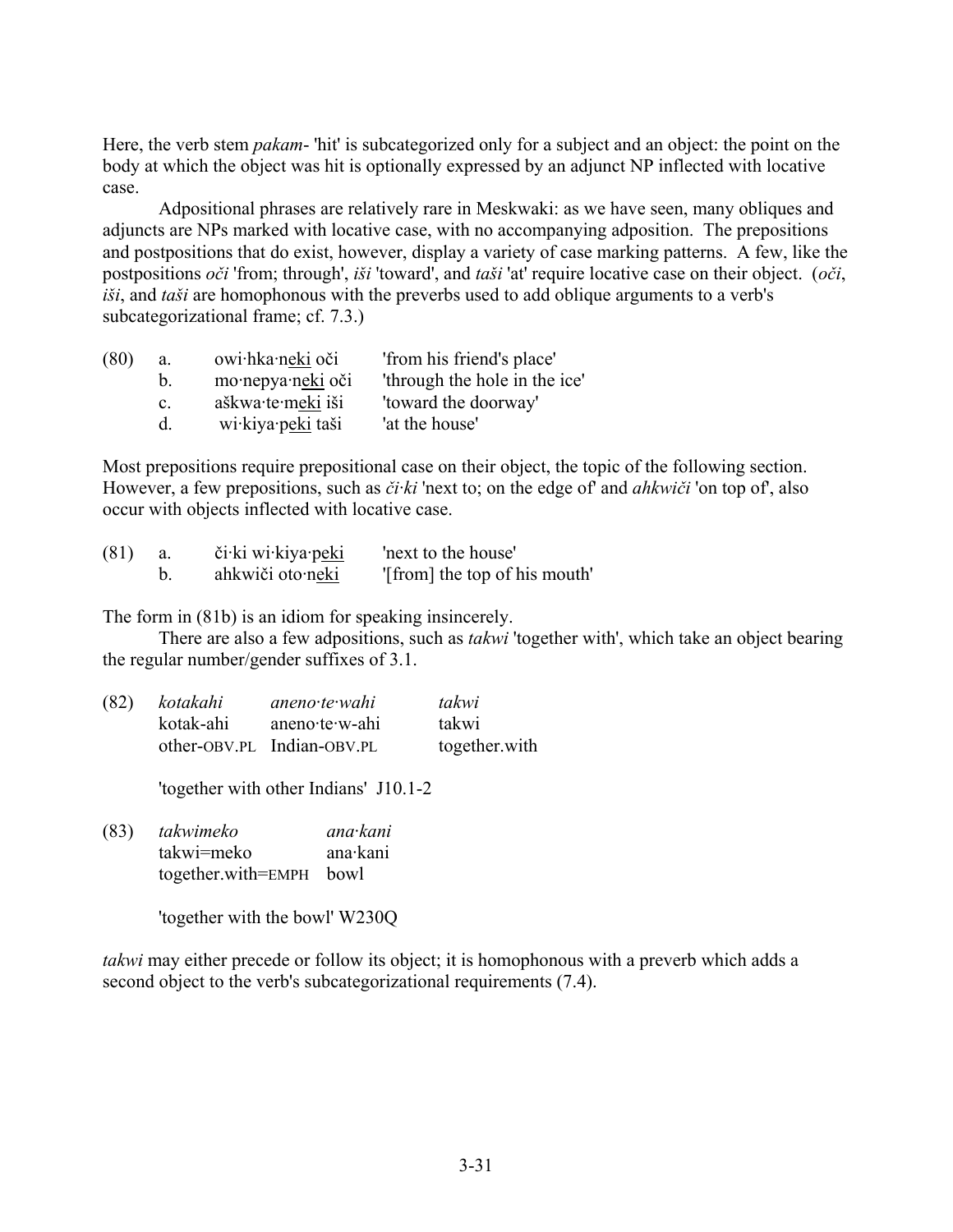*3.5.2. Prepositional case*. Prepositional case is used on objects of prepositions and on some nouns following a number.<sup>21</sup> The case ending is *-e* everywhere except after  $k$ , where it is *-i*. Some examples of prepositions and their objects are listed below.

| (84) | a.             | či ki kehčikami we | 'on the shore of the ocean'   |
|------|----------------|--------------------|-------------------------------|
|      | b.             | ahkwiči asenye     | 'on top of a stone'           |
|      | $\mathbf{c}$ . | keki či·ma·ne      | 'with the canoe'              |
|      | d.             | na·mi nepye        | 'under the water'             |
|      | e.             | na wi kehčikami we | 'in the middle of the ocean'  |
|      | $f_{-}$        | nahkani ki·šekwe   | 'for the duration of the day' |
|      |                |                    |                               |

Syntactically, these constructions may function either as oblique arguments or as adjuncts. Note that the contraction and coalescence rules affecting glides followed by short *e* do not apply in word final syllables.

Many prepositions in Meskwaki allow incorporation of the object into the preposition, forming a single phonological word which also bears the prepositional case suffix.

| (85) | a.             | či·ka·hkwe    | 'next to the tree'              |
|------|----------------|---------------|---------------------------------|
|      | b.             | ahkwita·naki  | 'at the top of the hole'        |
|      | $\mathbf{c}$ . | ahkwitapahkwe | 'on top of the roof'            |
|      | $d_{-}$        | kekikane      | 'with the bones; bones and all' |
|      | e.             | na·mahkamiki  | 'under the earth'               |
|      | f.             | na metone     | 'inside the mouth'              |

-*a·hkw*- 'tree, wood', -*a·nak*- 'hole', -*apahkw*- 'roof', -*ikan*- 'bone', -*ahkamik*- 'earth', and -*eton*- 'mouth' are bound forms, used as incorporated arguments in verbs and prepositions. We will return to the question of incorporation into prepositions in chapter 6, section 2, where we will consider extending the incorporation analysis needed for (85) to cover the apparent phrasal constructions in  $(84)$  as well.<sup>22</sup> (The arguments for such an analysis depend upon points developed in 6.2. on the syntactic equivalence of preverbs and stem-initial morphemes of verbs.)

'Prepositional' case is also used on nouns designating units of time or units of measure after a number:

| (86) | a.             | nekoti ki šeswe    | 'for one month' |
|------|----------------|--------------------|-----------------|
|      | h.             | nekoti še šketo he | 'one kettleful' |
|      | $\mathbf{c}$ . | nekotawahi ne      | 'for one year'  |
|      | <sub>d</sub>   | nekotetone         | 'one mouthful'  |

1

Like the objects of prepositions, the nouns in this construction may undergo incorporation (86c, d).

 $21$  The only examples I have seen of bare nouns inflected for 'prepositional' case are forms designating areas or regions: e.g. *meškwahki·hina·we* 'in the Meskwaki country'; *aša·hina·we* 'in the Sioux country'. These forms are composed of a noun stem naming a people (*meškwahki·h*- 'Meskwaki', *aša·h*- 'Sioux') plus -*ina·w*- 'country', followed by the case suffix -*e*. It is apparently more common, however, to use locative case on these forms: *meškwahki·hina·ki* 'in the Meskwaki country'; *aša·hina·ki* 'in the Sioux country' (with contraction of /a·we/ to *a·*). The semantic difference between prepositional case and locative case here is not clear.

<sup>&</sup>lt;sup>22</sup> If the constructions in (84) are instances of incorporation, however, the motivation for labelling the suffix  $-e \sim -i a$ case marker is rather weak; perhaps it instead identifies syntactically complex prepositions.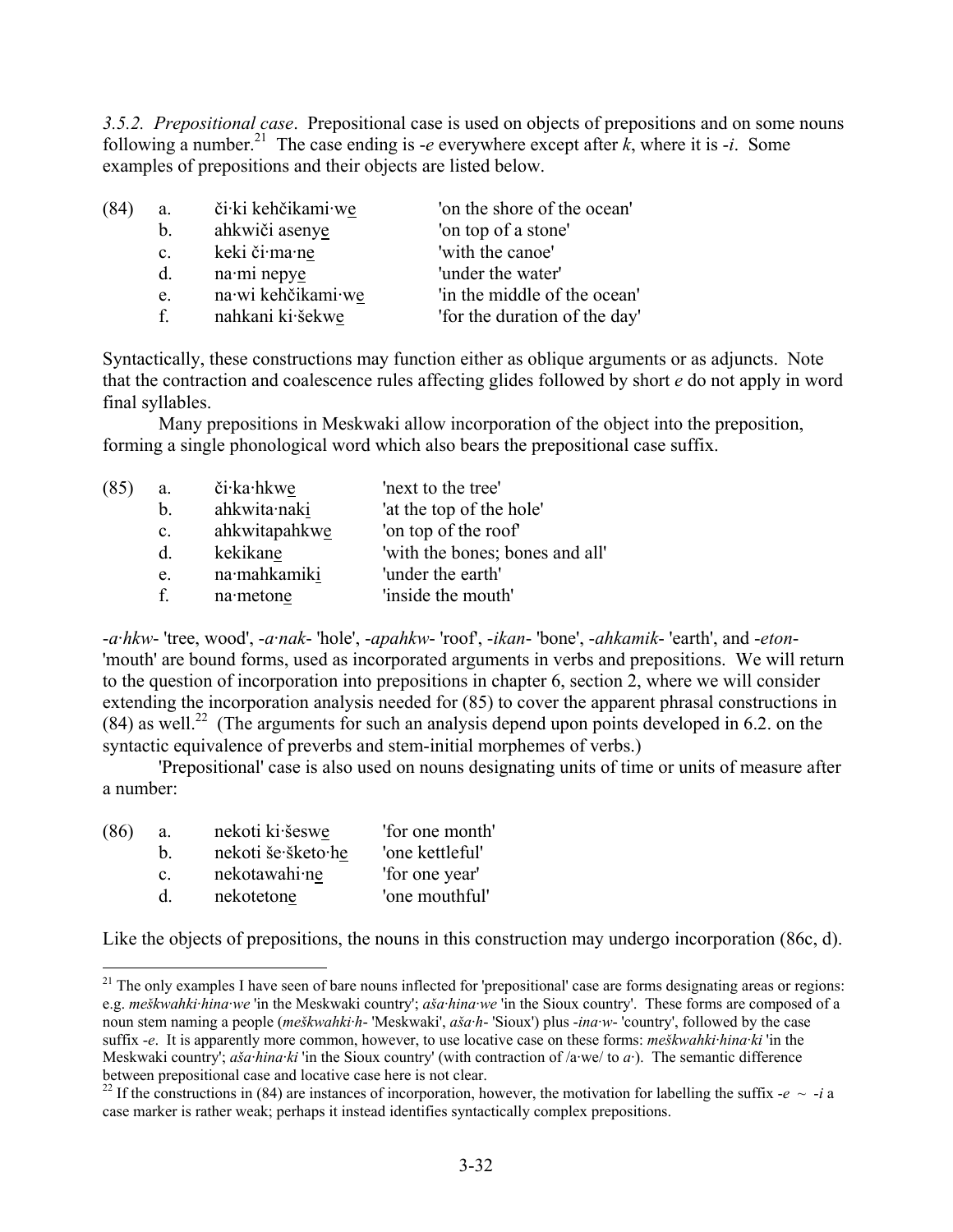*3.5.3. Vocative case*. The final case to be discussed is vocative, used on forms of direct address. The syntactic information associated with vocative case is only negative: a noun marked vocative is neither an argument nor an adjunct of the predicate, but rather stands outside the syntactic frame altogether. There are distinct vocative suffixes for singular and plural addressees. The vocative singular suffix is -*e*:

| (87) | a.             | metemo·ke    | 'old woman!'         |
|------|----------------|--------------|----------------------|
|      | b.             | wa·pasaye    | 'White-Robe!' [name] |
|      | $\mathbf{c}$ . | $ni$ we      | 'wife!'              |
|      | d.             | $ni$ -hka·ne | 'friend!'            |
|      | e.             | mahkwe       | 'bear!'              |
|      | f              | anemwe       | $'dog!^{23}$         |
|      |                |              |                      |

Notice that the vocative form of a dependent noun includes the first person possessive prefix *ne*-  $(87c,d).$ 

Noun stems ending in  $V \cdot h$  form vocatives by dropping the *h* and shortening the vowel: *kwi·yese·h*- 'boy', *kwi·yese* 'boy!'; -*mešo·h*- 'grandfather', *nemešo* 'grandfather!'. (Many kinship terms, however, have irregular vocatives; see Goddard 1992b.) The vocative form of a noun possessed by first person exclusive plural has an idiosyncratic form of the possessive suffix, -*ena·t*instead of the regular -*ena·n*-: *no·šisemena·te* 'our grandchild!'

The vocative plural case ending is -*etike*, as seen in the following examples:

| (88) | a. | kwi·yese·hetike | 'boys!'          |
|------|----|-----------------|------------------|
|      | b. | ni·hka·netike   | 'friends!'       |
|      | C. | no šisemetike   | 'grandchildren!' |
|      | d. | pašito hetike   | 'old men!'       |

The short *e* of -*etike* contracts with a preceding vowel-glide sequence: *neniw*- 'man', *neni·tike* 'men!'; *ihkwe·w*- 'woman', *ihkwe·tike* 'women!'.

*3.6. Diminutive*. A diminutive suffix -*e·h*- may be attached to noun stems, adding the meaning of small, dear, cute, or pitiful. The diminutive is followed by inflectional suffixes encoding number/gender, possessor, and case.

| (89) | a.             | metemo·he·ha     | 'little old woman'         |
|------|----------------|------------------|----------------------------|
|      | b.             | anemo·he·ha      | 'little dog, puppy'        |
|      | $\mathbf{c}$ . | owi·ya·se·hi     | 'a little meat'            |
|      | d.             | ni·ke·hena·ni    | 'our little house'         |
|      | e.             | nepise-heki      | 'at the little lake, pond' |
|      | f              | netapeno·heme·ha | 'my baby'                  |
|      |                |                  |                            |

<sup>&</sup>lt;sup>23</sup> The vocative form of 'dog' could be said between men in a 'joking' relationship to each other (Tax 1937:257-258), such as uncle and nephew. The form of the vocative reflects the archaic stem *anemw*- (cf. Cree *atimw*- 'dog'); the modern Meskwaki stem is *anemo·h*-, in which the diminutive suffix has been lexicalized as part of the stem. See 3.6. for other lexicalized diminutives.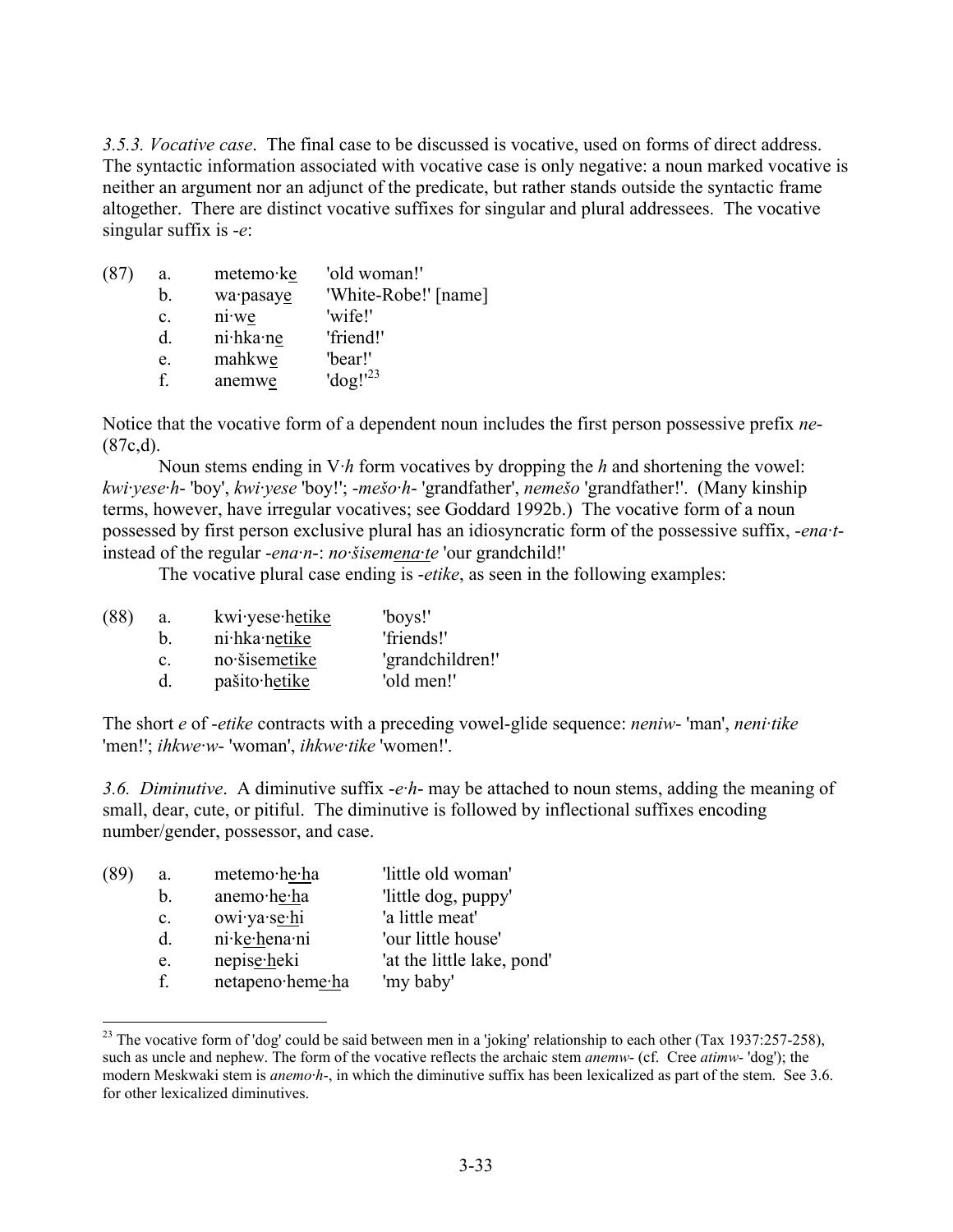If the possessed theme suffix -*em*- is present, it precedes the diminutive ((89f)).

Goddard 1992a points out a number of irregularities in diminutive morphology. Stems ending in C*w* and C*y* form diminutives in C*o·h* and C*i·h*, respectively: *mehtekw*- 'stick', *mehteko·hi*; *aseny*- 'stone', *aseni·ha*. Stems ending in V*w* drop the *w* and add *·he·h*: *a·mo·w*- 'bee', *a·mo·he·ha*; *neniw*- 'man', *neni·he·ha*. Most stems ending in *n* replace the *n* and the preceding vowel with *a·h*: *mi·čiwen*- 'food', *mi·čiwa·hi*; *ana·kan*- 'bowl', *ana·ka·hi*; *te·we·hikan*- 'drum', *te·we·hika·ha*. A few *n*-final stems form regular diminutives: *mi·kon*- 'feather', *mi·kone·ha*; -*i·so·n*- 'name', *ki·so·ne·hi* 'your little name'.

In some nouns the diminutive suffix has become lexicalized as part of the stem: e.g. *iškwe·se·h*- 'girl', *kwi·yese·h*- 'boy'. Such stems may take another diminutive suffix to express smallness, etc.: *iškwe·se·he·ha* 'little girl', *kwi·yese·he·ha* 'little boy'.

Verb stems may also bear a diminutive suffix, typically -*(o)·hi*-. Formally the verbal suffix is clearly related to the nominal diminutive suffix, and the verbal suffix often expresses that one of the verb's arguments is small, cute, dear, or pitiful. This raises a syntactic question: is the diminutive another inflectional category in Meskwaki, as person, number, gender, and obviation are? The high productivity of the diminutive suffix and its appearance on both nouns and verbs are what we would expect if this were an inflectional category. Furthermore, it can be seen in the verb paradigms given in the appendix that on transitive verbs the diminutive suffix occurs to the right of one of the inflectional suffixes. Despite these suggestive properties, however, the Meskwaki diminutive cannot be analyzed as inflectional. An NP argument may bear a diminutive suffix without triggering diminutive marking on its verb, as in the following example.

| (90) | ki šikenikini                                        | pe škone wi he hani   |
|------|------------------------------------------------------|-----------------------|
|      | IC-ki·šiken-ni-k-ini                                 | pe škone wi h-e h-ani |
|      | IC-grow-OBV-0-MODE                                   | flower-DIM-INAN.PL    |
|      | $\left[\right.$ grow $0'/$ iterative $\left.\right]$ |                       |

'whenever the little flowers bloom' N3F

Here the subject *pe·škone·wi·he·hani* 'little flowers' contains the diminutive suffix -*e·h*- but the verb is not marked for the diminutive. If the diminutive were inflectional in Meskwaki, we would expect that the form of the verb would be *ki·šikeno·hinikini*, to agree with the subject. The absence of the verbal diminutive suffix here shows that diminutive marking is not just a mechanical type of agreement.

Moreover, on verbs the diminutive is associated with other functions besides expressing smallness, etc., of one of the verb's arguments. With temporal verbs, for example, the diminutive picks out the beginning of the time span: *meno·hkami*·- 'be spring', *meno·hkami·hi*- 'be early spring'; *ana·kwi*- 'be evening', *ana·kwi·hi*- 'be early evening'. With verbs expressing numbers or scalar properties the diminutive often expresses 'only [that amount]': *nekoti*- 'be one', *nekoti·hi*- 'be only one'. On other verbs the diminutive may signal that the action of the verb is brief or attenuated: *ina·čimekosi*- 'be talked about [thus]', *ina·čimekosi·hi*- 'be talked about [thus] a little bit'. These examples show that the semantic effect of the diminutive suffix may be confined to the predicate itself, without implying that one or more of the verb's arguments is small, cute, dear, or pitiful. Furthermore, these examples show that the type of meaning added to the predicate depends partly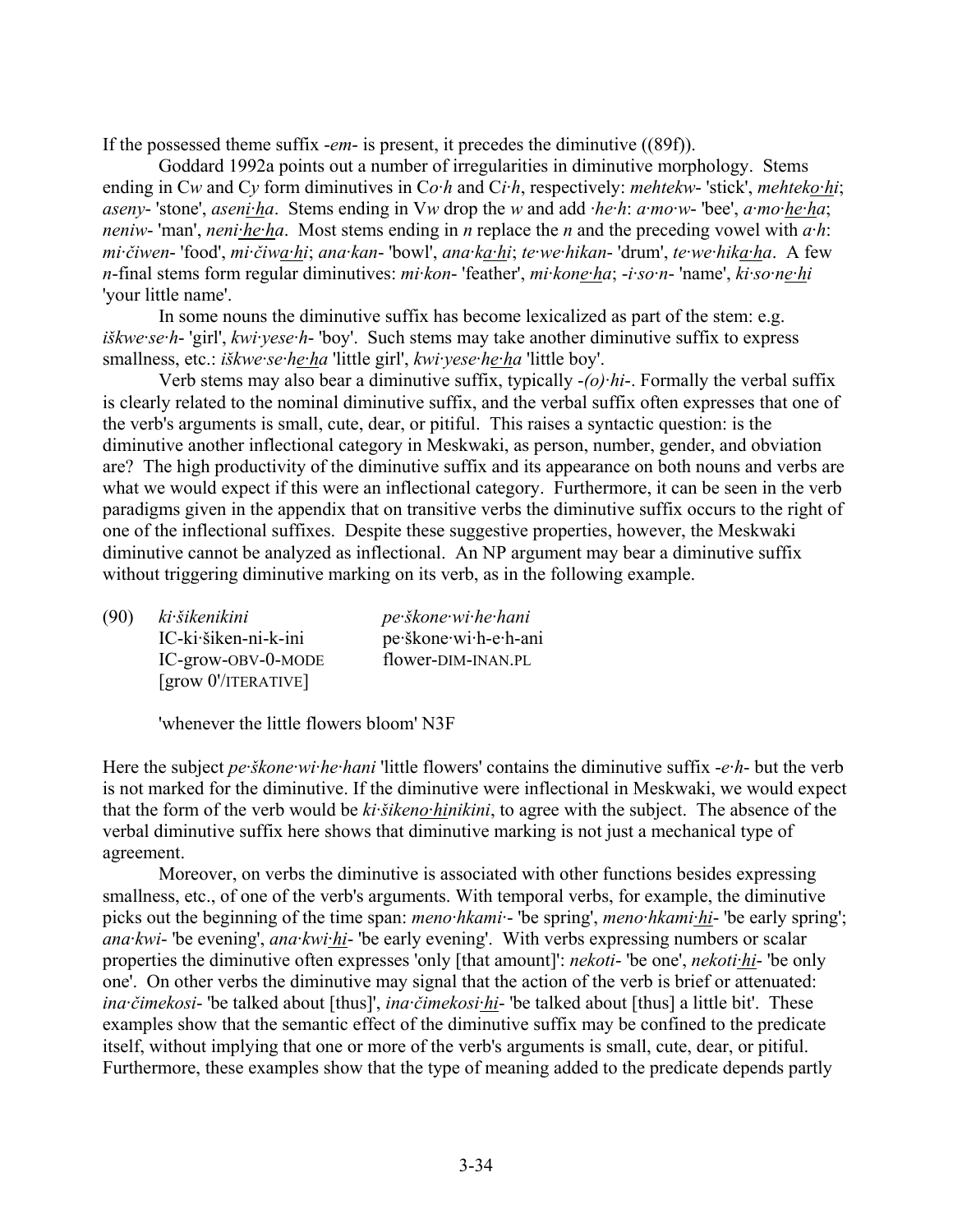upon the semantic class of the verb. Such lexical variation in a morphological category suggests that the category is derivational, not inflectional.

*3.7. Personal pronouns*. We now take up the various types of independent pronouns, beginning with personal pronouns. Though ordinary deictic and anaphoric pronominal reference to subject, object, and possessor is expressed by the inflectional morphology on verbs and possessed nouns, there are also two series of independent personal pronouns in Meskwaki (Dahlstrom 1988). The emphatic series of pronouns is used for the discourse functions of topic and focus, while the other series, composed of possessed forms of the noun stem -*i·yaw*- 'body', is primarily used for reflexives and other arguments which cannot be expressed by the inflectional system. (The body pronouns were called 'ni·yawi' pronouns in Dahlstrom 1988, after the first person singular form.)

*3.7.1. Emphatic pronouns*. The set of emphatic pronouns is listed below. The pronouns either appear as independent words or they may undergo optional cliticization.

| (91) | a.             | ni <sub>na</sub> | T                               |
|------|----------------|------------------|---------------------------------|
|      | b.             | ki·na            | 'you'                           |
|      | $\mathbf{c}$ . | wina             | 'he (prox)'                     |
|      | d.             | ni·na·na         | 'we (excl)'                     |
|      | e.             | ki·na·na         | 'we (incl)'                     |
|      | f.             | ki·nwa·wa        | 'you $\left(\text{pl}\right)$ ' |
|      | Զ.             | wi·nwa·wa        | 'they (prox)'                   |

There is no obviative emphatic pronoun, nor is there an emphatic pronoun for the unspecified person ('one').

The emphatic pronouns are used to announce new topics or to put a pronominal argument in focus. A few examples will be given here; see chapter 8 for more about the functions of topic and focus and their constituent-structure positions. In the following passage the emphatic pronoun *wi·nwa·wa* 'they' signals a shift from the topic of the preceding sentence, becoming the topic of the current sentence.

| (92) | o·swa·wani<br>o-w-o·s-wa·w-ani<br>$3 - father-(3)P-OBV$ |                                   | e hkahkihta kowa či<br>e·h-kahkihtaw-eko-wa·-t-i<br>AOR-hide.O2.from-INV-3-MODE<br>[hide. $O2$ .from $3'-3P/AOR$ ] |                                                                                   | <i>i</i> -nini<br>$i$ -n-ini<br>that-OBV | pešekesihe hani.<br>pešekesih-e·h-ani<br>deer-DIM-OBV |
|------|---------------------------------------------------------|-----------------------------------|--------------------------------------------------------------------------------------------------------------------|-----------------------------------------------------------------------------------|------------------------------------------|-------------------------------------------------------|
|      | o <sub>ni</sub><br>o·ni<br>and then                     | $wi$ ·nwa·wa<br>wi·nwa·wa<br>they |                                                                                                                    | wa paniki<br>IC-wa·pan-ni-k-i<br>IC-be.dawn-OBV-0-MODE<br>[be.dawn $0$ '/CH.CONJ] |                                          |                                                       |

*e·hnatone·hwa·wa·čina·hkači.*  e·h-natone·hw-a·-wa·-t-i=na·hkači. AOR-look.for-DIR-3P-3-MODE=again [look.for 3p-3'/AOR]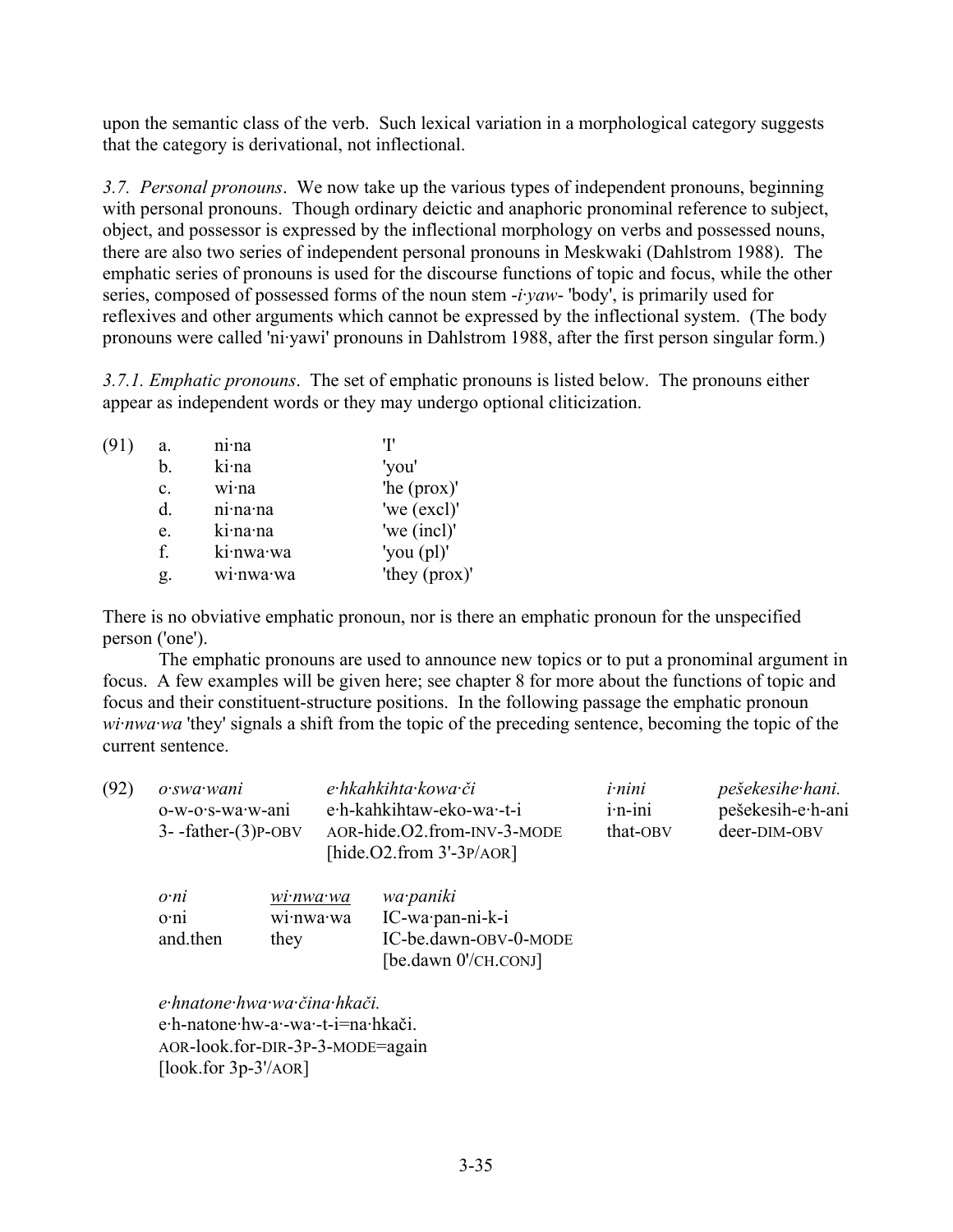'Their father hid that young deer from them. And as for them, the next morning they looked for it again.' W86HI

In the next sentence, the pronoun *ki·na* 'you' is contrastively focused:

(93) *ki·nawe·na ki·hnepe* ki·na=we·na ke-i·h-nep-e you=rather 2-FUT-die- [FUT-die 2/IND.IND]

'You will die, instead.' J68.16

Three lines previously the addressee had said, 'May the man who is staying with us die!'. The sentence in (93) takes as presupposed the open proposition '*x* will die', and asserts that the identity of *x* is *ki·na* 'you'.

If the presupposed proposition is recoverable from the context it may be omitted altogether, leaving only the asserted portion:

(94) *a·kwima·hki·na!* a·kwi=ma·h=ki·na not=after.all=you

'Not you!' L33

(The emphatic pronoun in this example has undergone optional cliticization, deleting the final vowel of the enclitic =*ma·hi*.)

Another syntactic construction used to express focus is the equational sentence. (Note that Meskwaki has a zero copula.)

| (95) | wi•nwa•wa | we či-mehtose neniwiyani |                                                   |  |
|------|-----------|--------------------------|---------------------------------------------------|--|
|      | wi·nwa·wa | IC-oči                   | mehtose·neniwi-yan-i                              |  |
|      | they      | IC-from                  | be alive-2-oblique                                |  |
|      |           |                          | [from-be.alive 2/part/oblique.head.of.rel.clause] |  |

'They [your parents] are the reason why you are alive.' B85:32.5-6

Here *wi* nwa wa 'they' is equated to the participle 'the reason why you are alive' (see 5.3. for participle formation). The presupposed information is 'you are alive because of *x*'; what is asserted is that the identity of *x* is 'they' (your parents).

A final use of the third person emphatic pronouns *wi·na* 'he', *wi·nwa·wa* 'they' should be noted here: they may optionally accompany a focused lexical NP, with a reading comparable to the emphatic reflexive of English:

| (96) | mani kene ta pwa    | wi·nwa·wa            | maneto waki ki šepye hamowa či.         |
|------|---------------------|----------------------|-----------------------------------------|
|      | mani ke-ne-t-a--pwa | wi <sub>nwa</sub> wa | maneto w-aki IC-ki šepye h-am-o-wa -t-i |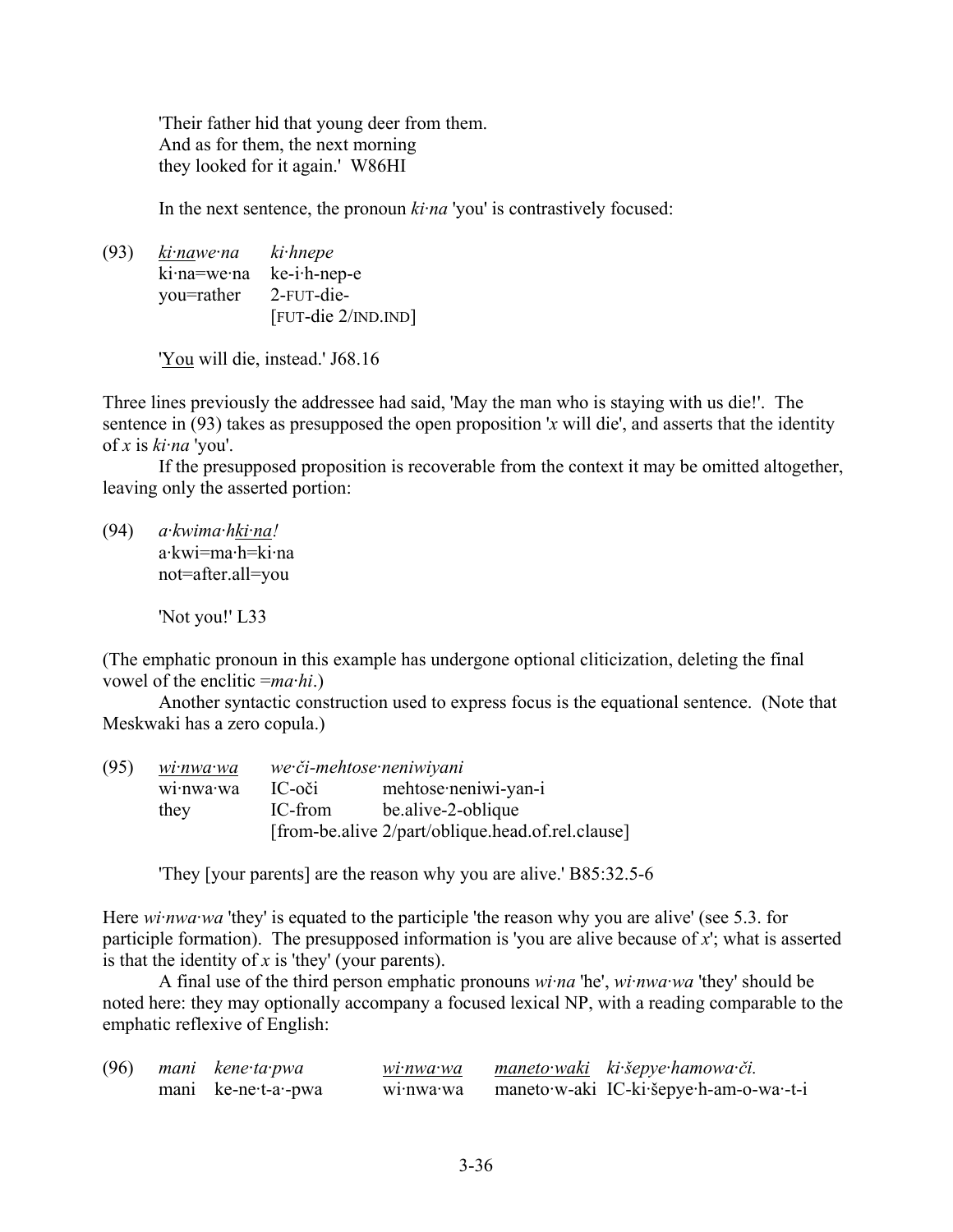| this                 |             | 2-see-INAN.OBJ-2P<br>[see $2p-0/IND$ . IND] | they                                                                                            | spirit-PL | IC-draw-0.0BJ--3P-3-INAN.SG<br>[draw $3p-0$ /PART/0] |
|----------------------|-------------|---------------------------------------------|-------------------------------------------------------------------------------------------------|-----------|------------------------------------------------------|
| a kwini na<br>$not=$ | a·kwi=ni·na | mani<br>mani<br>this                        | ki šepye hama nini<br>ki šepye h-am-a n-ini<br>draw-INAN.OBJ-1-MODE<br>[draw $1-0/\text{NEG}$ ] |           |                                                      |

Here the spirits are asserted to be the ones who drew the map, not the speaker. The use of the emphatic pronoun alongside the NP *maneto·waki* 'spirits' expresses the contrast between them and other possible candidates, and may also convey that this information is somewhat surprising.

*3.7.2. 'Body' pronouns*. The second set of independent personal pronouns is composed of possessed forms of the dependent inanimate noun stem -*i·yaw*- 'body'.

| (97 | a.             | ni yawi       |                                    |
|-----|----------------|---------------|------------------------------------|
|     | b.             | ki·yawi       | 'you'                              |
|     | $\mathbf{c}$ . | owiyawi       | 'he ( $prox$ ); he/they ( $obv$ )' |
|     | d.             | ni ya na ni   | 'we (excl)'                        |
|     | e.             | ki ya na ni   | 'we (incl)'                        |
|     | f.             | ki·ya·wa·wi   | 'you $\left(\text{pl}\right)$ '    |
|     | g.             | owi·ya·wa·wi  | 'they (prox)'                      |
|     | h.             | owi·ya·ninawi | 'one'                              |
|     |                |               |                                    |

The body pronouns also have literal readings of possessed forms of 'body': *ni·yawi* 'my body', *ki·yawi* 'your body', etc. The pronouns follow the regular pattern of possessor inflection for vowelinitial dependent stems (3.4.), except that the second and third plural forms undergo contraction as if the plural possessor suffix were -*ewa·w*- instead of the usual -*wa·w*-, and the unspecified person form in (97h) is suffixed with -*eninaw*- rather than the regular -*inaw*-.

A number of grammatical peculiarities of the body pronouns follow from their origin as possessed nouns. First, the body pronouns trigger third person inanimate singular agreement, regardless of the person and number of their referent. For example, if *ki·ya·wa·wi* 'you (plural)' is used as subject of an intransitive verb, the verb will be inflected for a third person inanimate singular subject, not for a second person plural subject. The grammatical person and gender of the body pronouns is due to their inanimate stem -*i·yaw*- 'body'; the fact that all the pronouns are singular, however, reflects the grammaticization of the pronominal readings of these forms. That is, if the forms in (97) had only the literal possessed readings, we would expect the forms with plural possessors to be inanimate plural: *ki·ya·wa·wani* 'your (pl) bodies', rather than the singular *ki·ya·wa·wi* 'your (pl) body'. Another grammatical peculiarity of the body pronouns is that the third person forms *owi·yawi* and *owi·ya·wa·wi* trigger obviative agreement, following the rule that nouns possessed by third persons are obligatorily obviative. Furthermore, *owi·yawi* may refer either to a proximate singular third person or to an obviative third person; recall from 3.4. that obviative possessor inflection is homophonous with proximate singular.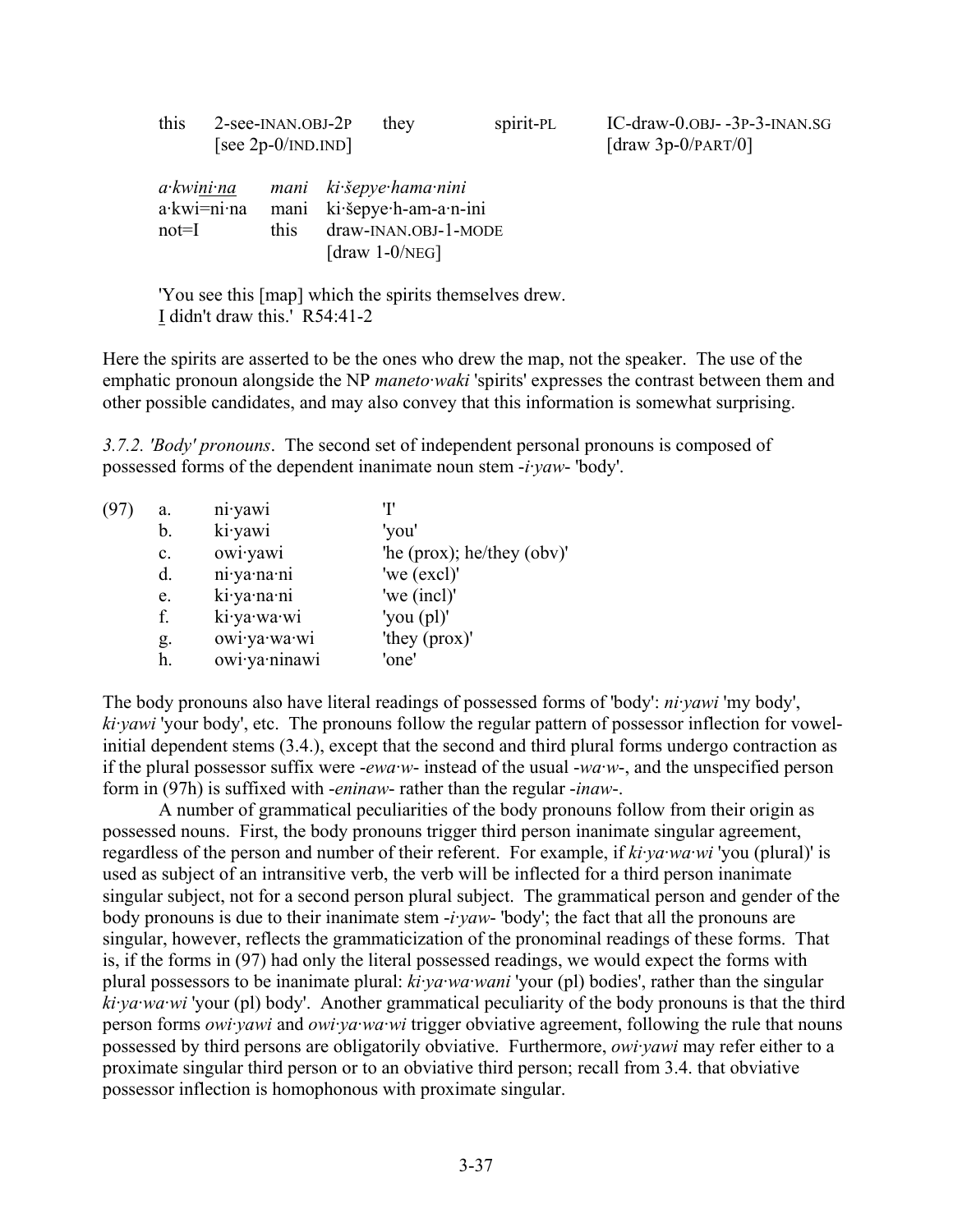The body pronouns may be used as reflexive first or second objects, as nonreflexive second objects or obliques, and, in some contexts, as subjects of intransitives.<sup>24</sup> Their use as reflexive pronouns is the most common:

(98) *ki·hte·pihto ki·yawi* ke-i·h-te·piht-o· ki·yawi 2-FUT-make.happy-INAN.OBJ you(rself) [FUT-make.happy 2-0/IND.IND]

'You will benefit yourself.' R92.18

Here the body pronoun functions as first object and is coreferential to the subject. Notice that the verb is inflected for an inanimate object.

The body pronouns may also express reflexive second objects, with either a subject or first object antecedent. The following two examples contain the ditransitive verb stem *wa·pato·n*- 'show', which takes the thing shown as second object and the person caused to see it as the first object.

| (99) | $e$ ·hwa·pato·na·tehe   | owi yawi  | kehčine we |
|------|-------------------------|-----------|------------|
|      | e.h-wa.pato.n-a.-t-ehe  | owiyawi   | kehčine we |
|      | AOR-show-DIR-3-MODE     | him(self) | in.person  |
|      | $[$ show 3-3'/PAST.AOR] |           |            |

'He (prox) had shown them (obv) himself in person.' W822

| $(100)$ newa pato na wa | apeno·ha    | owi yawi  |
|-------------------------|-------------|-----------|
| ne-wa·pato·n-a·-w-a     | $apeno·h-a$ | owiyawi   |
| $1$ -show-DIR-3-SG      | child-sG    | her(self) |
| [show $1-3/IND.IND$ ]   |             |           |

'I showed the baby herself.'

The body pronouns are also used if there is partial coreference between the subject and object. For example, in the following sentence the second person singular subject is included in the first person inclusive object:

|  | $(101)$ ki $\cdot$ nayo | mani                                          | keto ta                      | ki ya na ni  |
|--|-------------------------|-----------------------------------------------|------------------------------|--------------|
|  | $\text{k}$ i·na=iyo     | mani                                          | ke-to-t-a-                   | ki ya na ni  |
|  | you=of.course this      |                                               | 2-do.thus.to-inan.obj        | us.inclusive |
|  |                         |                                               | [do.thus.to $2$ -0/ind.ind.] |              |
|  |                         | 'You have done this to us (incl).' B105:30.15 |                              |              |

(101) also contains an emphatic pronoun, *ki·na* 'you'.

<sup>&</sup>lt;sup>24</sup> No textual examples of personal pronouns used as objects of adpositions have been found, but in elicitation either type of pronoun is accepted: *ki·nwa·wa oči*, *ki·ya·wa·wi oči* 'from you (pl)'.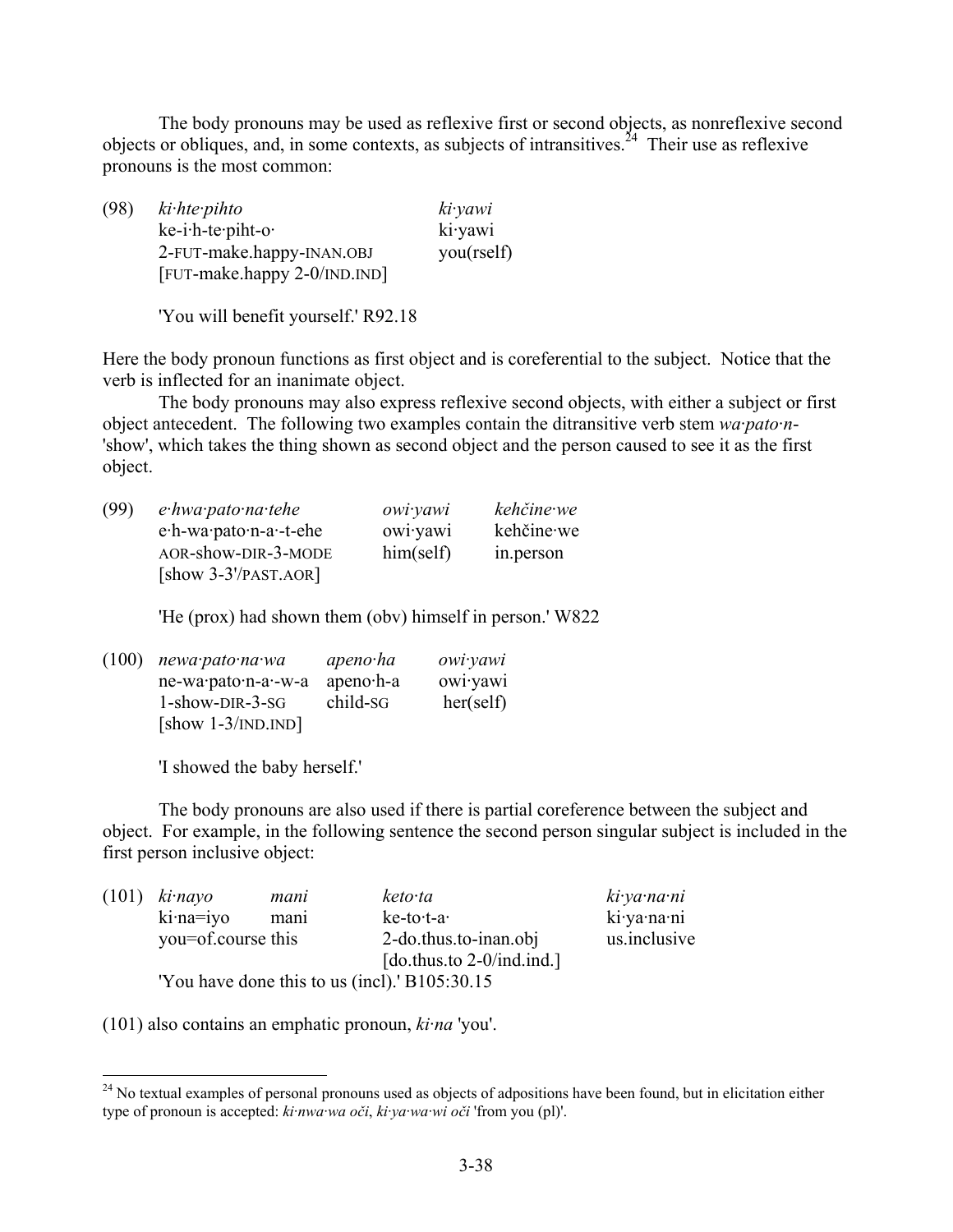As will be seen when the system of verb inflection is described in chapter 4, there is no way to inflect a transitive verb stem for coreferential (or partially coreferential) subjects and objects. Using the body pronouns in this context thus gets around a limitation of the inflectional system.<sup>25</sup>

Other gaps in the inflectional system are also filled by the body pronouns: they are used to express nonthird person obliques and second objects.

|     | $(102)$ a kwi, nekwi he, | owiye ha  | wi hočimehkini                         | ni vawi          |
|-----|--------------------------|-----------|----------------------------------------|------------------|
|     | $a$ ·kwi nekwi·he        | owiye h-a | $w$ i·h-očim-ehk-ini                   | $n_1$ ·yaw $n_1$ |
| not | son VOC                  | anvone-SG | FUT-speak.to.for.(Obl)-3SUBJ.2OBJ-MODE | me               |
|     |                          |           | [FUT-speak.to.for.(Obl) $3-2/NEG$ ]    |                  |

'No one, my son, will stand up to you on my behalf.' W295

| $(103)$ mana nihkana          | $ni$ hmi na wa                        | $ki$ ·yawi |
|-------------------------------|---------------------------------------|------------|
| man-a ne-i $h$ ka $\cdot$ n-a | $ne-i$ -h-mi $\cdot$ n-a $\cdot$ -w-a | ki yawi    |
| this-sq 1-friend-sq           | $1$ -FUT-give-DIR-3-SG                | you        |
|                               | $[$ FUT-give $1-3$ /IND.IND]          |            |

'I will give you to this friend of mine.' R184.10

(104) *ahpe·nemowaki ki·ya·wa·wi* ahpe·nemo-w-aki ki·ya·wa·wi depend.on-3-PL you.PL [depend.on 3P/IND.IND]

'They depend on you (pl).' W249

1

In (102), the verb stem *očim*- 'speak to (Obj) for (Obl)' is a three place predicate taking the speaker as subject, the addressee as object, and the person on whose behalf the words are spoken as an oblique. To express a first person oblique here, the body pronoun *ni·yawi* 'me' must be used. In (103) and (104), on the other hand, the body pronouns are used to express second objects. In (103) the verb stem is the ditransitive *mi·n*- 'give'; *ki·yawi* 'you' is what is being given. The verb stem in (104) is *ahpe·nemo*- 'depend on', which is subcategorized for a subject and second object, but no first object. The second object here is *ki·ya·wa·wi* 'you (pl)'.

Third person pronominal second objects are ordinarily expressed by zero anaphora. However, there is a special use of the third person body pronoun as a second object. When the second object is proximate and there is an obviative subject or first object, the proximate second object is expressed by a body pronoun:

| $(105)$ e hahpe nemoniči               | mehtose neniwahi  | owi yawi |
|----------------------------------------|-------------------|----------|
| e.h-ahpe.nemo-ni-t-i                   | mehtose·neniw-ahi | owiyawi  |
| AOR-depend.on-OBV-3-MODE person-OBV.PL |                   | him      |
| [depend.on $3'/AOR$ ]                  |                   |          |

 $^{25}$  Another strategy, discussed in 7.1.2, is to add a reflexive suffix to the verb stem, deriving an intransitive stem which is then inflected for a subject. This is available only for expressing full coreference between a subject and a first object, however.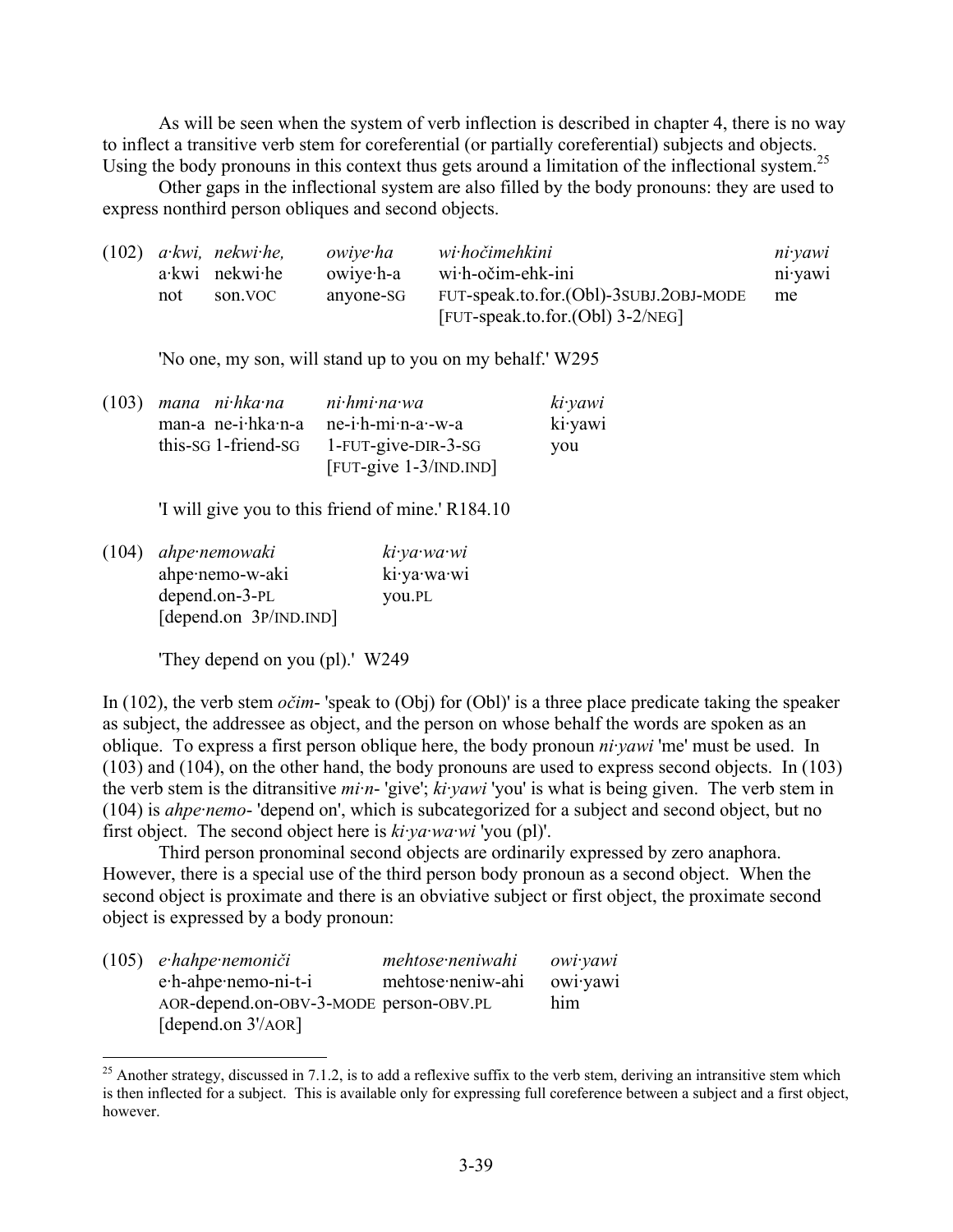'The people (obv) depended on him (prox).' R594.37

(106) *e·hwe·pa·hke·nici owi·yawi* e·h-we·pa·hke·-ni-t-i owi·yawi AOR-throw-OBV-3-MODE him [throw 3'/AOR]

'She (obv) threw him (prox).' J150.2

(107) *kotakanina·hka e·hmi·nemeči owi·yawi* kotak-ani=na·hka e·h-mi·n-em-et-i owi·yawi other-OBV=again AOR-give-OBV.OBJ-X-MODE her [give X-3'/AOR]

'They (unspec) gave her (prox) to yet another [man] (obv).' J220.7

The verbs in (105) and (106) are subcategorized for a subject and a second object: in both the subject is third person obviative and the second object is proximate. In (107) the first object of the verb (the recipient) is obviative and the second object is proximate.

The third function of the body pronouns is to express subjects of intransitive verbs. Here it is clear that the body pronoun is not filling a gap in the inflectional system of verbs, because intransitive verbs do have a full set of inflectional forms for subject. In this context the use of a body pronoun as subject is optional, and seems to reflect a rather high register use, found especially frequently in religious speeches. The body pronouns in this context are sometimes glossed as possessed forms of 'life', e.g. *ni·yawi* 'my life'.

(108) *wi·hmya·neteniwi owi·yawi* wi·h-mya·net-e-ni-wi owi·yawi fut-be.bad- -obv-3-sg he [fut-be.bad 0'/ind.ind]

'He will get into trouble.' ('His life will be bad.') W833

| $(109)$ ni $k$ a $\cdot$ ni | <i>i</i> -he-mikatwi         | ki ya wa wi |
|-----------------------------|------------------------------|-------------|
| ni ka ni                    | i.h-a.-mikat-w-i             | ki ya wa wi |
| ahead                       | fut-go-inan.subj-0-sg you.pl |             |
|                             | [fut-go $0$ /ind.ind]        |             |

'You (pl) should go ahead.' W824

| $(110)$ we pa čimekwatesa            | owi ya ninawi |
|--------------------------------------|---------------|
| we·pa·čim-ekwat-esa                  | owi·ya·ninawi |
| begin.to.tell.about-pass-0           | one           |
| [begin.to.be.told.about 0/potential] |               |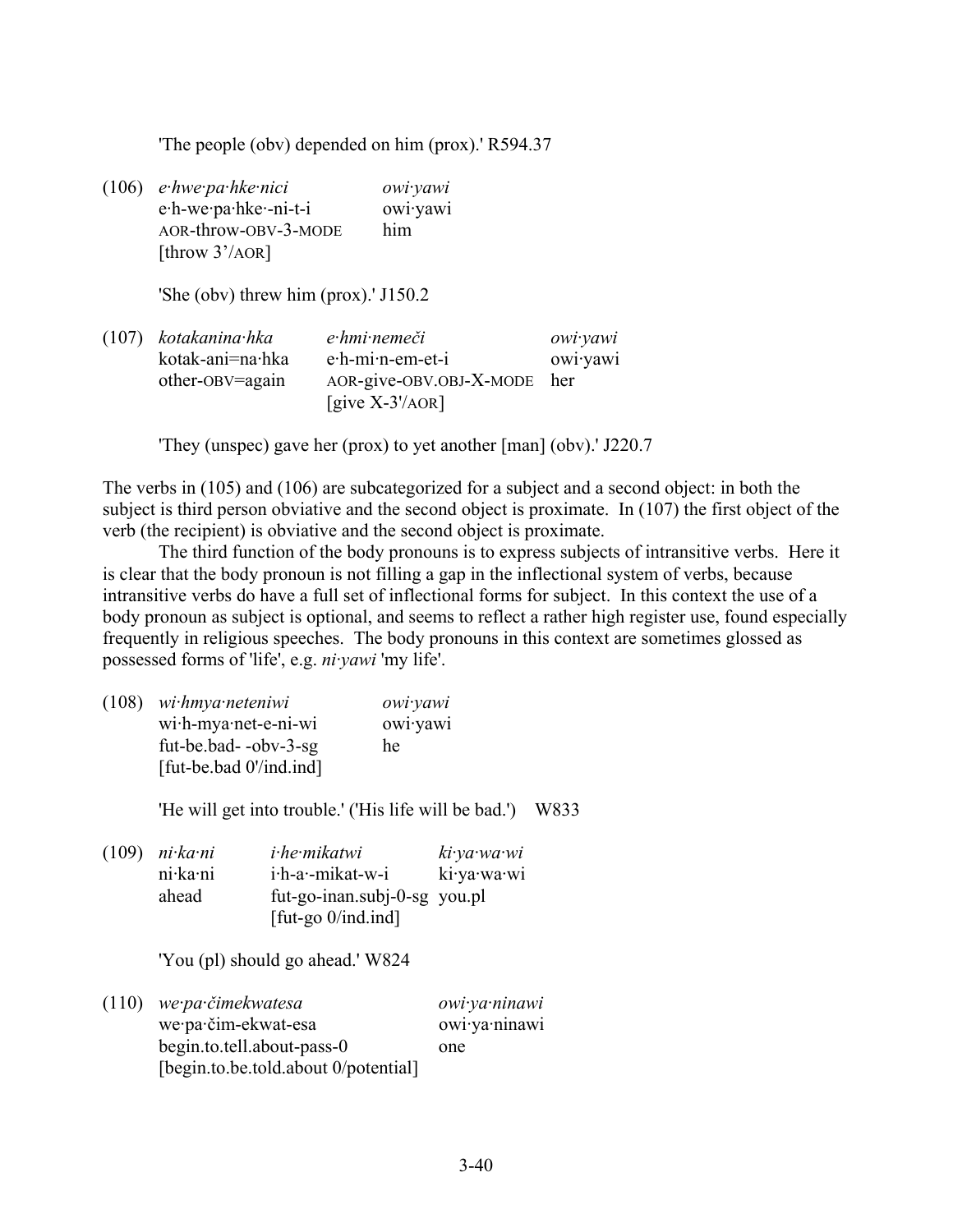'One would begin to be talked about.' W183

Notice that the third person body pronoun in (108) triggers obviative inanimate subject agreement on the verb while the second person and unspecified person pronouns in (109) and (110) trigger proximate inanimate subject agreement.

The body pronouns are not associated with the topic and focus discourse functions as the emphatic pronouns are, but instead are realizations of subcategorized arguments of the verb. A body pronoun cannot function both as an argument of the verb and as topic or focus: a separate emphatic pronoun must be used to express topic or focus.

|  | $(111)$ nina niyawi | e hkeko mye pahoči              |
|--|---------------------|---------------------------------|
|  | nina ni yawi        | e·h-keko·mye·paho-t-i           |
|  | me                  | aor-run.carrying.on.back-3-mode |
|  |                     | [run.carrying.on.back 3/aor]    |

'As for me, she ran carrying me on her back.' R130.38

The emphatic pronoun *ni·na* expresses the topic of the above sentence, and the body pronoun *ni·yawi* expresses the second object.

*3.8. Demonstrative pronouns*. Meskwaki has several series of demonstrative pronouns, inflected for number, gender, obviation, and locative case. They may accompany a head noun or be used on their own. The forms for 'this' and 'that' are given below.

| (112) |             | 'this'  | (113)          | 'that'         |                 |
|-------|-------------|---------|----------------|----------------|-----------------|
|       | a.          | mana    | a.             | i·na           | anim. prox. sg. |
|       | b.          | ma·haki | b.             | <i>i</i> ·niki | anim. prox. pl. |
|       | c.          | ma·hani | $\mathbf{c}$ . | <i>i</i> -nini | anim. obv. sg.  |
|       | $d_{\cdot}$ | ma·hahi | d.             | <i>i</i> -nihi | anim. obv. pl.  |
|       | e.          | mani    | e.             | <i>i</i> -ni   | inan. sg.       |
|       | f.          | ma·hani | f.             | <i>i</i> -nini | inan. pl.       |
|       | g.          | ayo·hi  | g.             | <i>i</i> ·nahi | locative        |
|       |             |         |                |                |                 |

In (112a-f), the regular gender/number suffixes from 3.1. are attached to a demonstrative stem *man*or *ma·h*-. In (113a-f), on the other hand, the stem is *i·n*- and the suffixes have a slightly different form: in the disyllabic suffixes the first vowel is *i* rather than *a*. For example, the animate proximate plural ending in (113b) is -*iki*, not -*aki*. The suffixes of (113) are identical to the participle suffixes which agree with the head of a relative clause (5.3).

In texts, the 'this' series is used cataphorically and the 'that' series anaphorically. Goddard 1990a:330 points out that the 'that' series is often used to mark proximate shifts in narrative. The inanimate singular forms ((112e) and (113e)) are also often used as temporal pronouns: *mani* 'now', *i·ni* 'then'.

The locative forms in (112g) and (113g) may be used either to modify a head noun in locative case or on their own, as locative pronouns: *ayo·hi* 'here', *i·nahi* 'there' (stationary location). A separate form, *i·tepi*, is used for 'there' as the goal of motion away from the deictic center. Yet another locative pronoun, *i·ya·hi*, is used for the goal of motion to a deictic center set up in a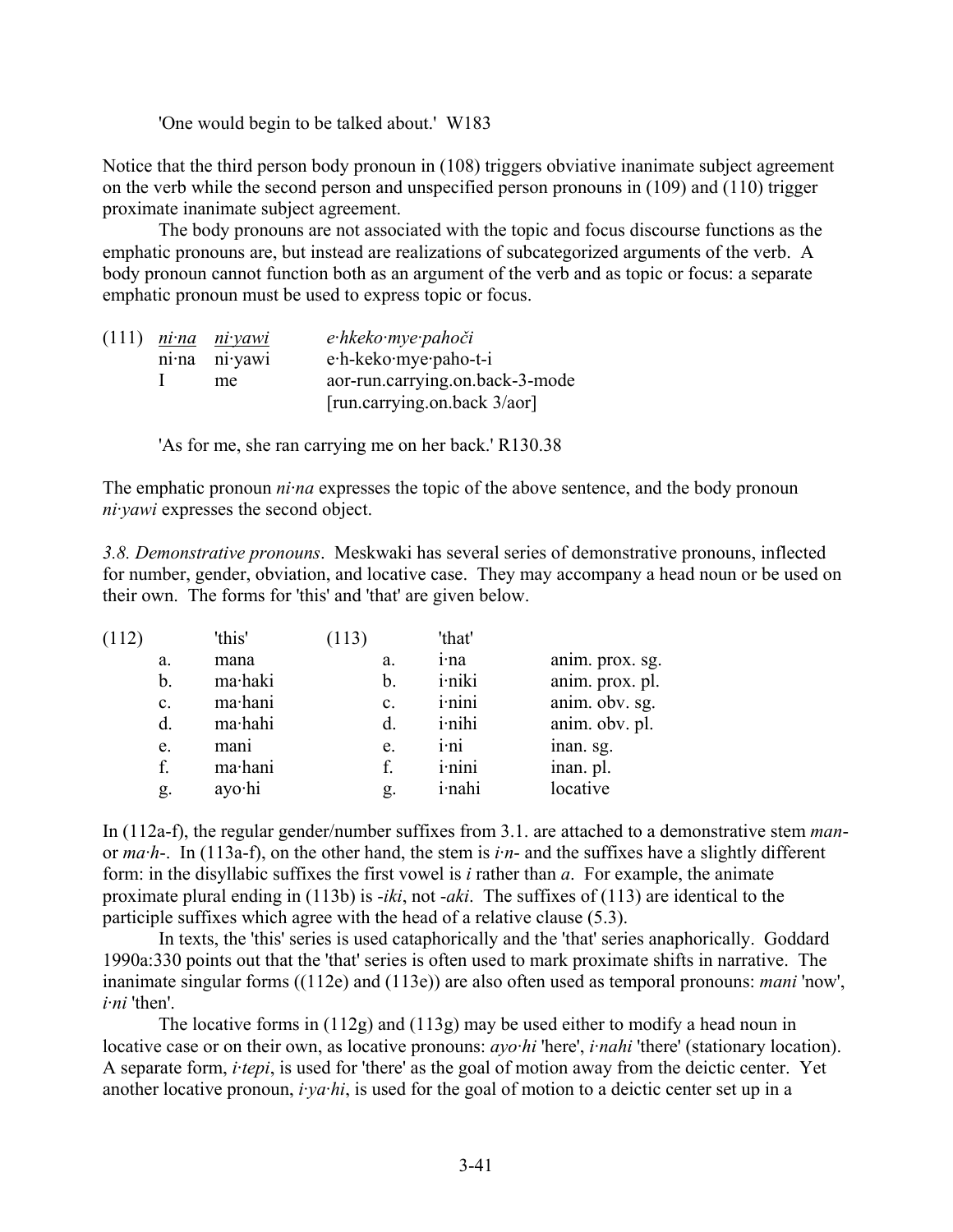narrative: e.g. *i·ya·hi pye·ya·wa·či, ...* 'when they came there, ...'. (For discussion of the use of *i·ya·hi* in narratives see Reynolds 1996.)

Meskwaki also has two series of ABSENTATIVE demonstrative pronouns. Formally, these pronouns are composed of special absentative suffixes for number, gender, and obviation attached to the stem *ma·h*- 'this' or *i·n*- 'that'.

| (114)          | 'this (absent)' | (115)          | 'that (absent)'   |                 |
|----------------|-----------------|----------------|-------------------|-----------------|
| a.             | ma·hiya         | a.             | <i>i</i> -niya    | anim. prox. sg. |
| $\mathbf b$ .  | ma·hiye·ka      | b.             | i·niye·ka         | anim. prox. pl. |
| $\mathbf{c}$ . | ma·hiye·ne      | $\mathbf{c}$ . | <i>i</i> -niye-ne | anim. obv. sg.  |
| $d$ .          | ma·hiye·ha      | d.             | <i>i</i> -niye-he | anim. obv. pl.  |
| e.             | mahiye          | e.             | <i>i</i> -niye    | inan. sg.       |
| f.             | ma·hiye·ne      |                | <i>i</i> -niye-ne | inan. pl.       |

(115c) and (115d) have alternative forms *i·niye·na* and *i·niye·ha*, respectively. There are no locative absentative forms.

The most salient function of the absentatives is to refer to the dead: e.g. *i·niya nemešo·ha* 'my late grandfather'. They are also used more generally, however, to mark that the referent is simply not present in the context of speaking: *i·niya ki·hka·na* 'your friend (who isn't here)'. The choice between the two series of absentatives depends upon the evaluation of the speaker: the 'this' series of absentatives is used if the speaker feels that the referent has been absent only a short time, while the 'that' series seems to be unmarked for the length of absence. In narratives, the 'that' series of absentatives has an additional function, to reintroduce a previously mentioned character.

The boundary between the two absentative series is a subjective one and cannot be stated in absolute terms. The following pair of sentences illustrates this point (Ives Goddard, personal communication). The first contains a 'this' series absentative to refer to a man dead for four years.

| $(116)$ mahiyayo | wi čawiwata                | netowi hka ni                        |
|------------------|----------------------------|--------------------------------------|
| ma·hiya=iyo      | IC-wi·čawiw-at-a           | ne-t-owi hka ni                      |
| this.absent=for  | IC-live with-2subj.3obj-sg | $1 - \text{have.} O2$ as friend      |
|                  | [live.with $2-3$ /part/3]  | [have. $O2$ .as.friend $1/ind$ .ind] |

'After all, your late husband was my friend.' A188C

In the next sentence, however, a 'that' series absentative pronoun is used for a woman dead for about one year:

| $(117)$ ke senwiya pi | keno ta ke          | <i>i</i> -niya      | wi čawiwaka                                | e·hpakamaki?     |
|-----------------------|---------------------|---------------------|--------------------------------------------|------------------|
| $ke$ senwi=ya pi      | ke-no·ta·ke·        | 1 <sup>-</sup> niva | IC-wi·čawiw-ak-a                           | e·h-pakam-ak-i   |
| how.many=emph         | 2-hear              | that.absent         | IC-live.with- $1.3$ -sg                    | aor-hit-1.3-mode |
|                       | [hear $2$ /ind.ind] |                     | [live.with $1-3$ /part/3] [hit $1-3/a$ or] |                  |

'Exactly how many times did you hear that I hit my late wife?' A145E

Meskwaki also has two series of demonstrative pronouns for distant referents: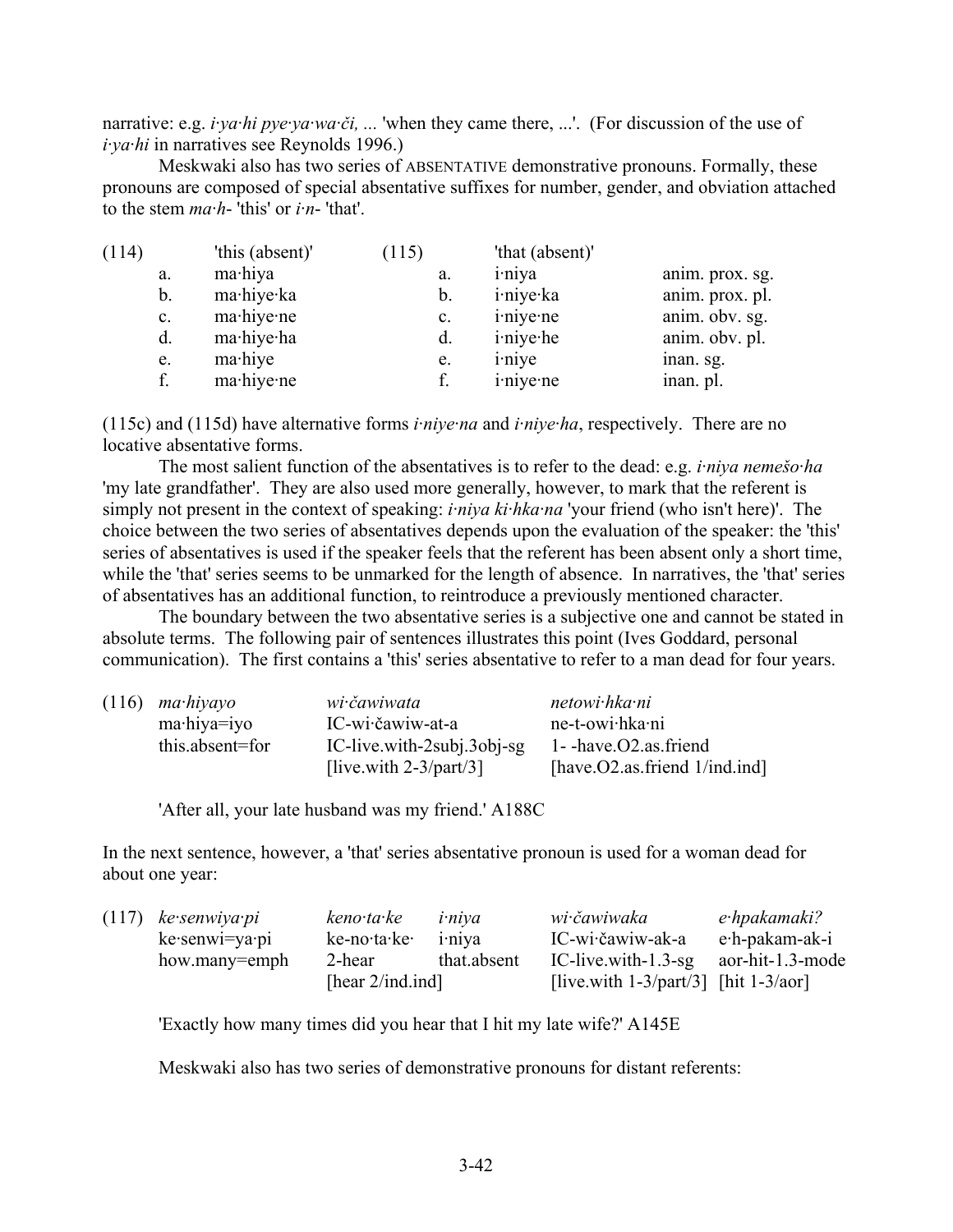| (118)          | 'yonder (visible)' | (119)          | 'that (distant, invisible)' |                 |
|----------------|--------------------|----------------|-----------------------------|-----------------|
| a.             | i·ya·ka            | a.             | i·na·ka                     | anim. prox. sg. |
| b.             | i·ya·ma·haki       | b.             | i·na·ma·haki                | anim. prox. pl. |
| $\mathbf{c}$ . | i·ya·ma·hani       | $\mathbf{c}$ . | i·na·ma·hani                | anim. obv. sg.  |
| d.             | i·ya·ma·hahi       |                | i·na·ma·hahi                | anim. obv. pl.  |
| e.             | <i>i</i> -ya·mani  | e.             | i·na·mani                   | inan. sg.       |
| f.             | i·ya·ma·hani       |                | i·na·ma·hani                | inan. pl.       |
| g.             | i ya ma hi         |                |                             | locative        |

(119b) and (119c) have alternative forms *i·ne·ke* and *i·ne·ne*, respectively.

The forms in (118) are used for referents that are or could be pointed to, while the ones in (119) are too far away to be pointed out.

(120) *i·ya·ma·hi apihapita·we* i·ya·ma·hi api-h-api-ta·we yonder.LOC REDUP- -sit-21/IMPERATIVE

'Let's sit for a while over yonder.' N18H

| $(121)$ <i>i</i> ·na·ka   | kehči-maneto wa  | a šotamokwe ni                                            |  |
|---------------------------|------------------|-----------------------------------------------------------|--|
| i·na·ka                   | kehči maneto·w-a | a·šot-amo-w-k-e·n-i                                       |  |
| that distant invisible SG | great spirit-SG  | urge-INAN.OBJ-INTERR-3-INTERR-MODE<br>[urge $3-0/NTERR$ ] |  |

| i·ni | wi hišawiniči              | ki šeso ni. |
|------|----------------------------|-------------|
| i·ni | wi·h-ešawi-ni-t-i          | ki šesw-ani |
| that | FUT-do.thus-OBV-3-MODE     | sun-OBV     |
|      | $[$ FUT-do.thus $3'/AOR$ ] |             |

'The Great Spirit (distant and invisible) must have urged that the Sun do that.' W317ST

It is difficult to state precisely the semantic difference between the distant, invisible forms in (119) and the absentatives of (114) and (115). Perhaps the absentatives are used for referents whose 'home base' is (or was) the current deictic center but who are now absent, while the distant, invisible series is used for referents whose home base is located at some remove from the current deictic center.

Finally, there is a series of demonstrative pronouns glossed 'that (on the far side)'. The referents pointed out might be on the far side of a lodge, a woods, a valley, or a body of water.

| anika·na·ka<br>anim. prox. sg.<br>a.<br>anim. prox. pl.<br>anika·ne·ki<br>b.<br>anim. obv. sg.<br>anika·ne·ni |  |
|---------------------------------------------------------------------------------------------------------------|--|
|                                                                                                               |  |
|                                                                                                               |  |
| $\mathbf{c}$ .                                                                                                |  |
| anim. obv. pl.<br>anika·ne·hi<br><sub>d</sub>                                                                 |  |
| anika·ne<br>inan. sg.<br>e.                                                                                   |  |
| inan. pl.<br>anika·ne·ni<br>$f_{\perp}$                                                                       |  |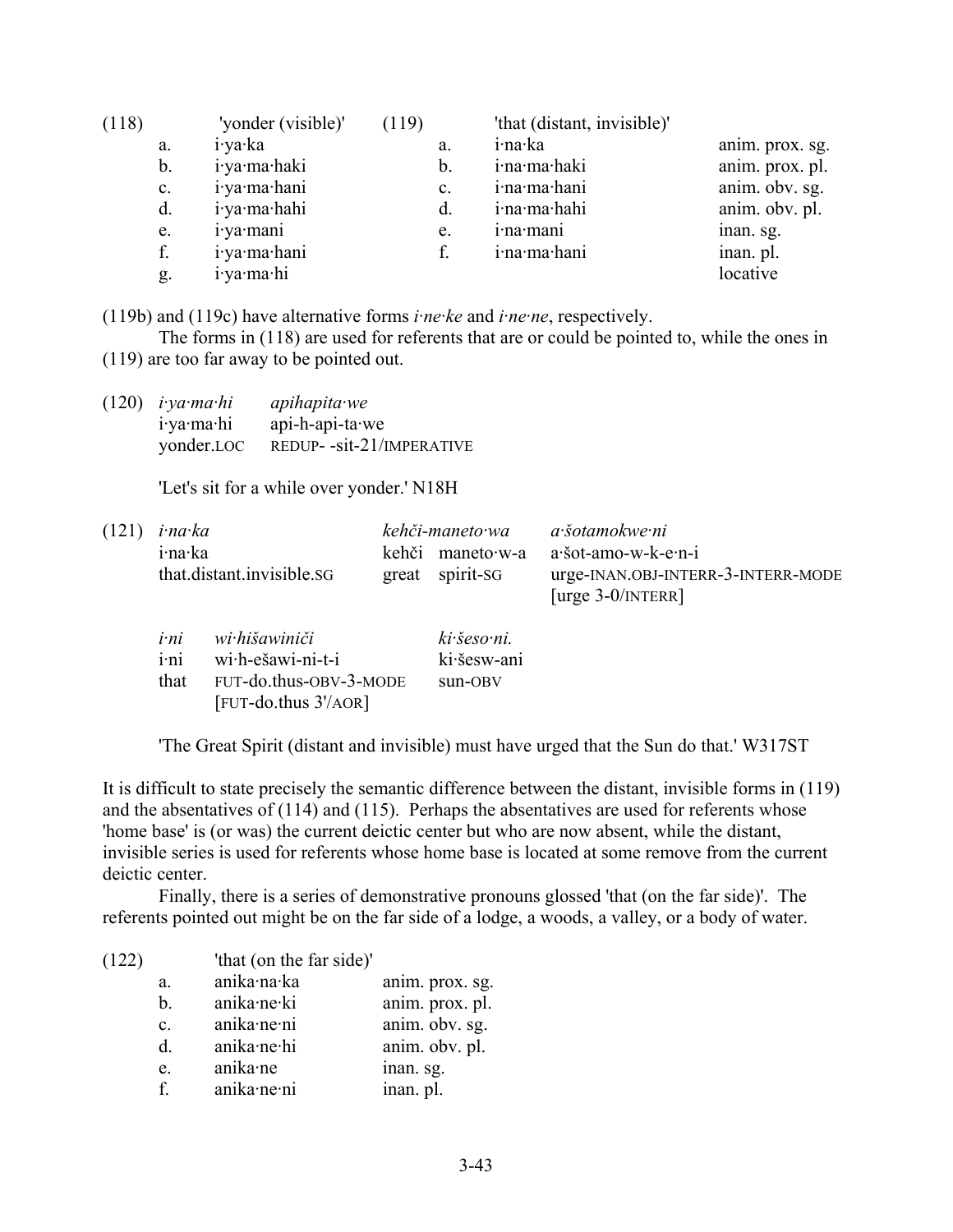g. anika·nahi locative

(123) *nahi, anika·nahi nana·hapino* nahi anika·nahi nana·hapi-no okay, far.side.LOC sit.down-2/IMPERATIVE

'Well, have a seat over there [on other side of lodge].' N265

*3.9. Other pronouns*. There are a number of other pronouns in Meskwaki which are neither personal pronouns nor demonstratives. Several of the nondemonstrative, nonpersonal pronouns take the regular number/gender endings of 3.1. The stems for 'other, another' and for 'whats-hisname, whatchamacallit' appear with the full range of gender, number, and obviation distinctions:

| (124) |              | 'other'  | (125) |                | 'whats-his-name' |                 |
|-------|--------------|----------|-------|----------------|------------------|-----------------|
|       | a.           | kotaka   | a.    |                | awahi·na         | anim. prox. sg. |
|       | b.           | kotakaki | b.    |                | awahi naki       | anim. prox. pl. |
|       | c.           | kotakani |       | $\mathbf{c}$ . | awahi nani       | anim. obv. sg.  |
|       | $\mathbf{d}$ | kotakahi | d.    |                | awahi nahi       | anim. obv. pl.  |
|       | e.           | kotaki   | e.    |                | awahi·ni         | inan. sg.       |
|       | f.           | kotakani |       |                | awahi nani       | inan. pl.       |
|       | g.           | kotakeki |       |                |                  | locative        |

(124) also has a locative form ((124g)) and a diminutive (*kotake·h*-). Some Meskwaki speakers use *awahi·m*- as the form of the stem in (125).

The stems for 'who?' and 'someone/anyone' take animate inflectional endings:

| (126) |                | 'who?'     | (127)          | 'someone'  |                 |
|-------|----------------|------------|----------------|------------|-----------------|
|       | a.             | we∙ne∙ha   | a.             | owiye ha   | anim. prox. sg. |
|       | h.             | we ne haki |                | owiye haki | anim. prox. pl. |
|       | $\mathbf{c}$ . | we·ne·hani | $\mathbf{c}$ . | owiye hani | anim. obv. sg.  |
|       |                | we ne hahi |                | owiye hahi | anim. obv. pl.  |

(127) also has a diminutive form, *owiye·he·h*-, used for 'some (small) animal'.

The interrogative pronoun *we·kone·h*- 'what?' may be inflected with the inanimate singular or inanimate plural suffixes.

| (128) |    | 'what?'      |           |
|-------|----|--------------|-----------|
|       | a. | we kone hi   | inan. sg. |
|       | h  | we kone hani | inan. pl. |

One example has been found where *we·kone·h*- 'what' takes an animate inflectional ending: *ma·haki=ča·h=we·kone·haki?* 'And these, what are they?' Kiyana 1913:46A. The context here is that the speaker is asking about a kind of fish.

One interrogative pronoun, *ta·n*- 'which?', is inflected with the suffixes used on participles (5.3.) and the 'that' demonstrative (3.8):